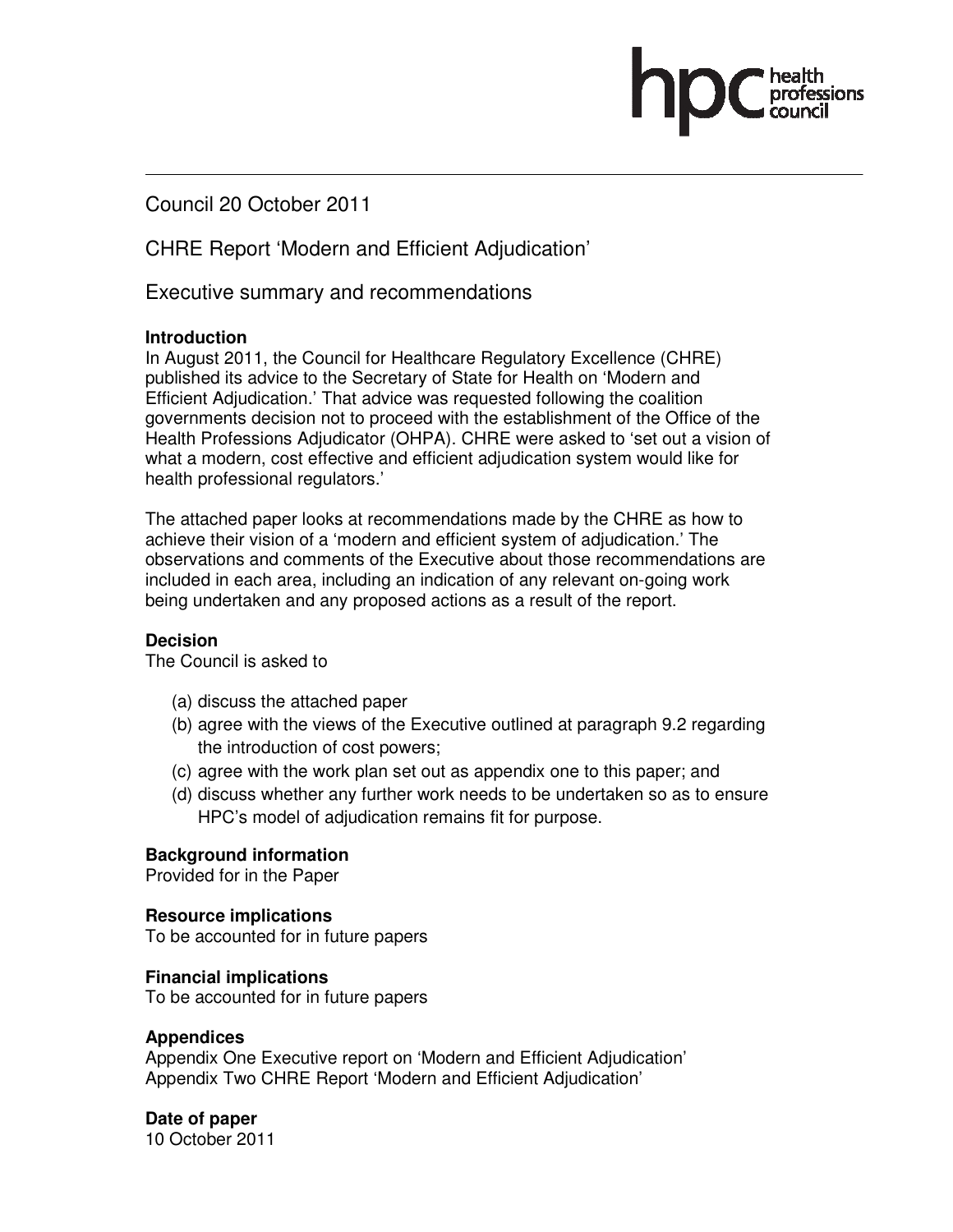### hp  $\bigcap \limits_{\text{conditions}} \overline{\hspace{-1.2cm}} \hspace{-1.5cm} \begin{array}{c} \text{health} \\ \text{professions} \end{array}$

# CHRE Report 'Modern and efficient fitness to practise adjudication; CHRE's advice for Secretary of State'<br>Contents

| 1                    |  |  |  |
|----------------------|--|--|--|
| $\mathbf{2}^{\circ}$ |  |  |  |
| 3                    |  |  |  |
| 4                    |  |  |  |
| 5                    |  |  |  |
| 6                    |  |  |  |
| $7^{\circ}$          |  |  |  |
| 8                    |  |  |  |
| 9                    |  |  |  |
| 10                   |  |  |  |
|                      |  |  |  |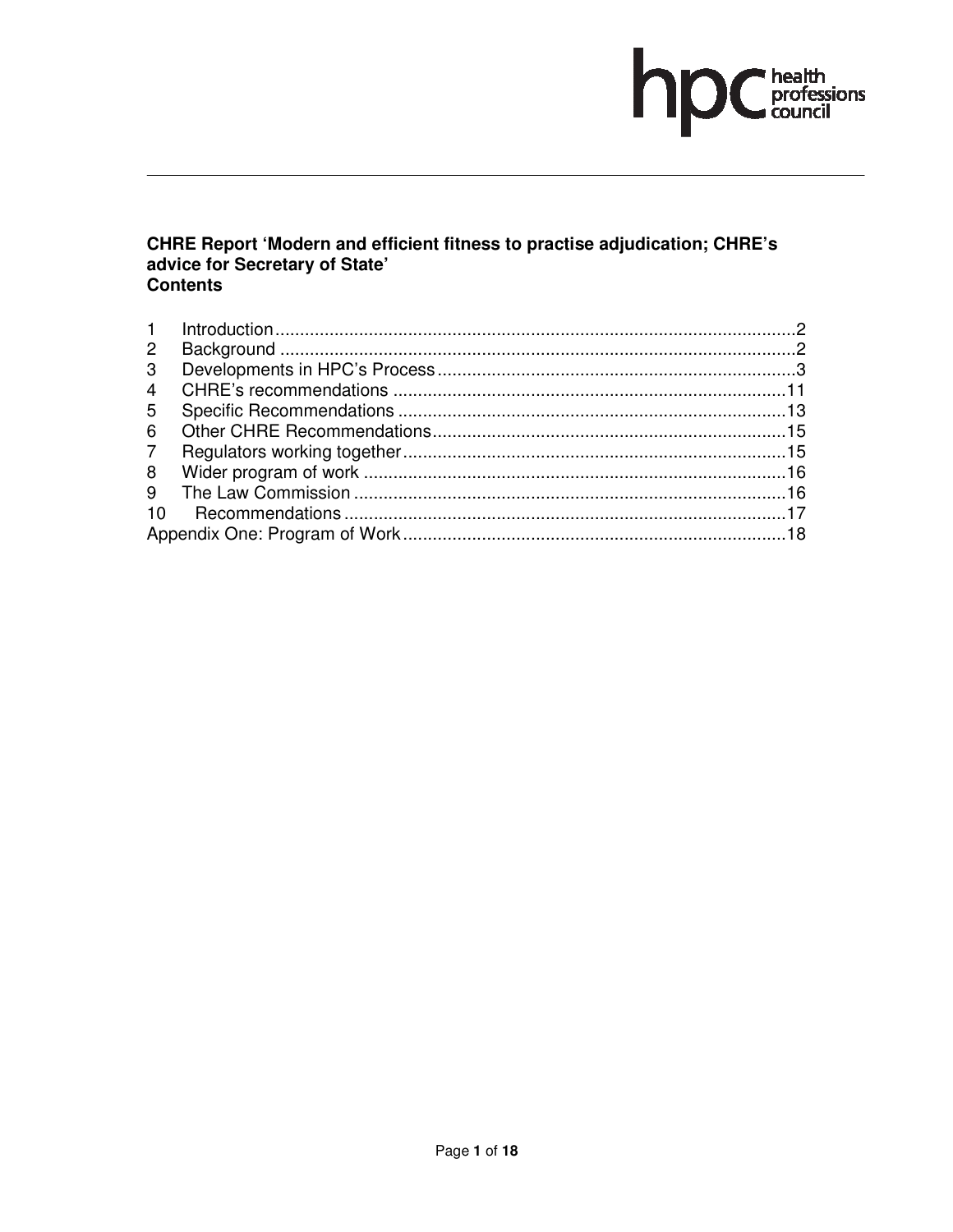### **1 Introduction**

- 1.1 In August 2011, the Council for Healthcare Regulatory Excellence (CHRE) published its advice to the Secretary of State for Health on 'Modern and Efficient Adjudication.' That advice was requested following the coalition governments decision not to proceed with the establishment of the Office of the Health Professions Adjudicator (OHPA). CHRE were asked to 'set out a vision of what a modern, cost effective and efficient adjudication system would like for health professional regulators.'
- 1.2 This paper looks at recommendations made by the CHRE as how to achieve their vision of a 'modern and efficient system of adjudication.' The observations and comments of the Executive about those recommendations are included in each area, including an indication of any relevant on-going work being undertaken and any proposed actions as a result of the report.
- 1.3 The Council is asked to discuss the paper and the proposed course of action set out at paragraph 10 of this paper.

### **2 Background**

2.1 In August 2010, the Department of Health issued a consultation document 'Fitness to Practise Adjudication for Health Professionals: Assessing different mechanisms for delivery.' A review was undertaken of that consultation document to assess HPC's position and was discussed by the FTP Committee at its meeting in October 2010. The Committee agreed that HPC should continue to monitor the Government's position on adjudication, but that no further work should be undertaken at that time. A copy of the paper considered by the Committee can be found at:

http://www.hpc-uk.org/assets/documents/1000315620101021FTP05 responsetoOHPAconsultation.pdf.

As the Council will be aware, on 2 December 2010, the Coalition government announced that the Office of the Health Professions Adjudicator (OHPA) will not proceed. Subsequently, CHRE were requested to provide advice on options for modernising and improving the efficiency of fitness to practise adjudication. CHRE's wider stakeholder community and the professional regulators were asked to provide their thoughts on how to modernise and improve the efficiency and effectiveness of fitness to practise adjudication. HPC responded accordingly and that response was provided to the FTP Committee at its meeting in May 2011. At that same meeting, the FTP Committee also had opportunity to discuss the consultation document issued by the General Medical Council (GMC) on its proposals for reform and the establishment of the Medical Practitioners Tribunal Service and three new papers published by OHPA on 9 May 2011 that set out OHPA's initial thinking on Fitness to Practise Adjudication. A copy of the paper considered by the FTP Committee can be found at:

http://www.hpc-uk.org/assets/documents/100034F720110526FTP07 modelsofadjudication.pdf.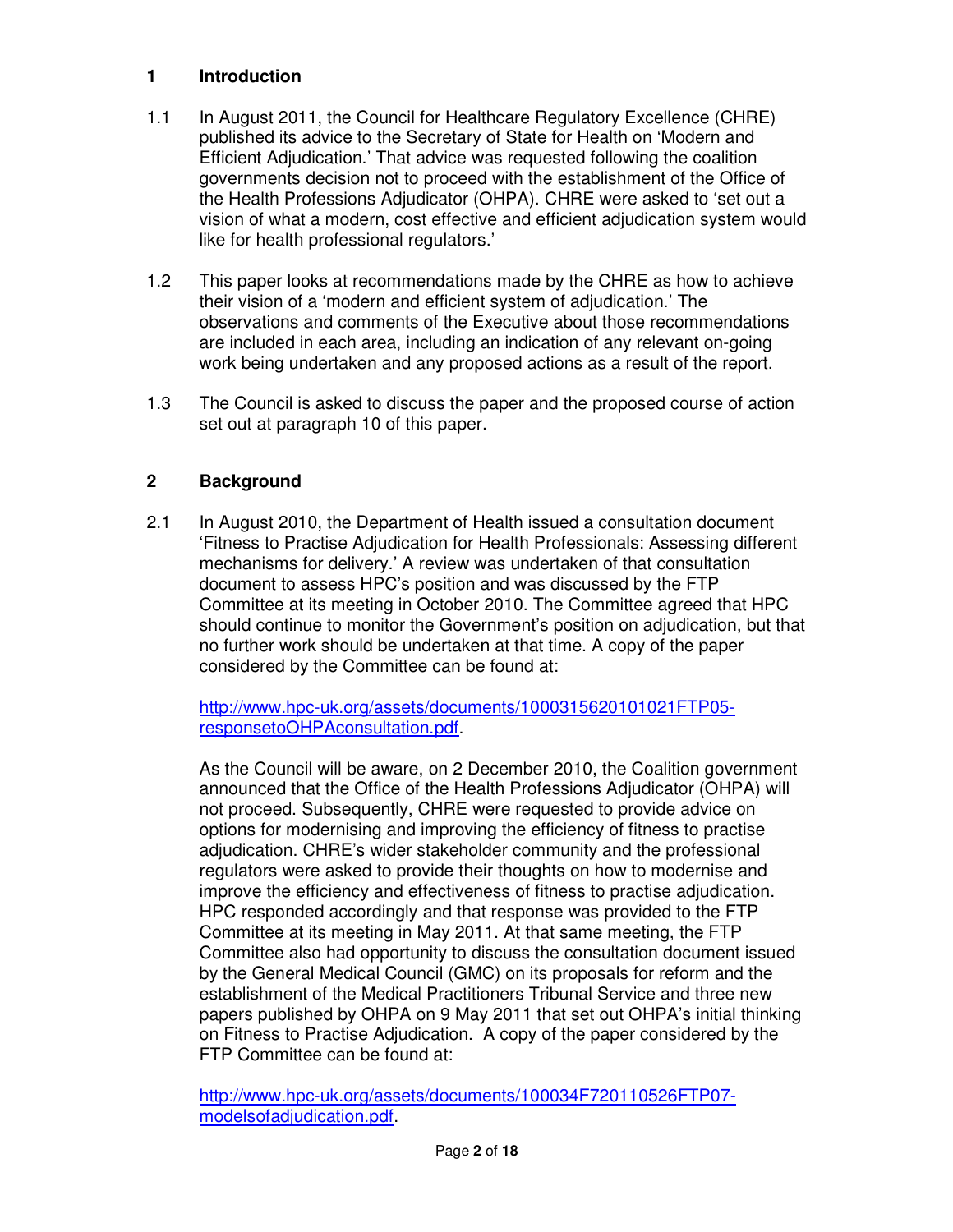The Committee again agreed that the Executive should monitor the position.

### **3 Developments in HPC's Process**

### **3.1 Meaning of Fitness to Practise**

In March 2010 the Council considered a paper which considered further the concepts of fitness to practise and impairment in more detail. It then subsequently approved at its meeting in July 2010 a policy statement on the meaning of fitness to practise. That statement is now used in all HPC publications on the topic and can be found at:

http://www.hpcuk.org/assets/documents/10002FD8FTP\_What\_does\_it\_mean.pdf.

This document explains what the purpose of HPC's fitness to practise process is and when it is likely that a registrant's fitness to practise will be found to be impaired.

### **3.2 Expectations**

3.2.1 As the Council will recall, in June 2009, Ipsos MORI were commissioned to undertake research into the expectations of complainants when they make a complaint to the HPC and in February 2010 the report 'Expectations of the Fitness to Practise Complaints Process' was published. That report and suggestions as to how to take that work forward were considered and agreed by the FTP Committee at its February 2010 meeting. The report can be found at:

http://www.hpc-uk.org/assets/documents/10002C8520100225FTP-06 expectationsofcomplainants.pdf.

A range of activity was undertaken as part of the expectations work stream. That work included:

- Reviewing and updating the information provided on the complaints section of the HPC website to ensure the information was of relevance, up-to-date and easier to navigate
- Reviewing and (the Committee) agreeing to the information that is provided on the website regarding hearings
- Updating the Standard of Acceptance for Allegations
- Updating all FTP publications
	- o The Fitness to Practise Process: Information for Employers
	- o What happens if a concern is raised about me
	- o How to raise a concern
	- o Information for witnesses
- Producing new referral form for those who wish to raise a concern
- How to make a complaint to the Health Professions Council: An Easy Read Brochure
- Reviewing and updating all FTP Standard Letters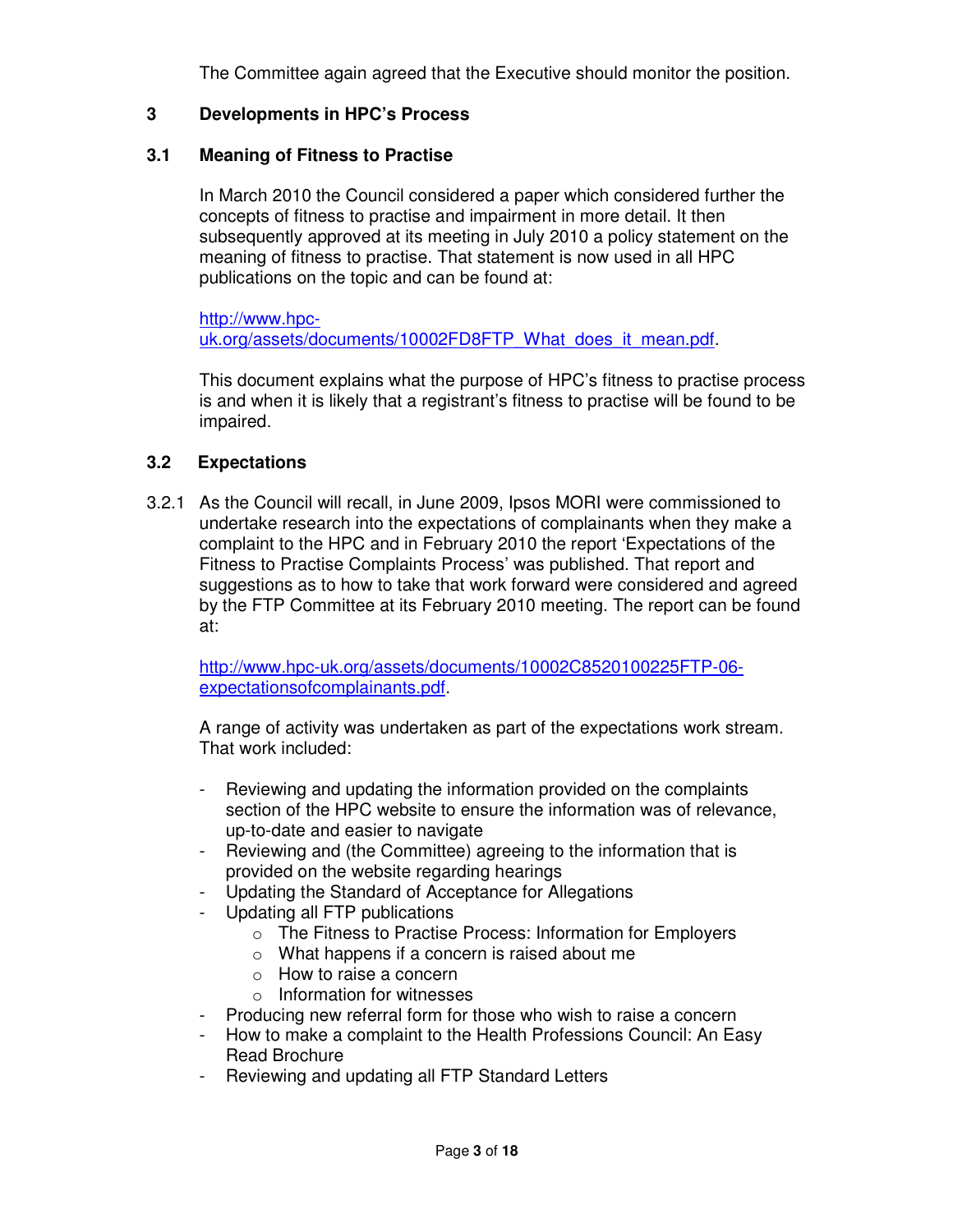The production of a new audio visual presentation on the purpose of the fitness to practise process. That presentation is available on the HPC website.

### **3.3 Practice Notes**

- 3.3.1 The Council has agreed a range of practice notes since the HPC began operating. Those practice notes are designed to provide guidance to panels and those appearing before them and to help to ensure that the fitness to practise process is as open and transparent as possible. Practice notes have been produced on a range of subjects including:
	- Case to Answer Determinations
	- Case Management and Directions
	- Drafting Fitness to Practise Decisions
	- Finding Fitness to Practise is Impaired
	- Discontinuance of Proceedings
	- Disposal of Case via Consent
	- Hearing Venues; and
	- Unrepresented Parties
- 3.3.2 Practice notes are reviewed on a regular basis to ensure that they reflect case law and on feedback from those involved in the process. As and where necessary new practice notes are produced to ensure those who appear at proceedings have the relevant guidance to support them in their roles. In the recent past, new practice notes have been produced on:
	- Article 30(2)
	- Barring Allegations
	- Competence and Compellability of Witnesses;
	- Review of Striking Off Orders: New Evidence and the use of Article 30(7).

### **3.4 Policy documents**

3.4.1 As well as the Practice notes referenced above, the Council has also produced an Indicative Sanctions Policy which is the Council's policy on how sanctions should be applied by Practice Committee Panels in Fitness to Practise Cases. The FTP Committee considered at its October meeting the formalisation of the Standard of Acceptance for Allegations into policy. To support those changes, the Case to Answer practice note has been amended to provide more detail on the drafting of allegations and assessing the credibility of evidence. The Council has also previously agreed a policy on Vexatious, Frivolous and Abusive complaints and retention of case information.

### **3.5 Fitness to Practise Operating Guidance**

3.5.1 To support the work of the FTP directorate, a range of operating guidance documents are in place to provide further detail on elements of the process. They are designed to support the training and inductions processes that are in place and to act as reference material for the team. Example "FOG" include: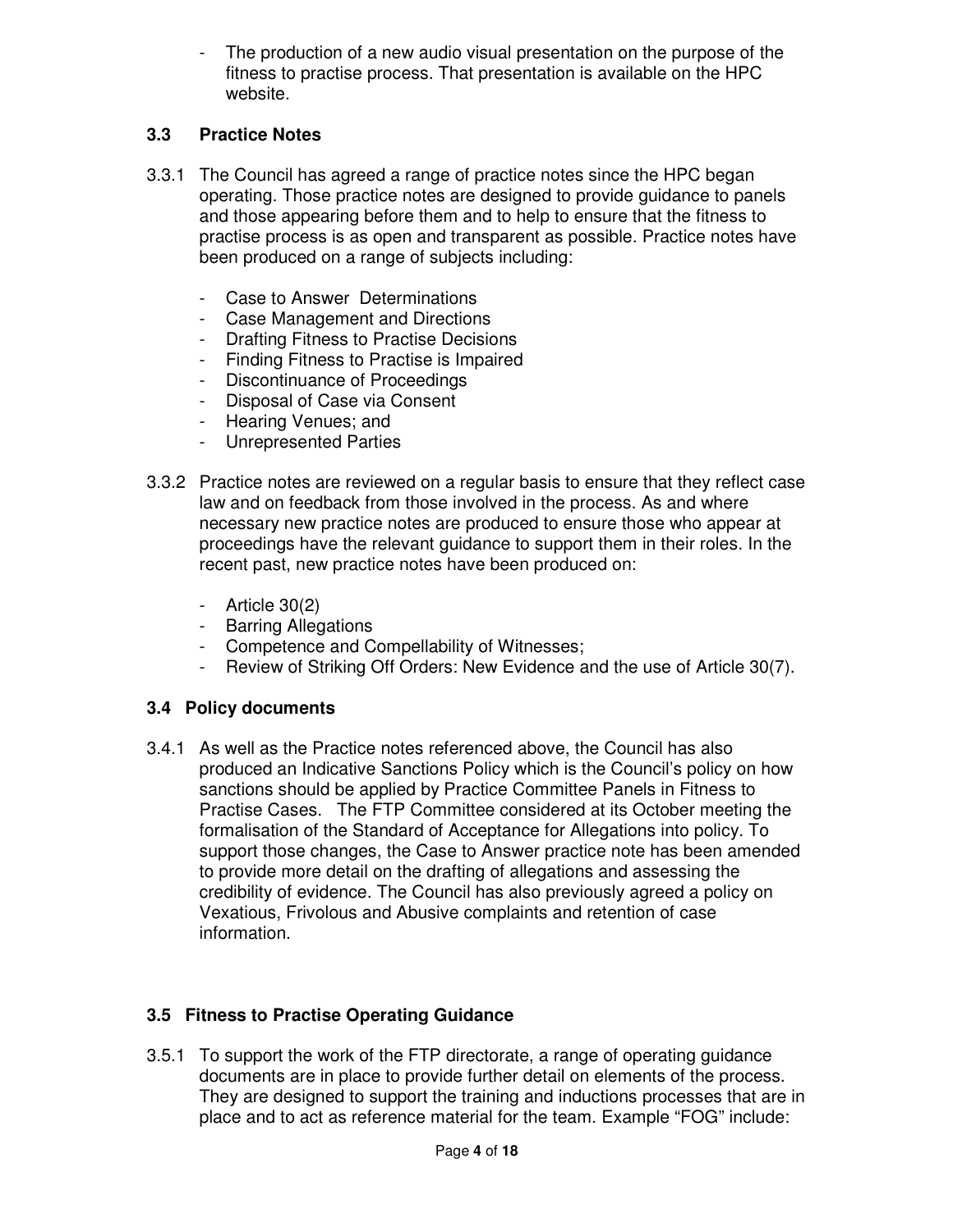- File structure
- Risk Profiling
- Confidentiality and information security
- FTP Case Investigation
- Taking complaints over the phone
- Taking complaints in person
- Instructing Registrant Assessors for ICP
- Handling the purchase of religious books
- Signposting
- Consumer Complaints
- 3.5.2 There is an on-going cycle of review of operating guidance with a lead responsible for each guidance document.

### **3.6 The Investigating Committee Process**

3.6.1 In February 2010, the Fitness to Practise Committee agreed a number of recommendations as a result of paper which review the not well founded decisions, the CHRE report into handling complaints and the work referenced above regarding the expectations of complainants. Some of those recommendations involved updating and developing elements of the Investigating Committee process. Also included in the process review was the development of 'learning points' and the update of standard documents. FTP Committee received a paper at its meeting in October 2010 with an update as to the work that had been undertaken. That paper can be found at:

http://www.hpc-uk.org/assets/documents/1000315F20101021FTP14 investigatingcommitteeupdate.pdf

- 3.6.2 The key areas of work undertaken were as follows:
	- **The development of information for Registrants** Registrants are now provided with further information at the point they are notified of the allegation against them. This information now includes further details about the decision the Investigating Committee will be making and the type of information the registrant might want to consider including in making their response to the Panel. Revisions were made to the document with a new version rolled out in September 2011.
		- **The development of the Case Investigation Report provided to panels of the Investigating Committee -** a table was added to the report which sets out the key evidence relating to each particular of the allegation and the policy on impairment which is relevant to the case. This is divided into evidence gathered by the HPC and the evidence provided by the registrant in their response. The aim of this table is to highlight to panel members the key evidence available and draw their attention to the policy on impairment.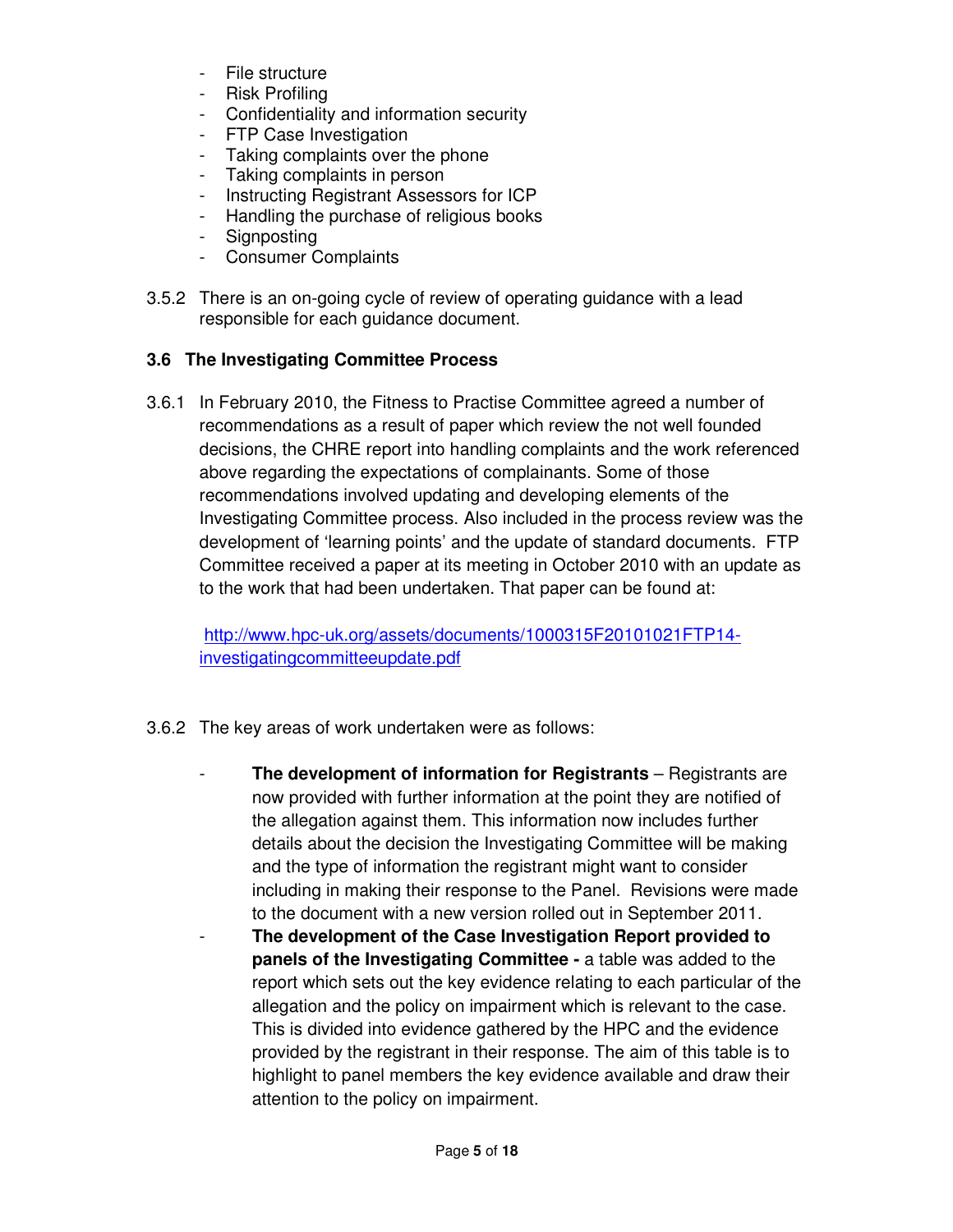- **Investigating Committee Record of Decision** the template used by panels was revised in summer 2010. More detailed guidance was added to remind the panel of the test they should apply when making their decision, the layout and structure of the form was amended to make the decision clearer and more detailed examples were provided to ensure consistency.
- **Learning Points as part of the work stream for alternative** mechanisms to resolve disputes, a process was implemented to allow for the use of learning points by Investigating Committee panels. Where appropriate, panels considering cases at Investigating Committee stage can now use learning points in their decisions where they find there is no case to answer. This only applies in cases where there is a realistic prospect of proving the facts and statutory ground but not impairment. Clear guidance on this topic has also been produced.
- **ICP Co-ordinator -** this role is undertaken by the Case Managers. The co-ordinator is responsible for being the point of contact for the panel, compiling the list of cases and the order in which they will be considered and ensuring the day runs smoothly. The Executive are in the process of reviewing this role to consider whether it fits better as part of the responsibilities of the adjudication team.
- **Telephone ICP's -** A process is now in place by which some registrant panel members contribute to the decision making of Investigating Committee panels via the telephone. Between April and August 2011 approximately 30 per cent of Investigating Committee panels were held using this mechanism.

### **3.7 Substantive Hearings**

### **3.7.1 Case Summary**

3.7.1.1 In Spring 2011, a new case summary was added to all final hearing bundles. It describes the allegations, the background of the case, sets out in a table the facts and evidence that will be relied in and summarises the registrants' position.

### **3.7.2 Consent**

- 3.7.2.1 The HPC's consent arrangements have been used to dispose of suitable cases without the need for a contested hearing since 2009. Disposal by consent does not affect the range of sanctions available to a Panel; it is merely a process by which the registrant and the HPC can seek to conclude a case without the need for a contested hearing.
- 3.7.2.2 This process is carefully administered to ensure that it is only used in suitable cases and is not seen as a way for registrants to avoid a full fitness to practise hearing. All proposals for disposal of a case by consent must be approved by a Panel. In considering such proposals for disposal of a case by consent both the Council and the Panel must be satisfied that: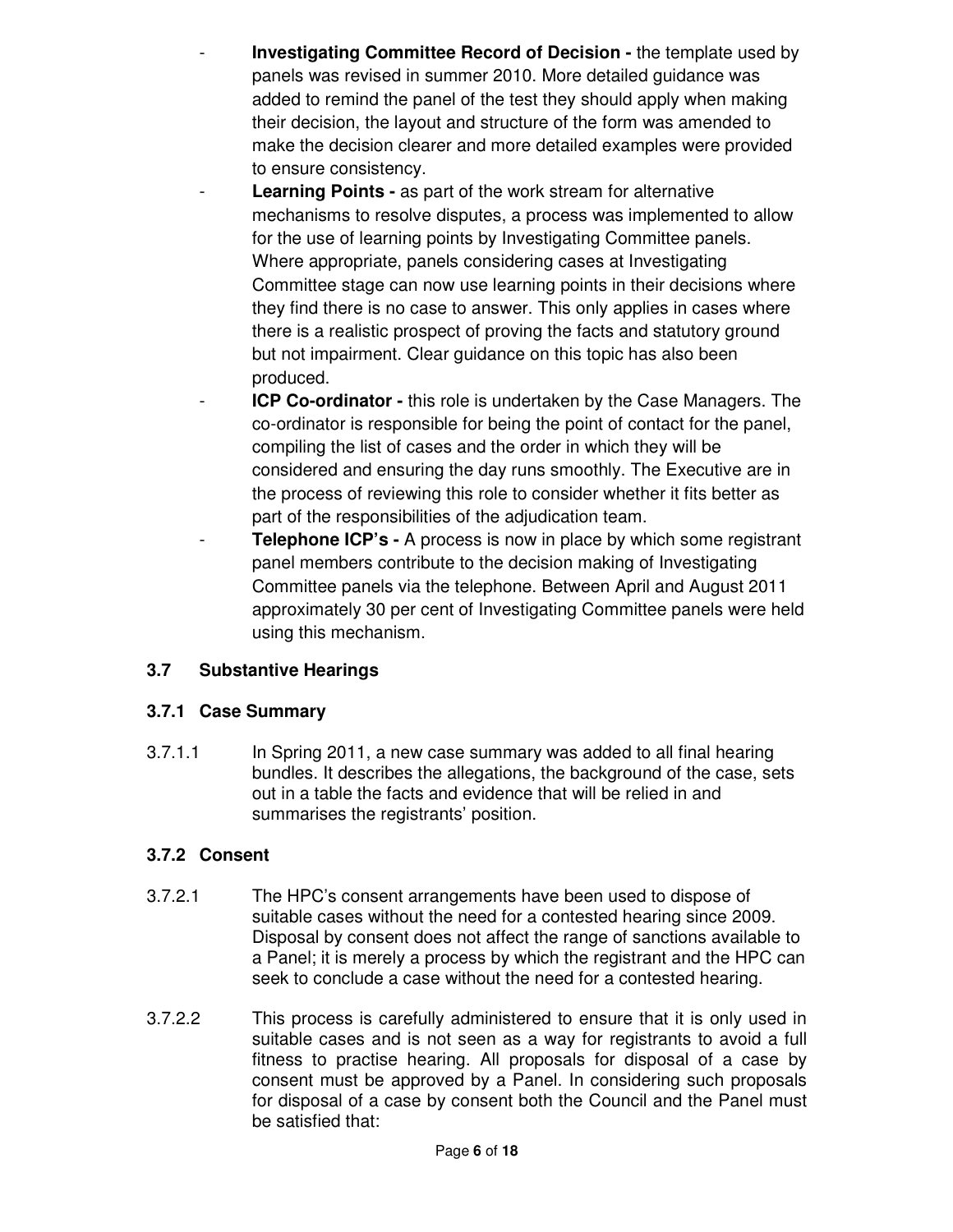- the appropriate level of public protection is being secured in the case before it; and
- there is no detriment to the wider public interest, for example, by undermining the deterrent effect which might arise from of pursuing the case.
- 3.7.2.3 In the period 2010-2011, 17 cases were disposed of via the consent arrangements.

### **3.7.3 Discontinuance**

- 3.7.3.1 In December 2010, Council approved the practice note on Discontinuance of Proceedings. This process has now been adopted as a mechanism by which the HPC can apply to discontinue the whole or part of an allegation after a case has been referred for a final hearing and an objective appraisal of the detailed evidence which has been gathered since the case to answer decision reveals that it is insufficient to sustain a realistic prospect of proving the whole or part of the allegation.
- 3.7.3.2 This is not a mechanism for a full fitness to practise hearing to be avoided. All proposals for discontinuance of proceedings must be agreed by a Panel who must be satisfied that:
	- the HPC has proper grounds for discontinuing proceedings; and
	- has provided an objectively justified explanation for doing so

### 3.8 **Regulatory review**

- 3.8.1 As and when reports are produced that review the performance of other regulatory bodies or that suggest regulatory change and development, the Executive undertake a systematic review of those documents. That reviews is then submitted to Council or Committee who are asked to consider and discuss HPC's approach in the light of those documents. Examples of reviews relating to the Council's fitness to practise responsibilities are as follows:
	- CHRE's special report on the performance of the Nursing and Midwifery Council (July 2008) http://www.hpcuk.org/assets/documents/1000234Dcouncil\_20080703\_enclosure06.pdf
	- CHRE Review of the Conduct function of the General Social Care Council (December 2009) http://www.hpcuk.org/assets/documents/10002BD7GSCC-enc7.pdf
	- CHRE report: Handling complaints: Sharing the registrant's response with the complainant (March 2010) http://www.hpcuk.org/assets/documents/10002CEF20100325Council-enc08 sharingtheregistrantsresponse.pdf
	- CHRE's Fitness to practise audit report: Audit of health professional regulatory bodies' initial decisions (March 2010) http://www.hpc-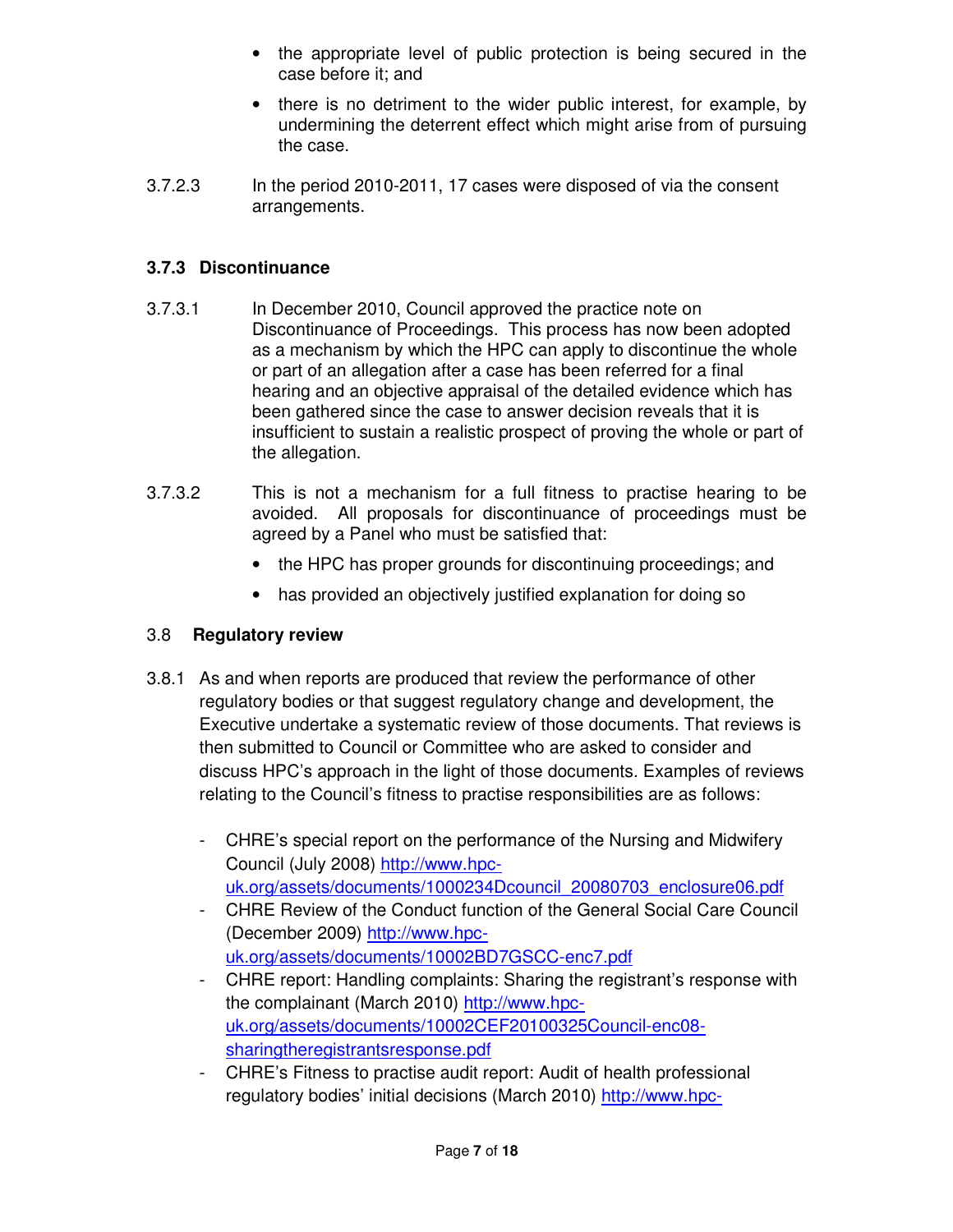uk.org/assets/documents/10002CEE20100325Council-enc07- FtPCHREreport.pdf

- CHRE's Fitness to practise audit report: Audit of health professional regulatory bodies' initial decisions (July 2011) http://www.hpcuk.org/assets/documents/100035C7Enc06-CHREreport.pdf
- Reports of the Health Committee annual accountability hearings of the General Medical Council and the Nursing and Midwifery Council (September 2011) http://www.hpcuk.org/assets/documents/100036D1Enclosure07- ReportsofHealthCommitteehearings.pdf

### 3.9 **Training**

- 3.9.1 There is a regular programme of panel refresher training in place for all panel members which takes place on a rolling basis throughout the year. All registrant and lay panel members receive refresher training every two years. Panel chairs and legal assessors receive refresher training every 6 months. The quality of reasons and decision-making remains a focus at all panel training sessions. The learning points highlighted by CHRE in 2010-2011 have also been relied upon to structure appropriate case studies during training sessions with panel members and legal assessors during 2011.
- 3.9.2 There is a regular programme of training for Case Managers in the form of 'FTP workshops.' The workshops focus on a particular topic and are delivered either by management or HPC's legal advisor. The workshops are varied and provide refresher sessions on operational processes and also cover wider aspects of case handling and approaches to case investigation. They are a useful forum in which open discussion and information sharing can take place between Case Managers with management input. Workshop topics in 2011 have included:
	- Principles of clinical ethics
	- Article 30 (2) and Restoration
	- Information security and confidentiality
	- Audit learning
	- Allegation drafting

### 3.10 **Quality Assurance**

3.10.1 As the Council will know, the approach that HPC takes to its fitness to practise process is designed to balance public protection with the rights of the registrant. The Council has worked hard to ensure that, so far as possible, the principles of its fitness to practise processes sit at the rehabilitative/restorative end of the justice continuum. Key to ensuring and communicating this is high quality decision making. This is an area of work where mechanisms to ensure this happens need to be continually reviewed and developed. There are a range of practice notes and operating guidance documents to support those who are involved in the process to make high quality decisions.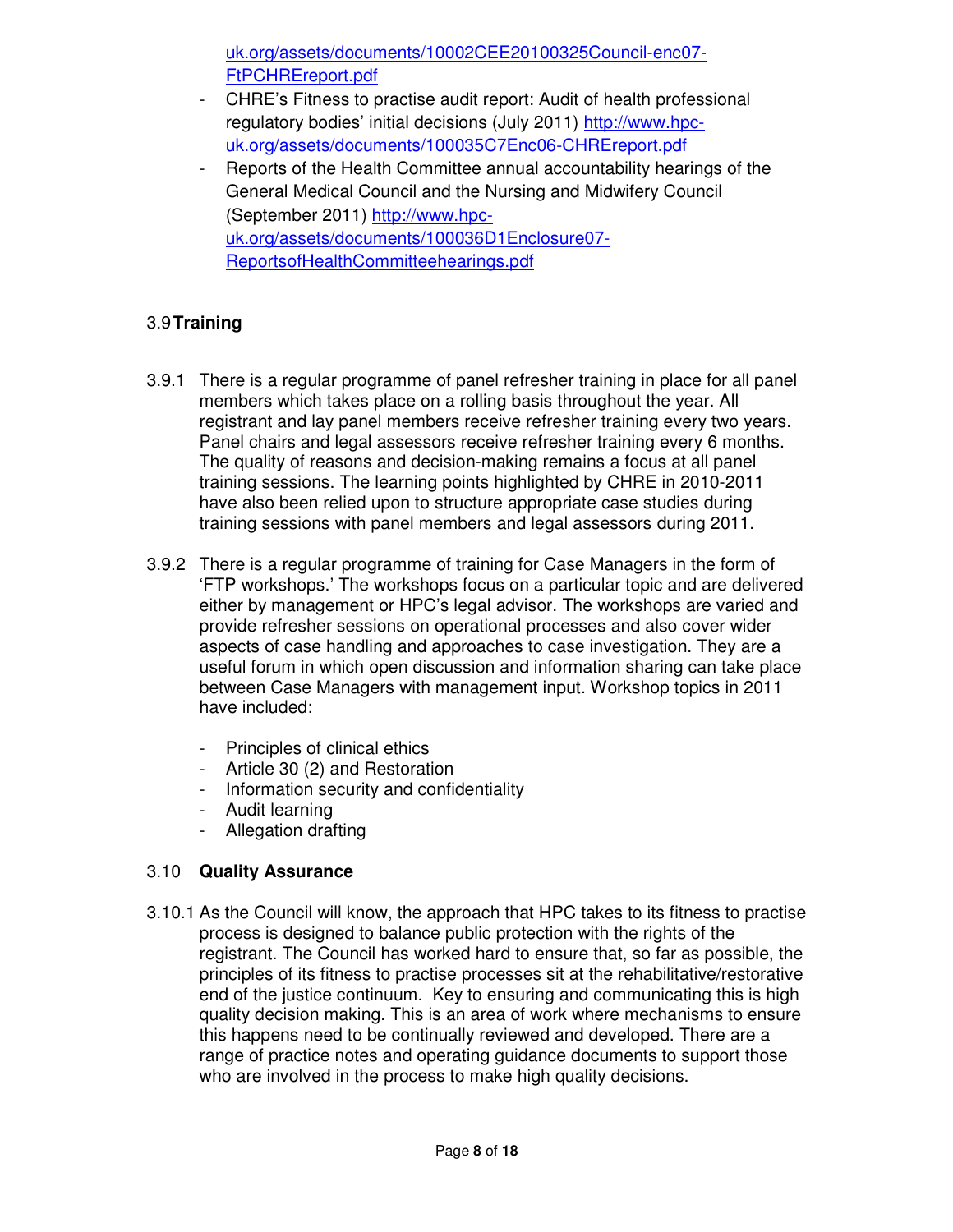- 3.10.2 As part of the drive towards quality improvement and development, there is a comprehensive quality assurance program in place. The focus on that program is to ensure continuous development and consistent outcomes. The current program includes:
	- Audit to ensure compliance with process
	- Decision Making and Case Review to develop and improve the process
	- Risk Assessment
	- Timeliness through the process to ensure cases are managed in a timely manner
	- Customer Service and Care
	- Ensuring effective file management
	- Ensuring Data Integrity
	- Business analysis to ensure future systems are planned, developed and executed
	- Developing more sophisticated resource and activity forecasting, and monitoring
- 3.10.3 The program of quality assurance is being developed by the Executive both to ensure high quality case work and timely processes but also to manage and direct resources in an efficient and effective way. Effective management and progression of cases includes ensuring lessons are learnt from current and previous cases. That includes assessing and considering CHRE learning points and the experience of other regulators. The Executive recognise that learning can be gathered both from CHRE's section 29 review but also in reviewing key stages in a case before it is concluded.
- 3.10.4 The Executive is developing further quality assurance processes on a case by case basis. There are types of cases that may benefit from additional efforts to expedite their progress through the system. There are many reasons for this, including complexity of allegations, the nature of the participants involved.
- 3.10.5 This process includes looking at identifying the types of cases that may cause reputational or public protection issues, and how we can expedite them. This builds on our existing risk assessment, but also looks at how the complexity or intensity of work may change through the lifetime of the case. Crucially, the Executive also aims to develop measures or triggers that may indicate a case may be high risk or require additional input based on our analysis of previous cases that have not completed as expected.
- 3.10.6 Systems will be developed that will consider expected outcomes at fixed points (disposal points or key decisions) and – if not met – a review will be held. Results of the review will not only influence the future case management strategy for that case, but also link to training of staff or panel members, and systems for future cases.

#### 3.11 **Alternative Mechanisms to Resolve Disputes**

3.11.1 A range of work has been undertaken as part of the work stream on alternative mechanisms to resolve disputes. The Council is considering a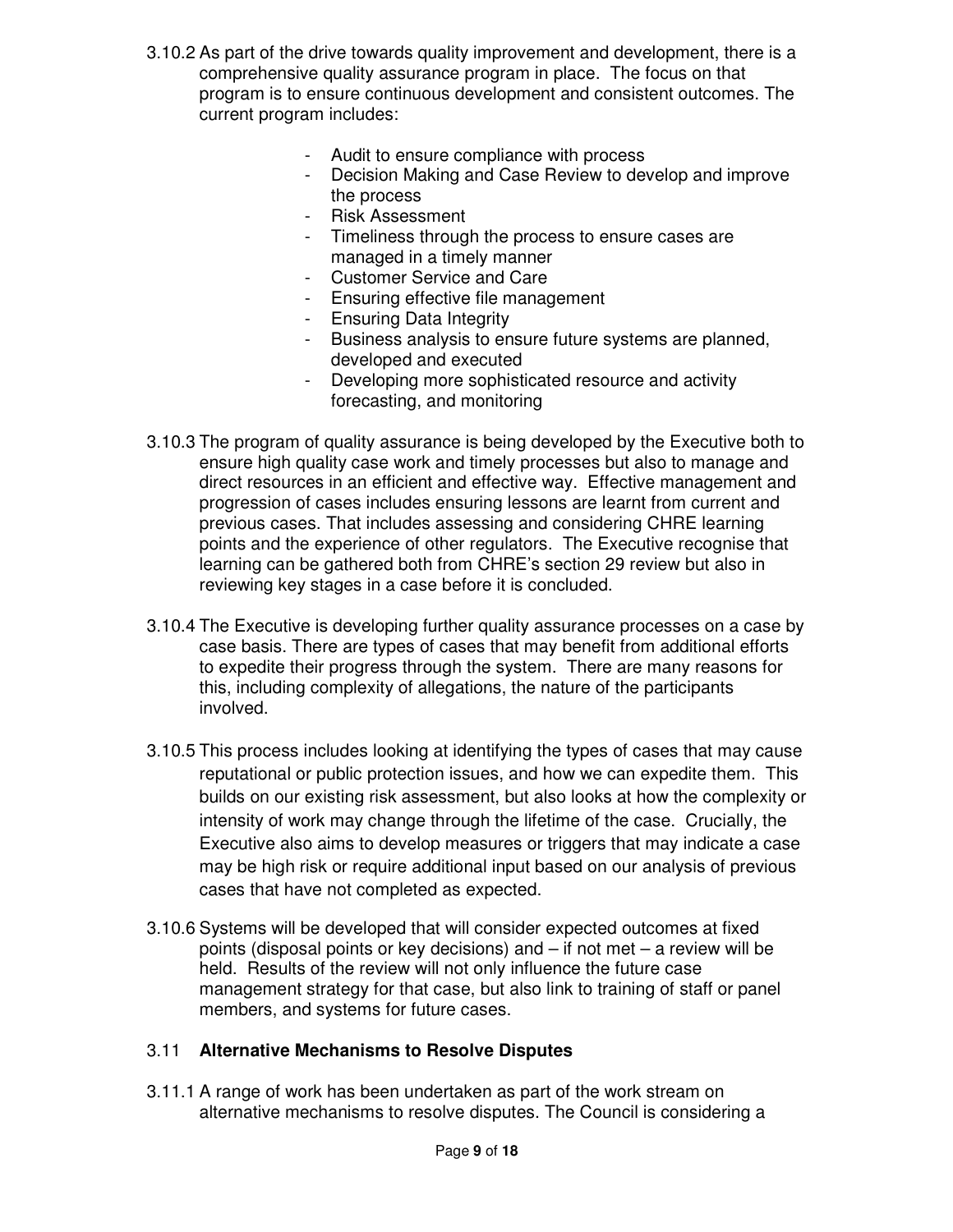separate paper on that topic at its meeting in October 2011 so detail on that work is not repeated in this report.

### 3.12 **Further Development by the HPC**

- 3.12.1 Reference is made in CHRE's report to the simplification review of health professional regulation that is currently being undertaken by the Law Commission. Some of the work referenced by CHRE in their report will be undertaken by that body as part of this review.
- 3.12.2 A range of activity has been planned by the Executive for completion in 2011- 12, planned for 2012-13 or to be considered in future work plans. Some of that work has been highlighted in other papers considered by the Council and the Fitness to Practise Committee but is repeated below for ease of reference.
	- Further development of alternative mechanisms to resolve disputes
	- Review and development of the processes in place to dispose of cases via consent
	- Enhancement and development of HPC's program of quality assurance and case progression
	- Review the structure and resources of the FTP directorate to ensure that it remains fit for purpose
	- Prepare for the transfer of the regulatory functions of the GSCC
	- Implementation of the Case Management System
	- Development of models for adjudication for different types of registers
	- Further reviewing the service level standards within the team
	- Review the feasibility of sending questionnaires to registrants and complainants on their experience of the process
	- Reviewing HPC legislative framework to allow for consideration of fitness to practise in the round.
	- Development of the Standard of Acceptance for Allegations
- 3.12.3 There is also a range of on-going work that includes the planning, preparing and delivering the training that is provided to panel members, legal assessors and FTP employees. It also includes the continuous review of practice notes and operating guidance and on-going developments that are made to ensure a clear, accessible and transparent fitness to practise process.
- 3.12.4 The Executive also proposes that consideration is given in 2012-13 to:
	- Developing the role of the ICP Co-ordinator
	- Further development of the use of Registrant Assessors
	- Reviewing the partner recruitment, training and appraisal process
	- Diverting cases from contested public hearings where there is no public interest (this topic is expanded upon in section 4 of this report.
	- Post case to answer "settlement conferences" (this topic is expanded upon in paragraph 4.3.4 of this report.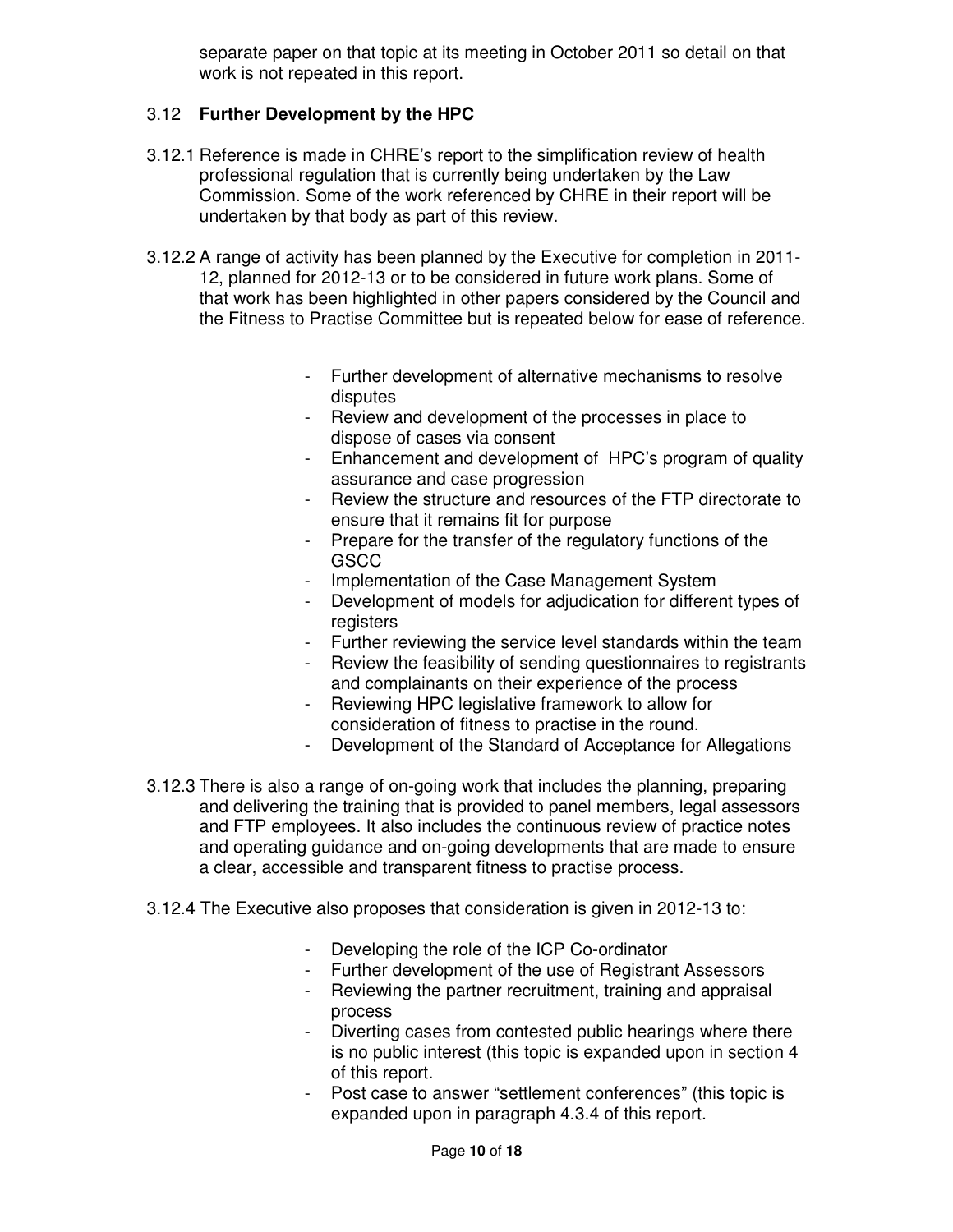### **3.13 Independent adjudicative processes**

- 3.13.1 In terms of the independence of the adjudicative process, the HPC was the first regulator to put Panels at 'arm's length' and end the practice of Council members sitting as panellists. Similarly, the HPC has always respected the concept of 'equality of arms' and ensured that lawyers who regularly appear as presenting officers in fitness to practise cases are not involved in policy development or the training of panellists. The HPC has also never had any form of review or 'sign off' arrangements for individual Panel decisions; recognising that any such process would undermine their independence and impartiality.
- 3.13.2 In terms of making Panels more independent; the Executive proposes to review the other mechanisms that could be considered.

### **4 CHRE's recommendations**

4.1 CHRE highlight at page 5 of its report that its 'vision of a modern and efficient system of adjudication is one that delivers high-quality decisions which fulfil the three-fold purpose of fitness to practise while demonstrating the principles of right-touch regulation'. In CHRE's view 'a modern system is one which uses up to date practices and approaches; an efficient system is one that optimises the resources available to it to achieve the intended purpose'. High quality decisions are ones which 'are robust, based on thorough examination of the evidence and taken in line with established good practice and legal frameworks. The principles of right touch regulation mean that adjudication systems must be proportionate, consistent, targeted, transparent, accountable and agile.' CHRE suggest that to achieve this training and appraising all those involved in the process needs to be undertaken more effectively, a more flexible approach to adjudication needs to be taken and their needs to be a greater use of case management techniques.

### **4.2 Training and appraisal**

- 4.2.1 As referenced above, HPC has an on-going program of refresher training for all those involved making decisions about fitness to practise. Supporting this is the comprehensive range of practice notes, policy documents and operating guidance that is in place to support all those that are involved in making decisions. This is further enhanced by the quarterly newsletter that is distributed to fitness to practise partners and to the quality assurance and review process that is in place to develop the fitness to practise process.
- 4.2.2 Partners are also required to undertake a reappointment exercise and to undertake peer and self-appraisal process. Partners are also required to comply with the Partner Code of Conduct.
- 4.2.2 In making any changes to process, care needs to be taken to ensure that the independence of the decision making process by panels is not fettered but instead enhanced.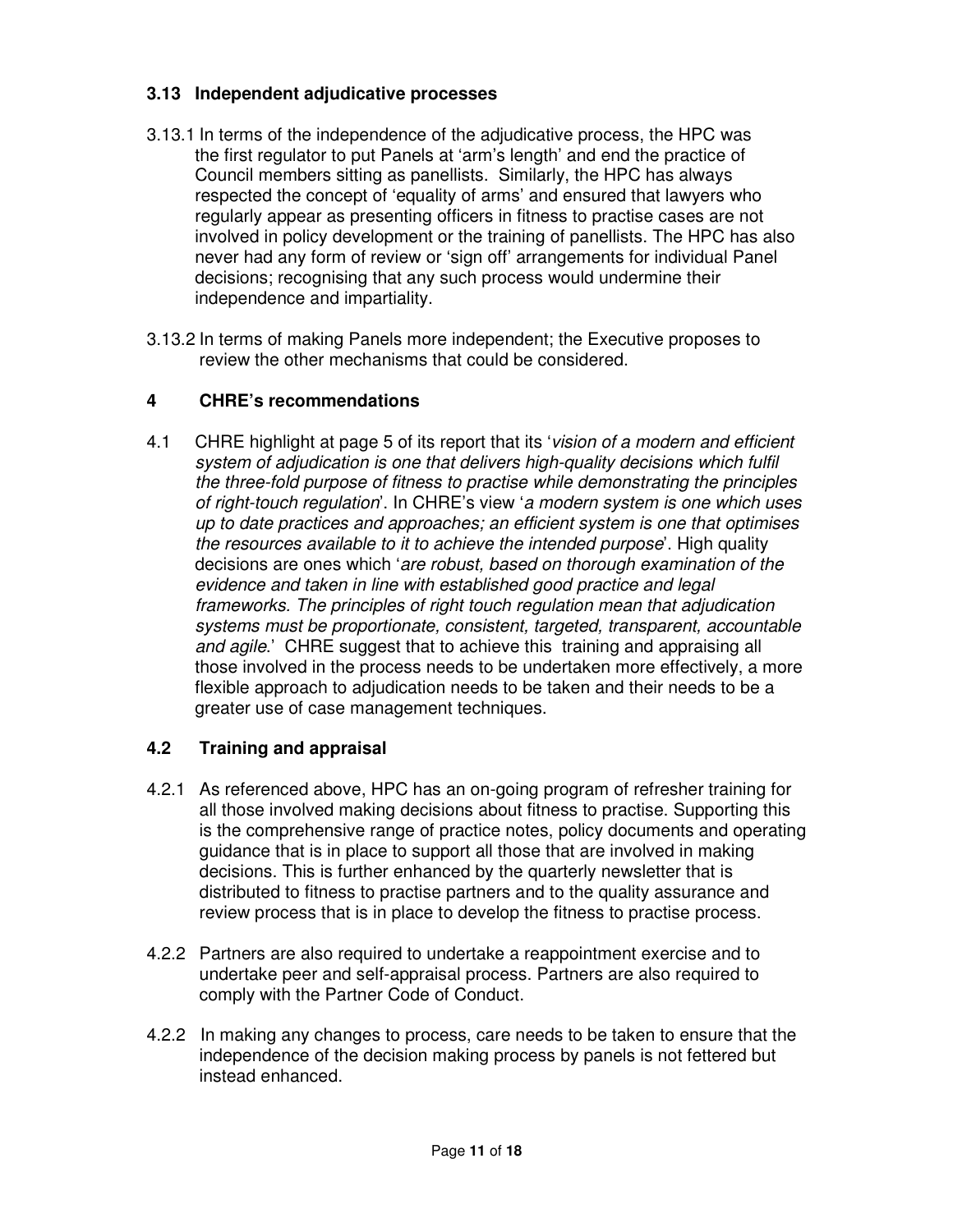### **4.3 Flexible approach to adjudication**

- 4.3.1 The work stream on alternative mechanisms to resolve disputes, clearly demonstrates that taking a flexible approach to adjudication whilst ensuring the core ethos of HPC's fitness to practise process remain, is part of HPC's on-going work. That core ethos comprises of ensuring justice, fairness, openness and transparency whilst also ensuring public protection. However, in reviewing the work of other organisations both within the regulatory setting and outside of it, it is nevertheless important to continue to develop HPC's processes.
- 4.3.2 However it is essential that HPC takes steps to continue to develop its processes. One area that the Executive propose to further formalise is the processes by which cases are resolved of via consent. As the Council will be aware, our disposal of cases via consent process is a means by which the HPC and the registrant concerned may seek to conclude a case without the need for a contested hearing, by putting before a Panel an order of the kind which the Panel would have been likely to make in any event. Key to the process is that a case to answer decision has been reached by the Investigating Committee and a final hearing panel determine whether it is appropriate to use the consent mechanism to dispose of a case.
- 4.3.3 Furthermore, in cases where HPC is satisfied that it would be adequately protecting the public by permitting the registrant to resign from the Register, it is done on similar terms to those that would apply if the registrant had been struck off. That agreement also provides for an agreed statement of facts to be published on HPC's website. In cases where it is agreed that it would be appropriate to dispose of a case via a caution, conditions of practice or suspension order, the information is published in the usual way.
- 4.3.4 The Executive proposes that more resources should be allocated to diverting cases from contested public hearings where there no interest in such a hearing. To allow for this, consideration should be given to post case to answer settlement conferences. This would entail entering into dialogue with registrants in appropriate cases to discuss how the matter should be resolved of.

### **4.4 Greater use of case management techniques**

- 4.4.1 The Council have agreed a range of practice notes, many of which cover the use of case management techniques in HPC hearings. Effective case management is a process which enables:
	- the issues in dispute to be identified at an early stage;
	- arrangements to be put in place to ensure that evidence, whether disputed or not, is presented clearly and effectively;
	- the needs of any witnesses to be taken into account; and
	- an effective programme and timetable to be established for the conduct of the proceedings.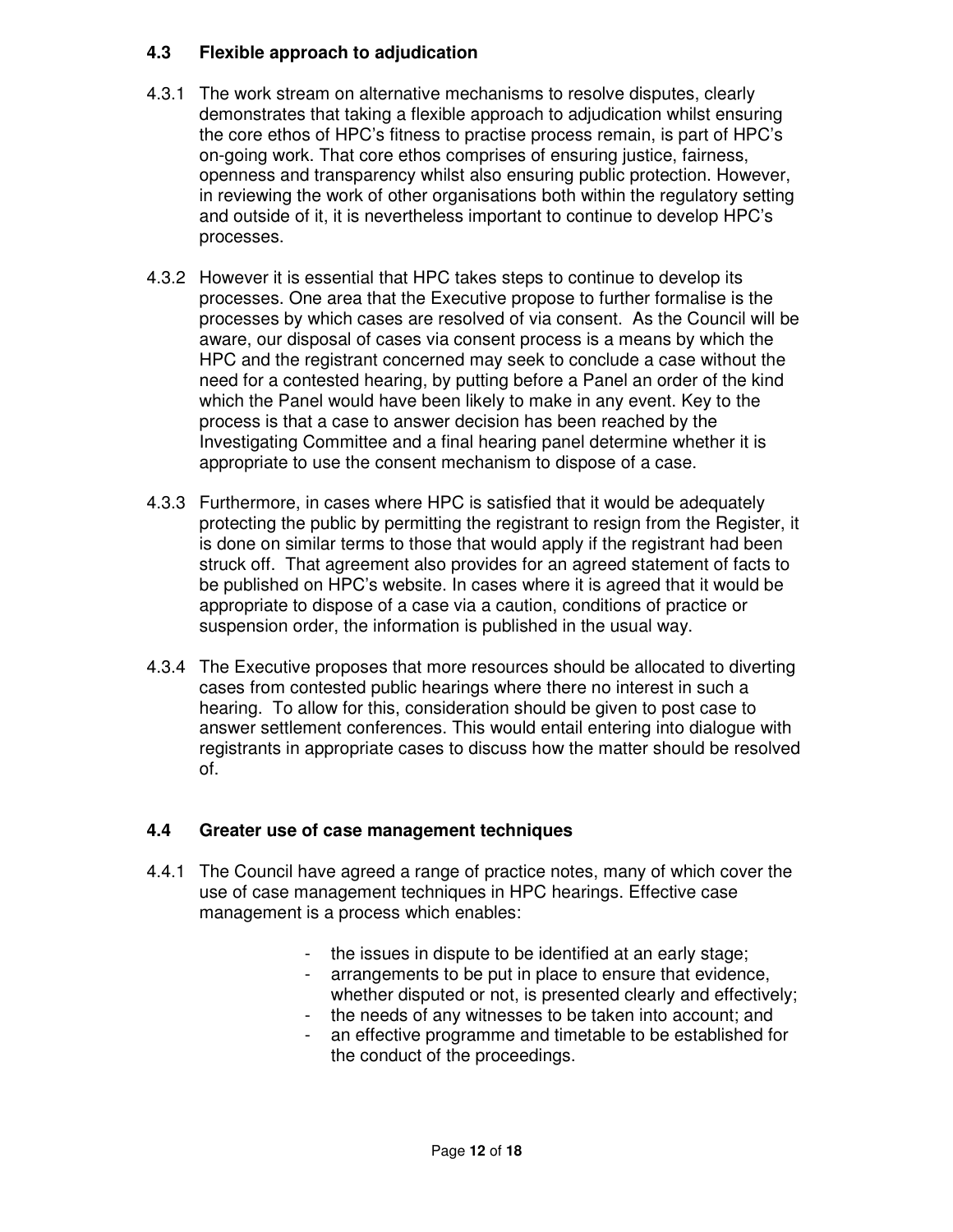- 4.4.2 Those practice notes include ones which provide guidance on the exchange of documents, agreeing witness statements, the service of documents, the disclosure of documents and the location of hearings.
- 4.4.3 In order to ensure the effective management of resource (both financial and human) and the expeditious management of cases, it is essential to continually review processes to provide for further operational efficiencies. The Executive are currently looking at ways to find further operational efficiencies in the hearing process. That includes centralising the use of hearing venues in the other countries and changing the process by which transcripts are produced to get the best use of technology and reducing unnecessary spend. This means that a transcription writer or logger would still attend every hearing but a request would only be made for that transcript to be written up in a limited number of cases. Arrangements have been put in place to expedite hearings that have not been written up if for instance the transcript is requested by CHRE or an appeal is made. Only 10 per cent of written up transcript are ever used so this approach ensures an effective management of resources.
- 4.4.4 Further decision making tools are being developed for panels to allow improved management of the time allocated to hearings. This will also involve enhancements to the Hearings Officers role and further quality assurance of cases which do not conclude in the time allocated. The service level agreement with the external legal service providers is also being developed to further improve the estimations that provided for the days allocated to a case.
- 4.4.5 The Executive also proposes that exception reporting for cases where;
	- (a) a late adjournment/postponement request is made;
	- (b) significant amendments are made to the particulars of an allegation through the life span of case;
	- (c) there is significantly shorter/longer hearing than planned;
	- (d) where the allegation is not well founded; and
	- (e) where there is significant legal argument and this is not supported by an existing practice note

is undertaken to determine whether any changes are required to process to prevent similar issues arising in the future.

### **5 Specific Recommendations**

5.1 CHRE makes a number of specific recommendations that they ask the regulators to specifically work on. Those recommendations are listed for ease below with commentary and proposals from the Executive about how to take this work forward. In some instances work previously referred in this report is repeated for ease of reference.

### **5.2 Exploring mechanisms to enable better support and advice options for people to raise concerns to a regulator**

5.2.1 As referred to at paragraph 3.5.1 a range of work has been undertaken as part of expectations work to ensure that there is a range of material in place to provide comprehensive information on the fitness to practise process. This is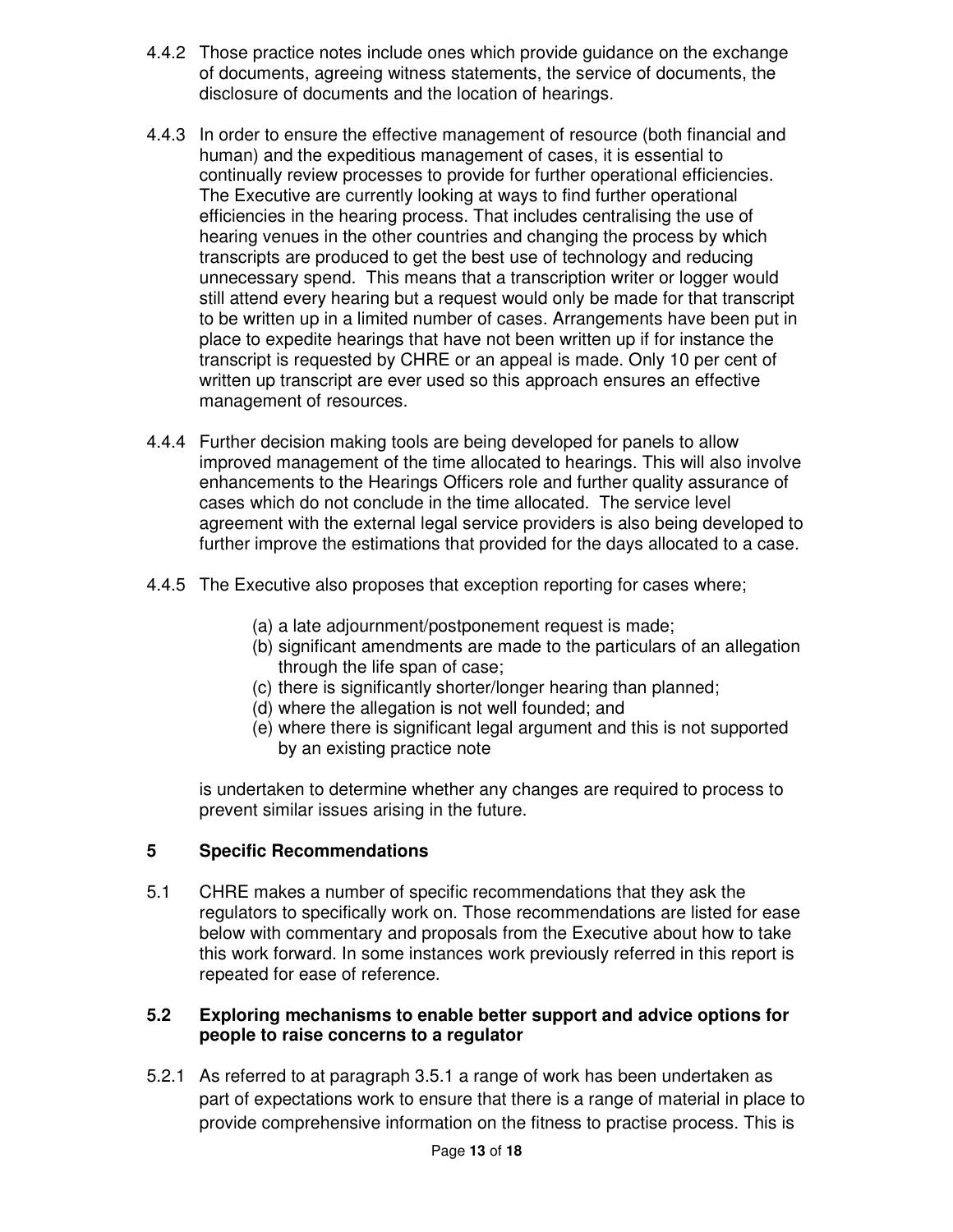supported by the comprehensive signposting operational guidance which is utilised by the Case Managers to signpost complainants to relevant organisations who can assist them. The guidance is regularly updated to ensure it is accurate and remains up to date

- 5.2.2 One of the recommendations made by Ipsos MORI in their stakeholder research on mediation was for the HPC to '*Investigate offering a two-tier* complaints process where there is an advisory service/helpline to provide assistance during the fitness to practise process and also outside of it. This could offer facilitated dialogue between complainants and registrants that is not intended to reach an agreement but provides an opportunity for each party to express their feelings.' The Executive are reviewing this recommendation and others associated with the work on alternative mechanism to resolve disputes to progress with as part of the 2012-13 work plan.
- 5.2.3 The Executive will work with CHRE and other regulators in this area as appropriate to develop and improve upon existing mechanisms.

### **5.3 Exploring the possibility of sharing adjudication services across the Regulators to achieve the independence and value for money that people expect**

5.3.1 Reference is made at paragraphs 4.4.3 about the operational efficiencies that are being undertaken and the moves towards greater independence. In terms of sharing adjudication services, arguably, HPC can already be seen to do this through the regulation of 15 different professions and the addition to that 15 of 85,000 social workers in England in July 2012. As the Council will be aware, the facilities at HPC are used to their capacity and with one of the lowest fees there is tight management of resource to manage the costs associated with adjudication services.

### **5.4 Achieving greater consistency across health professional regulation in the investigation and adjudication of fitness to practise decisions**

- 5.4.1 Reference is made in this paper about the steps that have been put in place or are being put in place to ensure greater consistency in the investigation and adjudication of HPC fitness to practise decisions. Key to ensuring that is the further development of the HPC's quality assurance program and effective and on-going training. In addition to this, ensuring that those associated with the fitness to practise process are provided with clear guidance and policy material will aid in that consistency.
- **5.5 Establishing a clear and consistent statement on the purpose of fitness to practise in health regulation, to improve understanding of what the process is intended for, and can realistically deliver**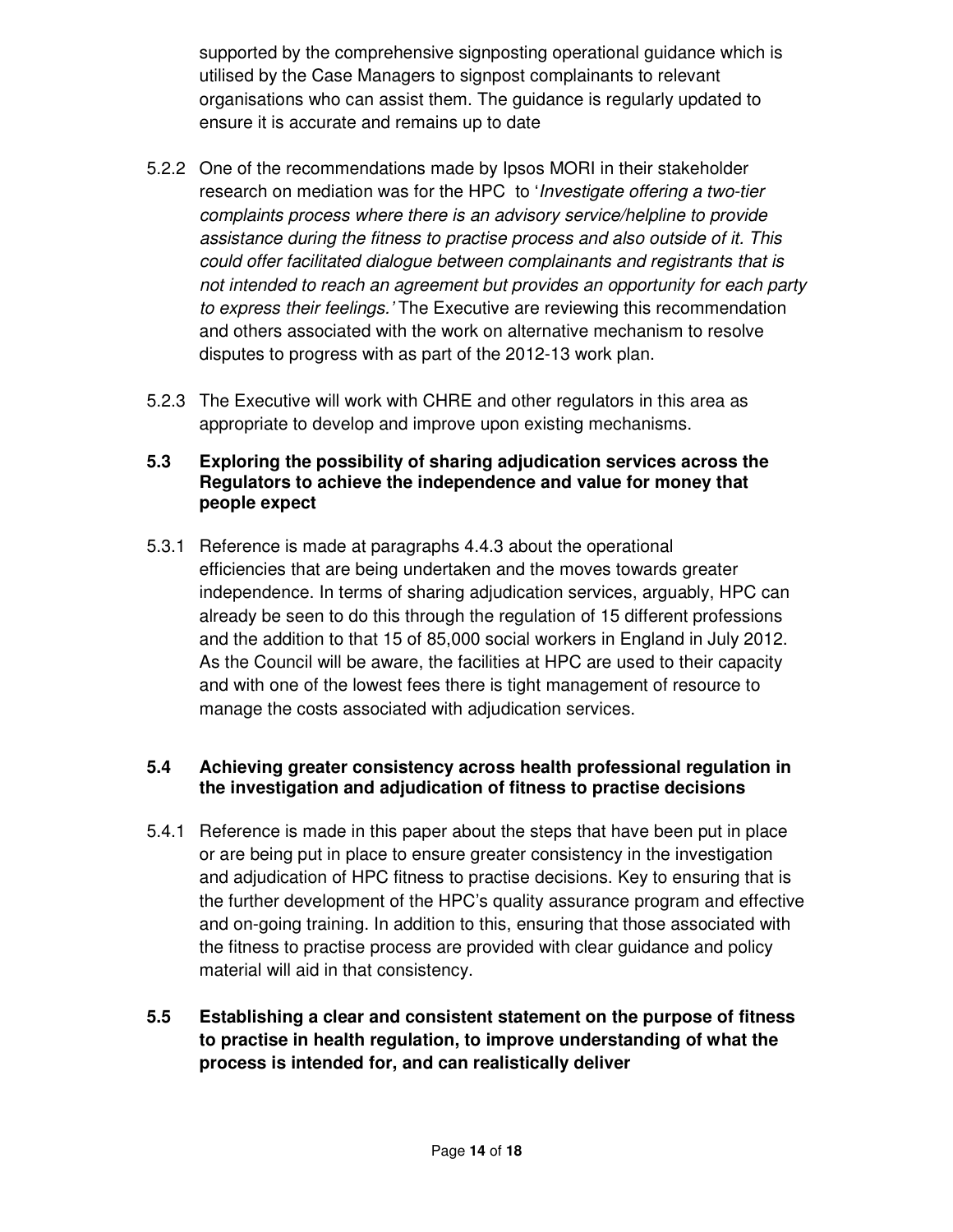5.5.1 As the Council will be aware, the statement on 'Fitness to Practise: What does it mean?' was agreed in July 2010. That statement is embedded in all public facing literature and standard documents about the fitness to practise process.

### **6 Other CHRE Recommendations**

- 6.1 CHRE makes a number of other recommendations as to what regulators should consider doing to improve their fitness to practise adjudication. It is suggested that regulators should 'review their current performance in adjudication against our vision for a modern system and take steps to learn from good practice identified in CHRE Performance Reviews, and provided evidence of progress in future Performance Reviews.'
- 6.2 The purpose of this document has been to review HPC's performance compared to CHRE's vision with recommendations made as to how HPC can continue to improve its performance.
- 6.3 The Council is asked to agree with the work suggested by the Executive to develop HPC's adjudication processes. That work plan is attached to this report as appendix one.

### **7 Regulators working together**

- 7.1 CHRE suggest that there are a number of areas that regulators should work together to improve the operational efficiency of adjudication. Some of the suggestions made are areas which are already being worked on by the Executive; others would not be practicable given the lean basis upon which the HPC already operates.
- 7.2 CHRE suggest that there are areas where regulators could get more value from the time, people and resources invested in adjudication in areas such as:
	- **Joint training of panellists** –part of the training that is delivered to panellists is not just around the issues that are common to all regulators. Training is also provided on the ethos and core values of the HPC. In effect joint training is already provided to 15 different professions plus lay partners. However, with a drive towards more consistency across professional regulation, there are certainly areas where joint training would be appropriate.
	- **Better use of pre-hearing case management**  commentary is made at paragraph 4.4 about the work the Executive proposes to do in this area.
	- **Shared use of hearing rooms** HPC already operate on a lean basis with the available adjudication space used to its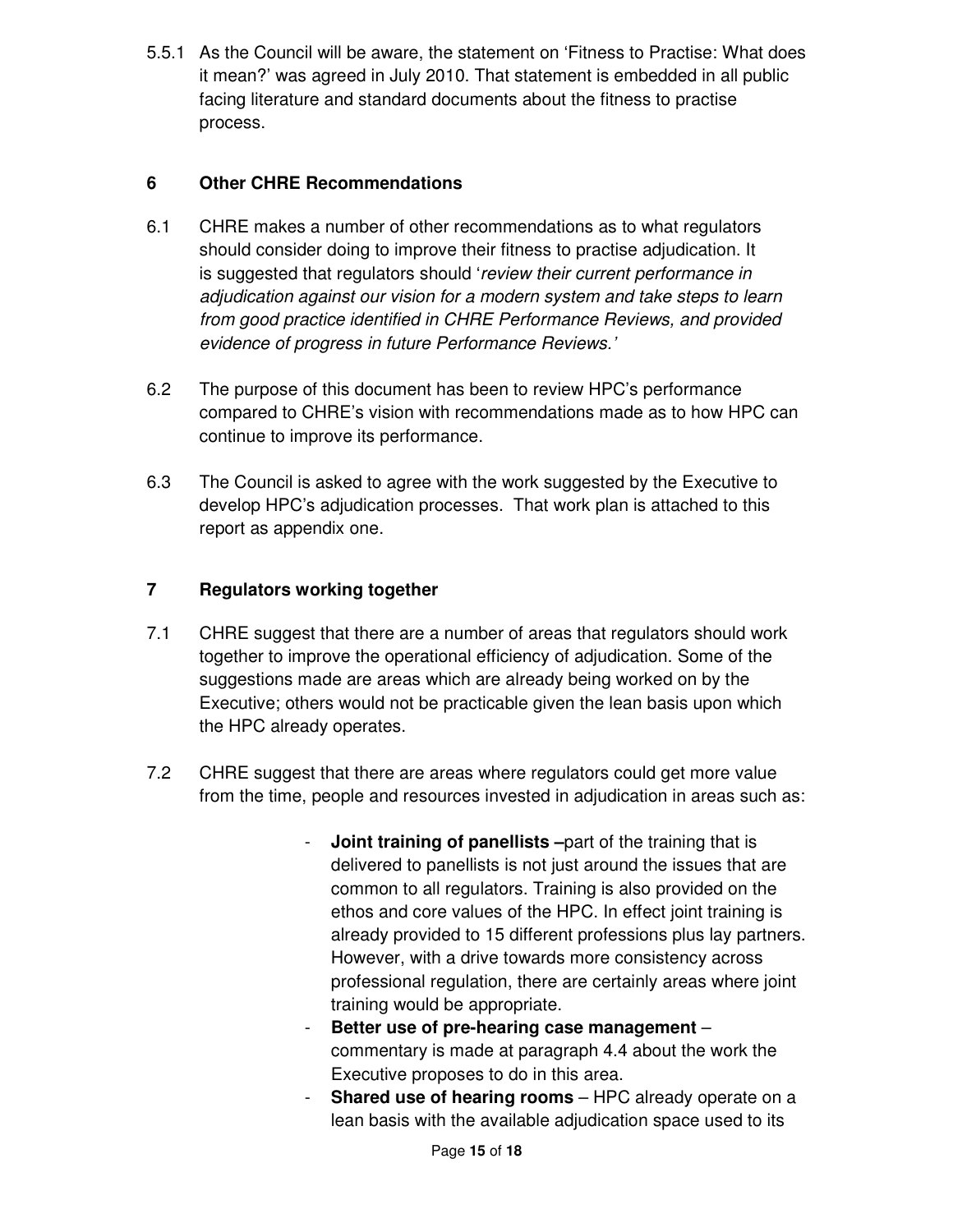maximum capacity. Further, HPC's legislation (unlike some other regulators) provides that hearings have to take place in the home country of the registrant concerned. The practice note on the location of hearings what considerations have to be given to where a hearing take places. That includes sensitivities that are specific to the case, the personal circumstances of the registrant concerned, the needs of witnesses and the effect that the location of the hearing may have on the quality of evidence given by witnesses at the hearing.

- **Providing greater support to witnesses throughout investigation and adjudication to allow them to participate fully in the process** - A range of activity has been undertaken to improve the support that is provided to witnesses and further work is planned for 2012-13.

### **8 Wider program of work**

- 8.1 CHRE also comments that they will facilitate a wider programme of work (sic) which will include:
	- **Developing and agreeing a common statement on the purpose of fitness to practise**
	- **Working together to deliver greater consistency across regulation through:** 
		- **Shared adjudication services**
		- **Harmonised sanctions**
		- **Shared indicative sanctions guidance for panellists in relation to common issues**
		- **Exploring the options for a joint pool of panellists and clarifying the accountability and roles of panellists (in the interests of greater separation and continuous improvement)**
- 8.2 The Executive will work with CHRE on the program of work that it plans to facilitate. Any work that is undertaken has to not only reflect what the legislation provides for and good practice but be proportionate to the needs of the specific regulator and to reflect that regulator's core values and ethos.

### **9 The Law Commission**

9.1 CHRE also recommends that the Law Commission simplification review of health professional regulation includes exploration of other ideas that were proposed by OHPA. Analysis of those ideas has been provided for in other papers considered by the Fitness to Practise Committee. However, CHRE reference again the OHPA suggestion about looking at how cost powers can be used by regulators and the Council are asked to specifically consider this.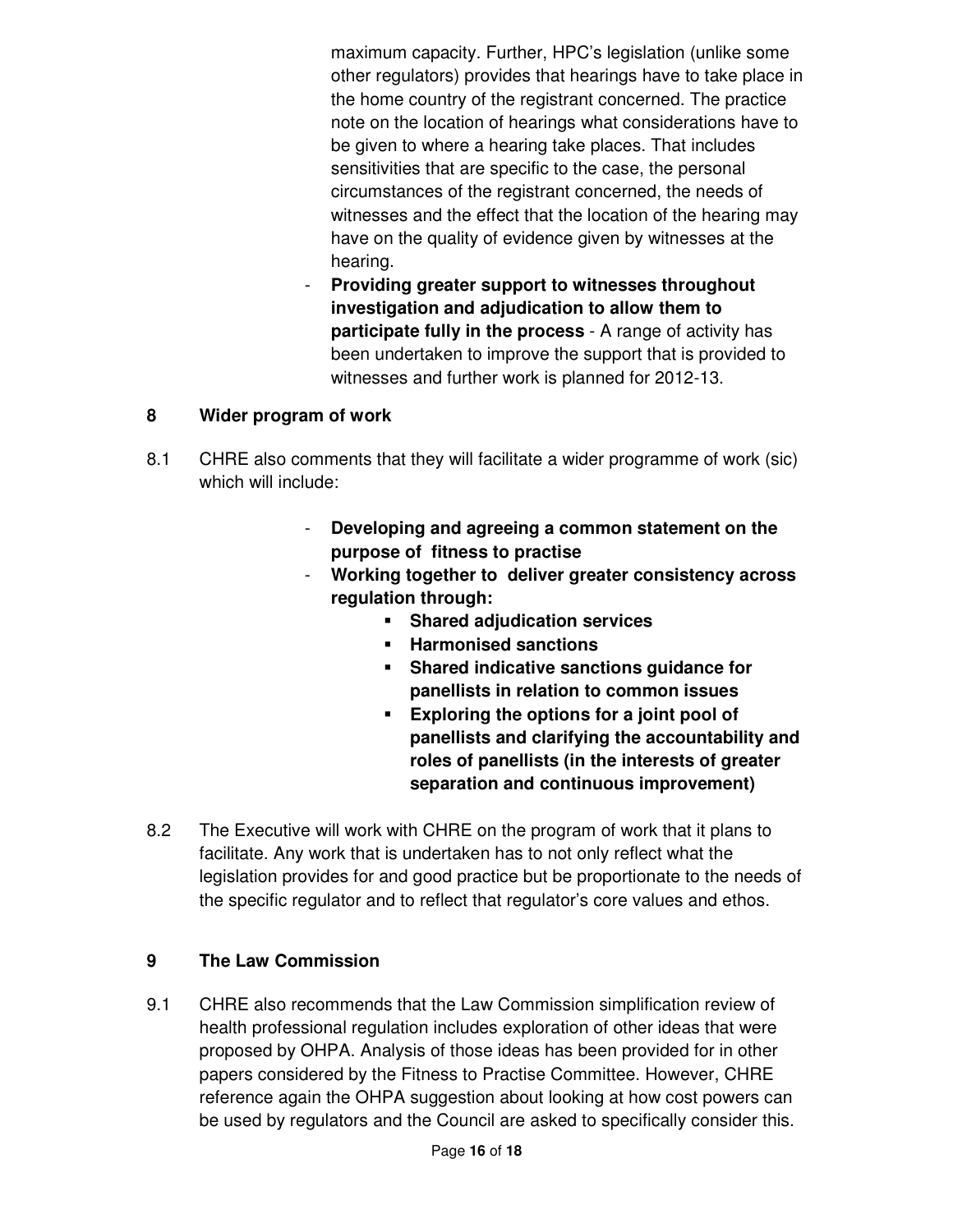- 9.2 The Executive considers that the use of cost powers in proceedings about the fitness to practise of individual registrants is disproportionate and not sufficiently aligned to the purpose of those proceedings. There are a number of reasons for this. Firstly, the purpose of the fitness to practise process is public protection and the HPC's approach as far as ispossible is to align with the models of restorative and rehabilitative justice. The introduction of cost orders (combined with the bureaucracy and resource required to support them) appear more in line with a retributive model of justice. Second, a key component of fitness to practise proceedings is involvement with those proceedings. Insight is core to how those proceedings progress. If the registrant concerned was facing costs they may be reluctant to fully engage in the process, which could compromise the administration of justice.
- 9.3 The Council is asked to agree with the views of the Executive on costs powers in fitness to practise proceedings and oppose any move towards their introduction.

### **10 Recommendations**

- 10.1 This paper has endeavoured to systematically review the CHRE paper, to highlight existing areas of good practice and set out what steps the HPC should consider taking to improve its processes.
- 10.2 The Council is asked to
	- (a) discuss this paper;
	- (b) agree with the views of the Executive outline at paragraph [ ] regarding the introduction of cost powers;
	- (c) agree with the work plan set out as appendix one to this paper; and
	- (d) discuss whether any further work needs to be undertaken so as to ensure HPC's model of adjudication remains fit for purpose.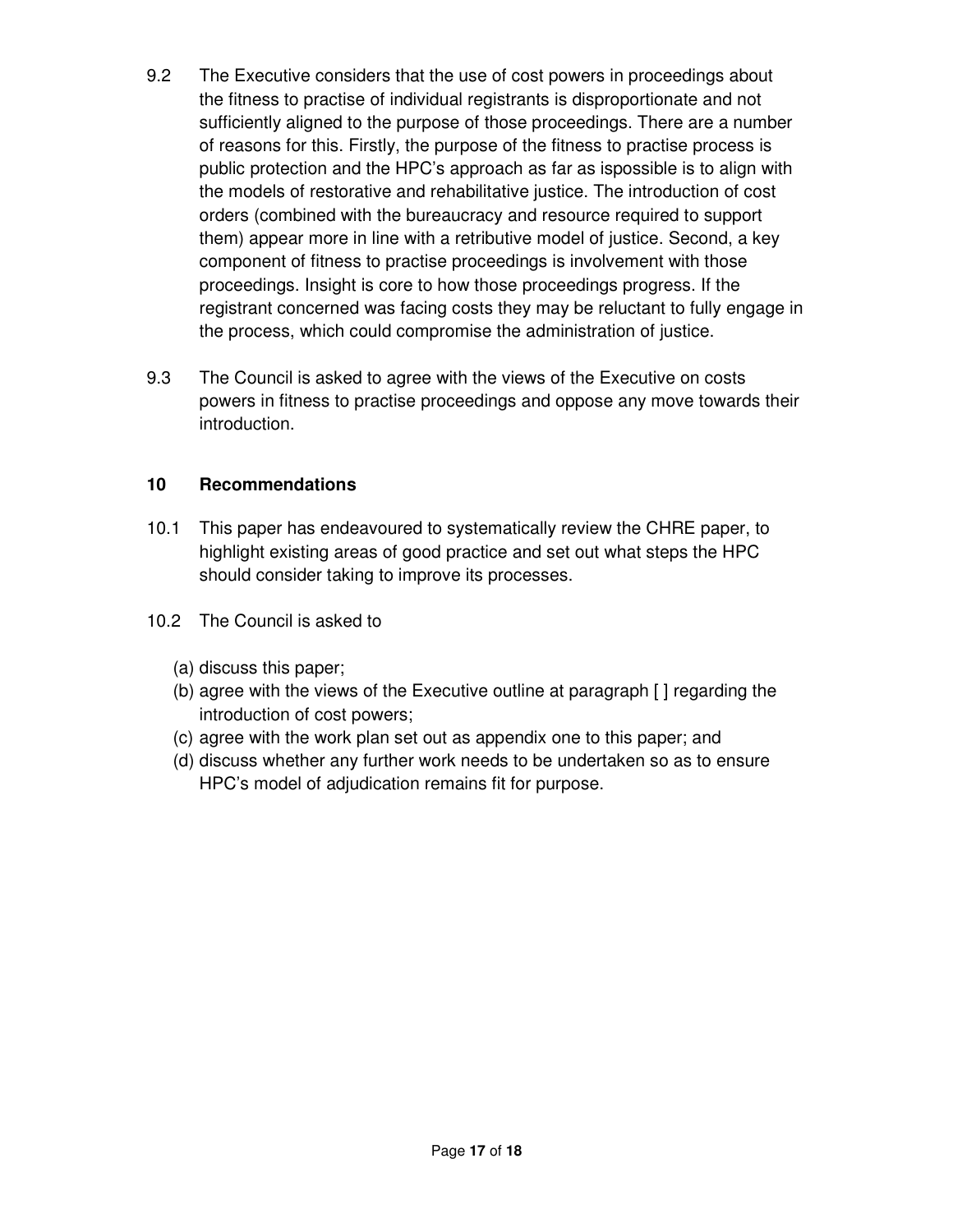### **Appendix One: Program of Work**

| <b>Topic</b>                                                                | <b>Description</b>                                                                                                                                                                                                                                    | Owner*      |
|-----------------------------------------------------------------------------|-------------------------------------------------------------------------------------------------------------------------------------------------------------------------------------------------------------------------------------------------------|-------------|
| Quality Assurance,<br><b>Case Progression</b><br>and Feedback<br>Mechanisms | Review, enhancement and development<br>of the quality assurance and case<br>progression to ensure best use of<br>resource, high quality decisions and<br>expeditious management of cases.                                                             | HOA, HCM    |
| Operational<br><b>Efficiencies</b>                                          | Find further operational efficiencies<br>within the adjudication process to ensure<br>best management of financial and<br>human resources.                                                                                                            | HOA, DFTP   |
| Alternative<br>Mechanisms to<br><b>Resolve Disputes</b>                     | Continue with the work stream on<br>alternative mechanisms to resolve<br>disputes including wider use of<br>consensual disposal, post case to<br>answer settlement conferences and<br>development the use of mediation in<br>HPC's regulatory regime. | <b>DFTP</b> |
| Support<br>Mechanisms and<br>Advisory services                              | Look at developing other mechanisms<br>through which participants in the fitness<br>to practise process can be supported.                                                                                                                             | IM, HCM     |
| <b>Resource Review</b>                                                      | Review of resources within the<br>Directorate to ensure it remains fit for<br>purpose.                                                                                                                                                                | <b>DFTP</b> |
| New models of<br>Adjudication                                               | Development of new models of<br>adjudication to manage the potential<br>cases concerning TCM practitioners and<br>those on voluntary registers.                                                                                                       | <b>DFTP</b> |
| Independent<br>Adjudicative<br>Models                                       | Look at mechanisms to further enhance<br>the independence of HPC adjudication.                                                                                                                                                                        | <b>DTFP</b> |
| Case Management                                                             | Wider use of pre-hearing case<br>management techniques                                                                                                                                                                                                | HOA, IM     |
| <b>CHRE's wider</b><br>program of work                                      | Contribute to the work that CHRE have<br>indicated that they will be facilitating.                                                                                                                                                                    | All         |

\*Key

DFTP – Director of Fitness to Practise

HCM – Head of Case Management

HOA –Head of Adjudication

IM – Investigations Manager

HM -Hearings Manager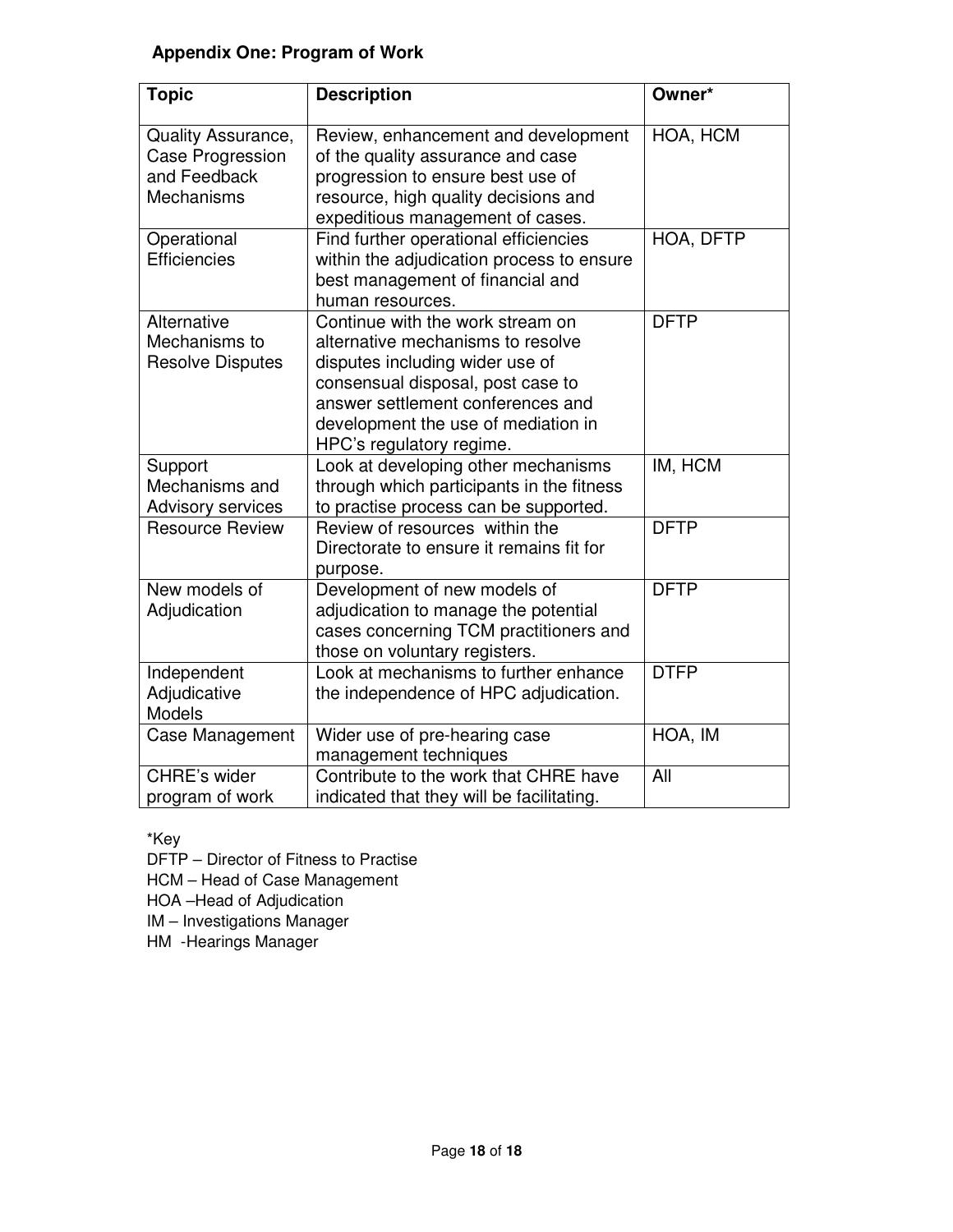## **Modern and efficient fitness to practise adjudication**

CHRE's advice for Secretary of State

August 2011

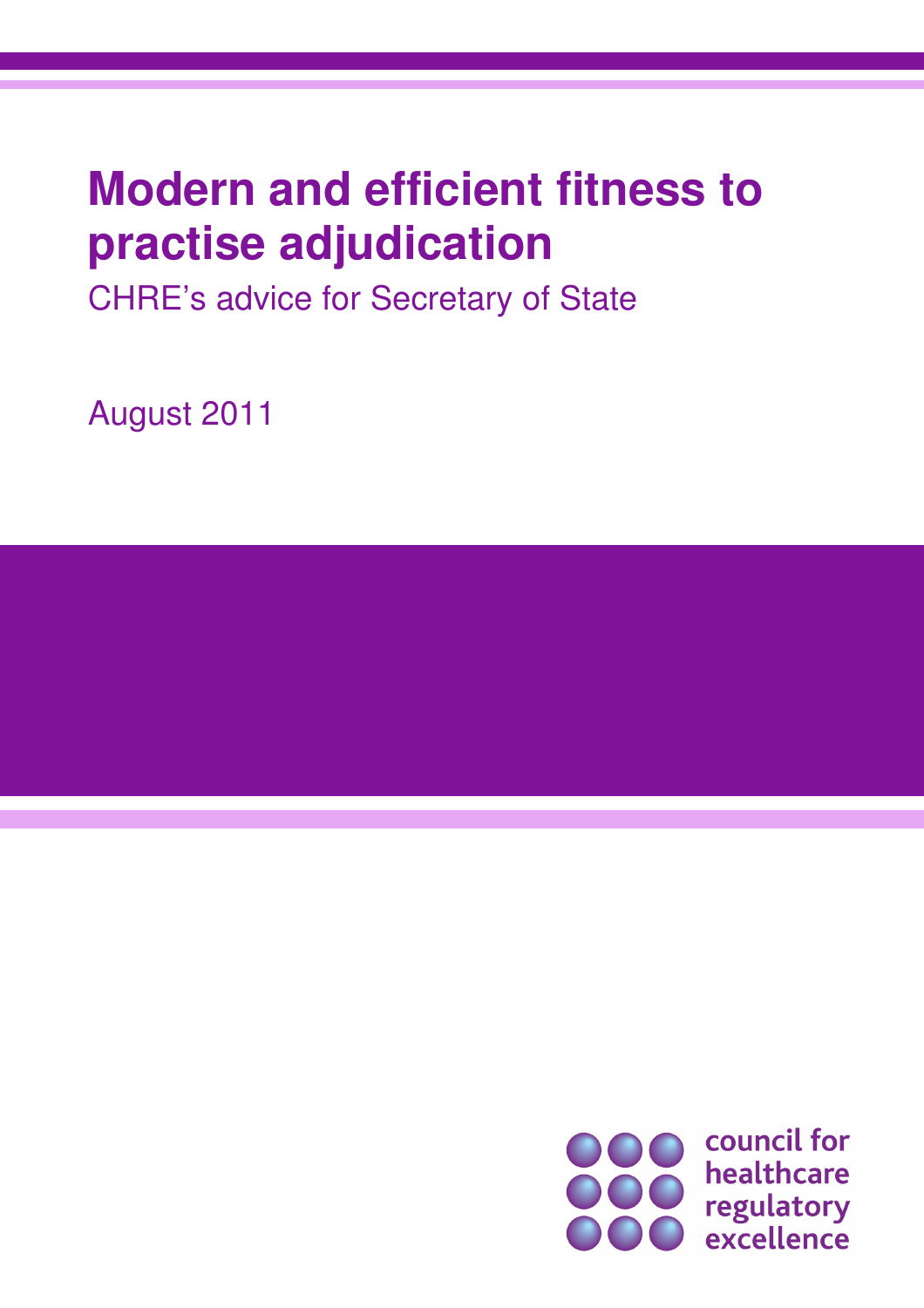### **About CHRE**

The Council for Healthcare Regulatory Excellence promotes the health and well-being of patients and the public in the regulation of health professionals. We scrutinise and oversee the work of the nine regulatory bodies<sup>1</sup> that set standards for training and conduct of health professionals.

We share good practice and knowledge with the regulatory bodies, conduct research and introduce new ideas about regulation to the sector. We advise the four UK government health departments on issues relating to the regulation of health professionals. We are an independent body accountable to the UK Parliament.

### **Our aims**

CHRE aims to promote the health, safety and well-being of patients and other members of the public and to be a strong, independent voice for patients in the regulation of health professionals throughout the UK.

### **Our values and principles**

Our values and principles act as a framework for our decision making. They are at the heart of who we are and how we would like to be seen by our stakeholders.

Our values are:

- Patient and public centred
- Independent
- Fair
- Transparent
- Proportionate
- Outcome focused

Our principles are:

- **Proportionality**
- **Accountability**
- **Consistency**
- **Targeting**
- **Transparency**
- **Agility**

### **Right-touch regulation**

Right-touch regulation is based on a careful assessment of risk, which is targeted and proportionate, which provides a framework in which professionalism can flourish and organisational excellence can be achieved.

 $\overline{a}$ 1 General Chiropractic Council (GCC), General Dental Council (GDC), General Medical Council (GMC), General Optical Council (GOC), General Osteopathic Council (GOsC), General Pharmaceutical Council (GPhC), Health Professions Council (HPC), Nursing and Midwifery Council (NMC), Pharmaceutical Society of Northern Ireland (PSNI)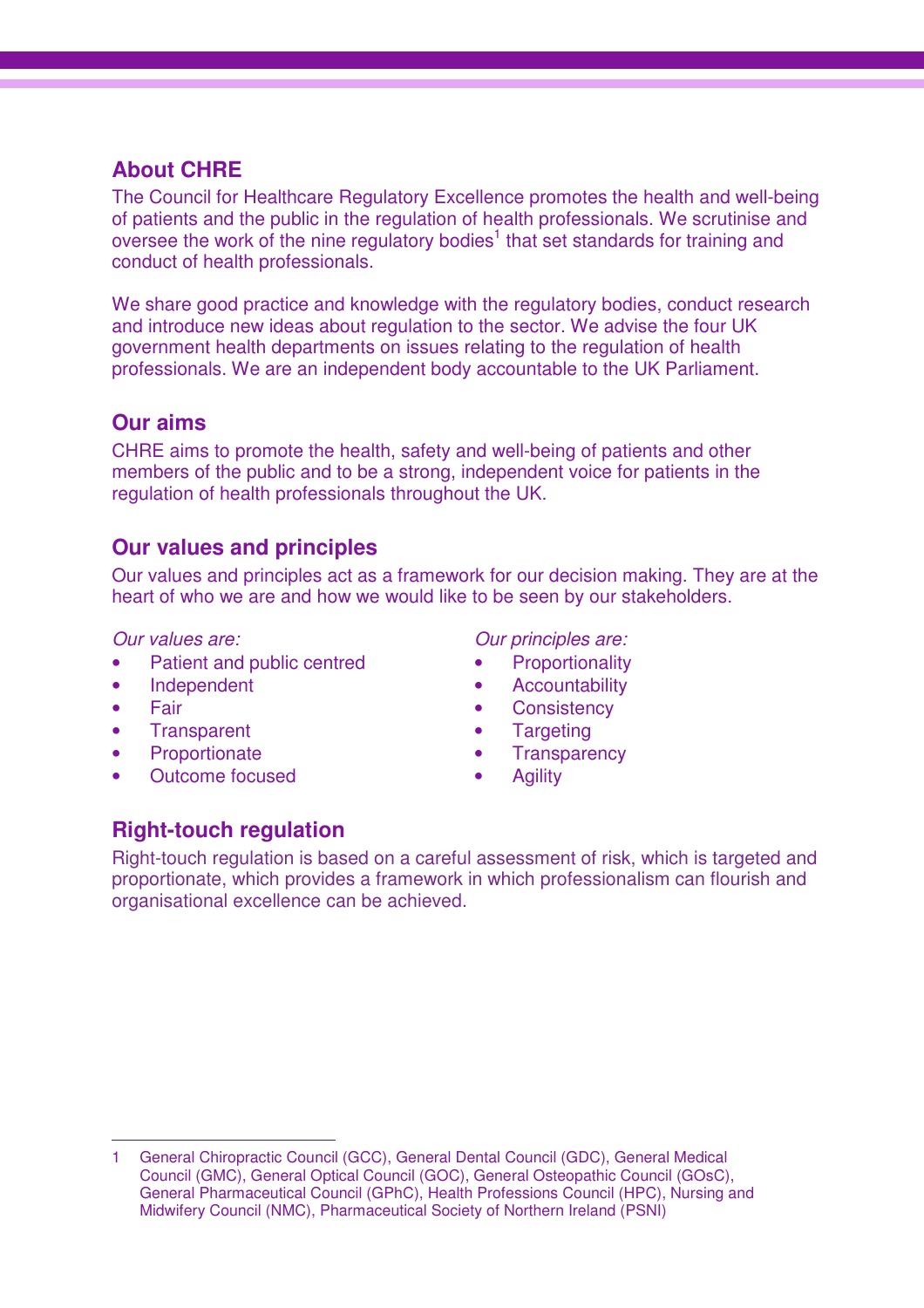### Contents

| 1.               |                                                                   |  |
|------------------|-------------------------------------------------------------------|--|
| 2.               |                                                                   |  |
|                  |                                                                   |  |
| 3.               |                                                                   |  |
|                  |                                                                   |  |
| 4.               |                                                                   |  |
|                  |                                                                   |  |
| 5.               |                                                                   |  |
|                  |                                                                   |  |
| 6.               | Learning from the experience of those going through the process22 |  |
|                  |                                                                   |  |
| $\overline{7}$ . |                                                                   |  |
|                  |                                                                   |  |
| 8.               |                                                                   |  |
|                  |                                                                   |  |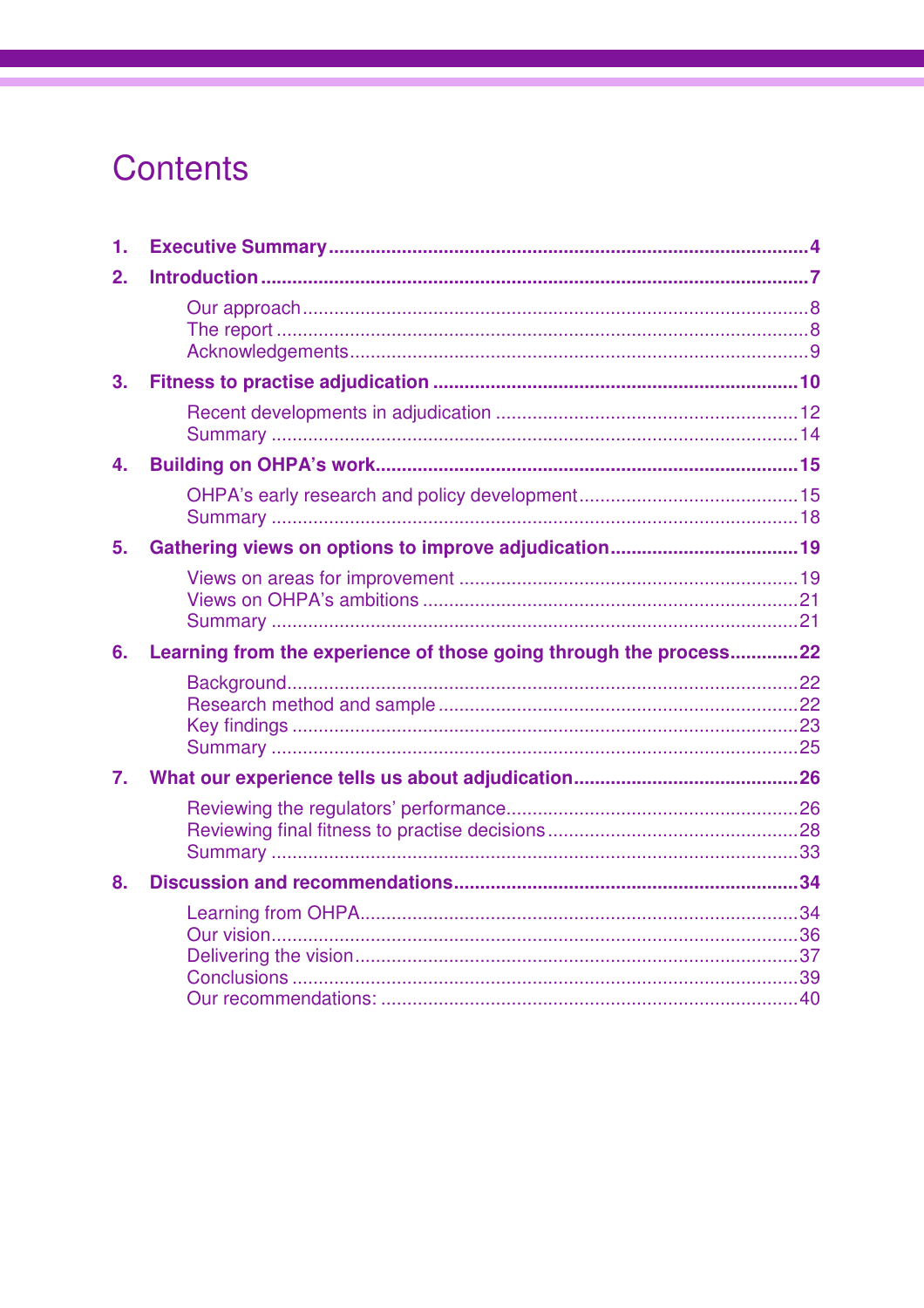### 1. Executive summary

- 1.1 Right-touch regulation describes the approach we adopt in the work we do. It means always asking what risk we are trying to regulate, being proportionate and targeted in regulating that risk or finding ways other than regulation to promote good practice and high-quality healthcare. Of all the statutory functions of the health professional regulators, none of them has more of a direct impact on mitigating risk and contributing to high quality healthcare than their fitness to practise functions. CHRE was asked by the Secretary of State to provide advice on modernising and improving the efficiency of fitness to practise adjudication. Therefore using a right-touch approach to set out our vision for a modern and efficient fitness to practise adjudication function presents both a challenge and a unique opportunity.
- 1.2 We began this work by understanding what had been done so far, in particular by working closely with the Office of the Health Professions Adjudicator (OHPA). The work has also been informed by our considerable experience of scrutinising decisions made by the regulators' fitness to practise panels, and our wider policy work in the area. We sought the views of key stakeholders and the public on the issues raised by their experience of adjudication, and were keen to hear suggestions on how it could be improved. Finally, we listened to the experiences of those people who have been through the fitness to practise process, to really understand what it is like to raise a concern with a regulator, to go through the investigation process and to appear as a witness at a hearing.
- 1.3 Using the right-touch approach, we must understand the problem we are trying to address. OHPA was set up on the principle that public and professional confidence in regulation would benefit from separating the adjudication and investigation of cases, beginning with the GMC. This development arose from a recommendation of the Fifth Report of the Shipman Inquiry in 2004. $^2$  In late 2010 the Government announced it would not proceed with establishing OHPA, opting instead to pursue greater separation and independence for adjudication within the GMC. At the same time, we were asked to identify what could be learnt from OHPA's work for fitness to practise adjudication.
- 1.4 It would be inaccurate to suggest that fitness to practise adjudication remains the same in 2011, as it was in 2004. However, while investigation and adjudication of cases is held within the same organisation, the problem of public confidence identified by the Shipman Report remains. Furthermore, this report shows that other issues are present in adjudication today. The process can deliver poor outcomes; this is evident by the continued rise in learning points that we issue to regulators. There remains a strong sense of inconsistency in the outcomes between, and inconsistencies within, regulators. This was a major theme in the responses we received to our Call for Information. Good practice in adjudication and the investigation preceding it is not consistently demonstrated. People who raise a concern to a professional regulator find the process stressful and daunting, to the point that it may deter people from raising a concern again in the future. Finally, there remains confusion, not just amongst the public but also stakeholder organisations, about the purpose of the fitness to practise process.

 $\frac{1}{2}$  The Shipman Inquiry. 2004. Fifth Report - Safeguarding Patients: Lessons from the Past - Proposals for the Future. Available at: http://www.shipman-inquiry.org.uk/fifthreport.asp [accessed July 2011]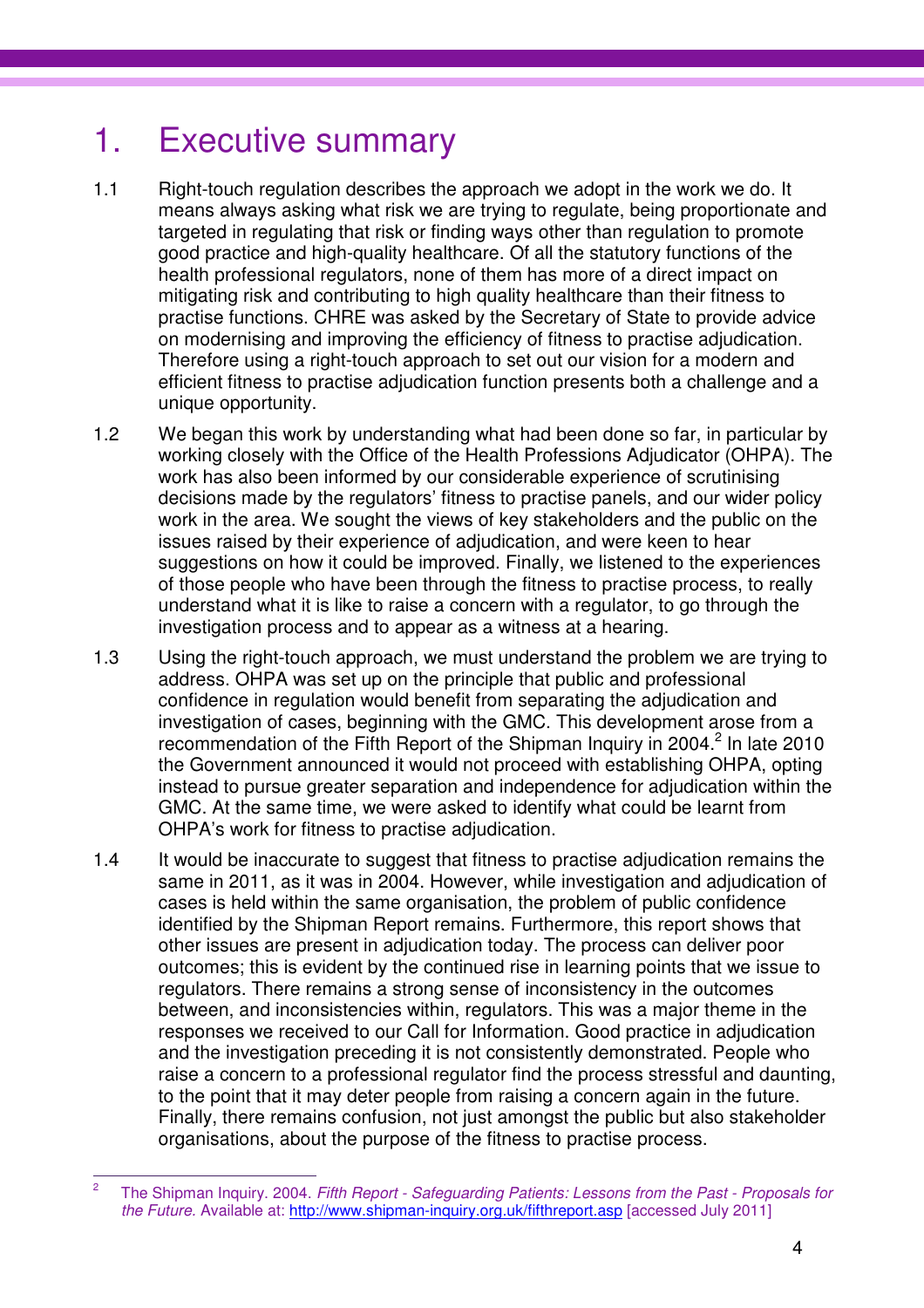1.5 Our response to the problems identified above has to meet a key principle of righttouch regulation: to use regulation only where necessary. We have identified a range of solutions and recommendations based on the work that OHPA had completed and other evidence we have heard during this work. Some are the responsibility of the regulators alone, and some require the input of other stakeholders. Some are relatively 'quick wins' but others require deeper change. Some of our recommendations require legislative change, and we are conscious of the implications of recommending this. Uniting all of our recommendations is the aim of achieving our vision for a modern and efficient adjudication system:

> **CHRE's vision of a modern and efficient system of adjudication is one that delivers high-quality decisions which fulfil the three-fold purpose of fitness to practise while demonstrating the principles of right-touch regulation.**

A modern system is one which uses up to date practices and approaches; an efficient system is one that optimises the resources available to it to achieve the intended purpose. For fitness to practise, case-law identifies a threefold purpose:

- Protection of the public
- Declaring and upholding professional standards
- Maintaining public confidence in the profession and the regulatory process.

High-quality decisions mean those that are robust, based on thorough examination of the evidence and taken in line with established good regulatory practice and legal frameworks. The principles of right-touch regulation mean that adjudication systems must be proportionate, consistent, targeted, transparent, accountable and agile. We provide more detail on what this means in our conclusions.

- 1.6 With a shared commitment to this vision and these outcomes we would maximise the regulators' chances of delivering high-quality decisions and reducing the frequency of poor quality adjudication outcomes. In practice it would mean training and appraising all those involved in the process more effectively, allowing a more flexible approach to adjudication, and adopting greater use of active case management techniques. In addition, there are some particular pieces of work that we ask the regulators to work on, these are:
	- Exploring mechanisms to enable **better support and advice** options for people to raise a concern to a regulator
	- Exploring the possibility of **sharing adjudication services** across the regulators, to achieve the independence and value for money that people expect
	- Achieving **greater consistency** across health professional regulation in the investigation and adjudication of fitness to practise decisions
	- Establishing a clear and consistent **statement on the purpose of fitness to practise** in health professional regulation, to improve understanding of what the process is intended for, and can realistically deliver.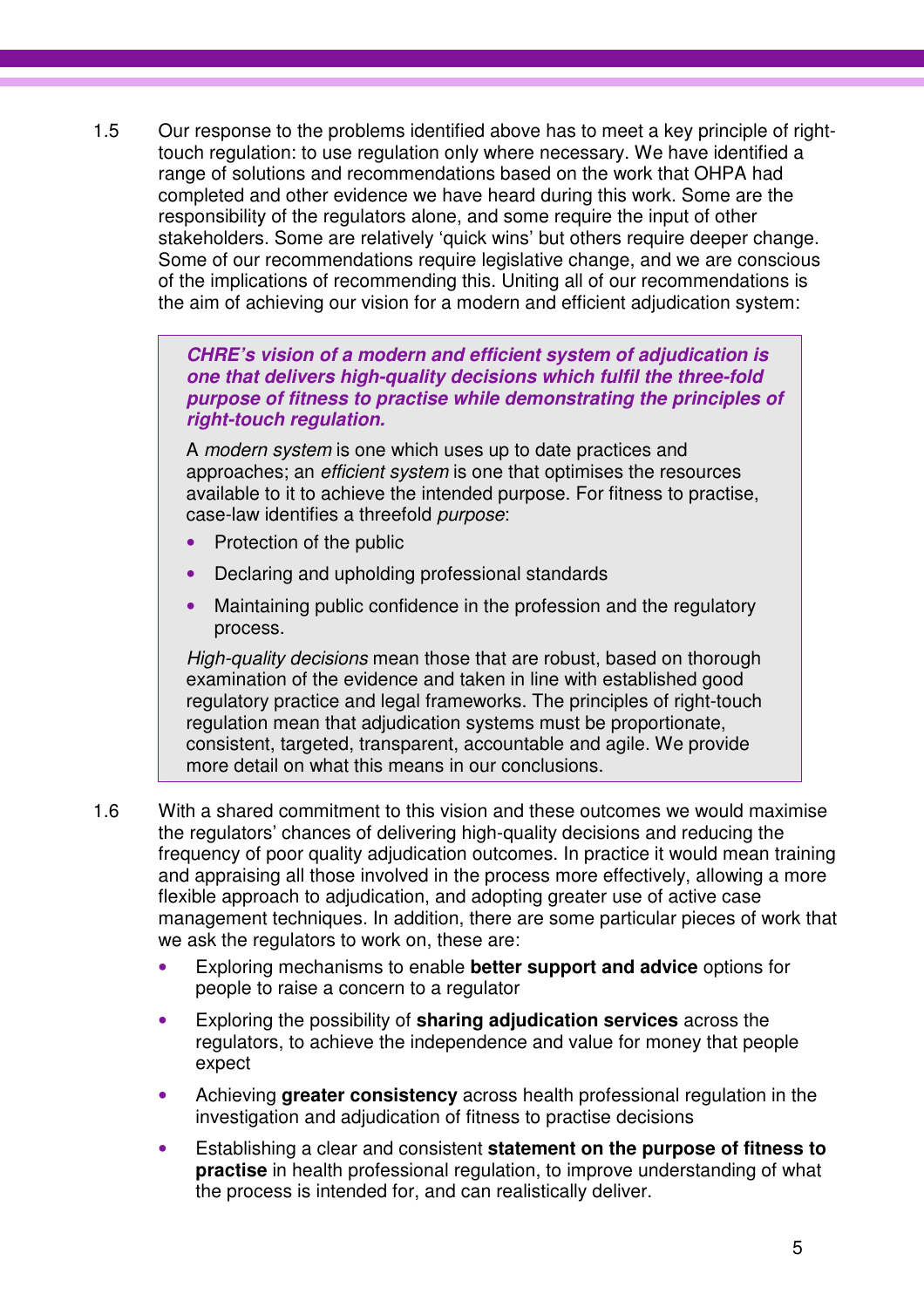- 1.7 We therefore make the following recommendations:
	- **Regulators** must:
		- Review their current performance in adjudication against our vision for a modern system and take steps to learn from good practice identified in CHRE Performance Reviews, and provide evidence of progress in future Performance Reviews
		- Work with panellists to act on CHRE learning points to continue to improve decision making in adjudication
	- **Regulators should work together** to improve the operational efficiency of adjudication by:
		- Getting more value from the time, people and resources invested in adjudication, for example, through joint training of panellists, better use of pre-hearing case management, and shared use of hearing rooms
		- Providing greater support to witnesses throughout investigation and adjudication to allow them to participate fully in the process
	- **CHRE will facilitate** a wider programme of work, in partnership with regulators and other interested parties, dedicated to improving adjudication in the future. This programme will include:
		- Developing and agreeing a common statement on the purpose of fitness to practise
		- Working to deliver greater consistency across regulation, through shared adjudication services, harmonised sanctions, shared indicative sanctions guidance for panellists in relation to common issues, exploring the options for a joint pool of panellists and clarifying the accountability and roles of panellists in the interests of greater separation and continuous improvement.
- 1.8 We also recommend that the Law Commission simplification review of health professional regulation includes exploration of other ideas that OHPA proposed that received some support in our engagement exercise. This includes, for example, limiting the use of oral hearings, considering wider use of 'consensual disposal', and how costs powers can be used in adjudication.
- 1.9 The work that OHPA completed before the decision not to proceed with its establishment has offered an opportunity to review the current approach to adjudication in the light of the expectations, experience and knowledge of a wide range of interested parties. Through this work we consider we have described a practical vision for adjudication that is consistent with existing good regulatory and legal practice. Ultimately adjudication in health professional regulation is about making good decisions in the public interest and by embedding this fundamental principle within our vision for the future, we hope to have identified the direction and development of the reforms the regulators will undergo in the next few years.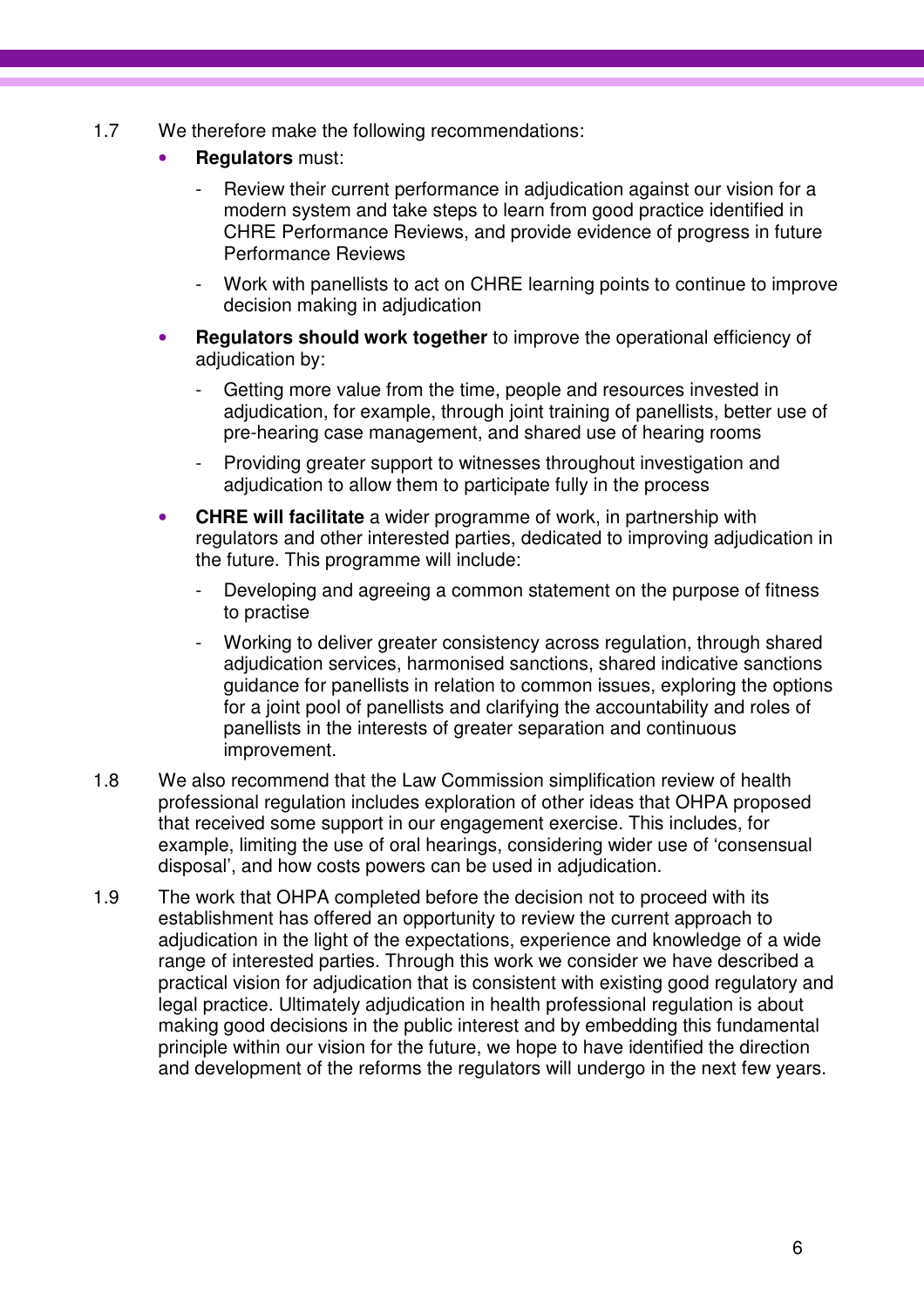### 2. Introduction

- 2.1 In summer 2010, against a backdrop of reviews of arm's-length bodies across Government and concerns about value for money and economic efficiency, plans for the launch of the Office of the Health Professions Adjudicator (OPHA) were put on hold and the Department of Health consulted on options to increase the independence of adjudication of fitness to practise cases in health professional regulation. After this consultation, in November 2010, the Coalition Government announced its intention not to proceed with establishing OHPA.
- 2.2 Following that decision, CHRE was asked by the Secretary of State to provide advice on modernising and improving the efficiency of fitness to practise adjudication. This is a statutory request under section 26A of the NHS and Healthcare Professions Act 2002 (as amended). The intention was to capture what OHPA had learnt during the course of its preparatory work and use this alongside our own experience and the views of interested parties to improve adjudication of fitness to practise across the nine UK health professional regulators. We were asked to set out a vision of what a modern, cost effective and efficient fitness to practise adjudication system would look like for health professional regulators.
- 2.3 Fitness to practise adjudication is an area of health professional regulation that has been the subject of much discussion, policy development and legislative change over recent years. The Fifth Report of the Shipman Inquiry published in 2004 recommended greater separation between investigation and adiudication.<sup>3</sup> This would enhance public confidence, it was argued, by taking away the adjudication element from the regulator so they are not acting as both the 'prosecutor' and the adjudicator. The responsibility for adjudication, including hearing the case in front of an independent panel, would fall to another organisation. In response to this in 2007 the Government announced its intention to establish OHPA. The Health and Social Care Act 2008 made provision for this. In the first instance, OHPA would be asked to adjudicate in GMC cases. In 2007, the GOC had expressed their desire to move to adjudication by OHPA and the Health and Social Care Act 2008 also allowed for this.<sup>4</sup> In time, many believed that the intention was that fitness to practise hearings from all nine health professional regulators would be heard by OHPA. In our special report in 2008 we recommended this should be accelerated for the NMC.<sup>5</sup> This would have delivered separate investigation and adjudication of cases across health professional regulation in line with Dame Janet Smith's 2004 recommendation.

<sup>—&</sup>lt;br>3 The Shipman Inquiry. 2004. Fifth Report - Safeguarding Patients: Lessons from the Past - Proposals for the Future. Available at: http://www.shipman-inquiry.org.uk/fifthreport.asp [accessed July 2011]

<sup>4</sup> GOC. 2007. GOC supports early move to Independent Adjudication. Available at: http://www.optical.org/en/news\_publications/news\_item.cfm?id=32D93066-0246-4198- B29E76F1F34033D4 [accessed July 2011]

<sup>5</sup> CHRE. 2008. Special report to the Minister of State for Health Services on the Nursing and Midwifery Council. Available at: https://www.chre.org.uk/\_img/pics/library/080611\_NMC\_Final\_Report\_1.pdf [accessed 8 June 2011]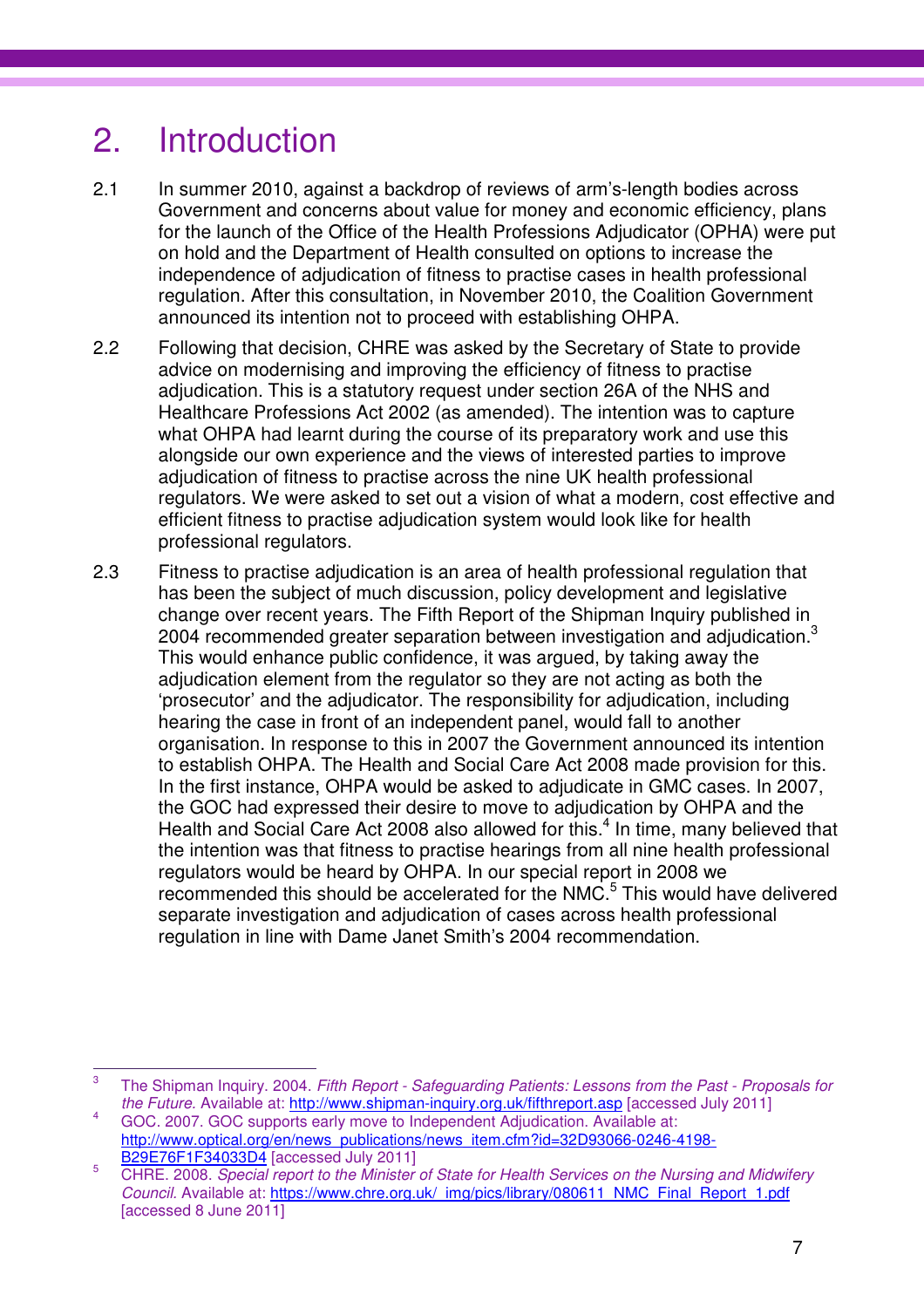### **Our approach**

- 2.4 We have been fortunate to learn from the development work that OHPA had undertaken in preparation for assuming the role of independent adjudicator. Our task is to articulate a strategic vision for this aspect of regulators' work, and to identify some practical reforms and developments that would help regulators to achieve this vision in practice. A number of factors have influenced our approach. Firstly, case law, which has established a three-fold purpose in fitness to practise:
	- Protection of the public
	- Declaring and upholding professional standards
	- Maintaining the reputation of the profession and public confidence in the profession.<sup>6</sup>

Here, the reputation of the profession does not refer to an individual's personal reputation, but rather the collective reputation of the profession. These principles have underpinned our approach, the research and analysis we have conducted and our final recommendations.

- 2.5 Our approach has also been informed by a need to consider how adjudication can be modern and efficient. A modern system is one that uses up to date practices and approaches. An efficient system is one that makes best use of the resources available to it to achieve the intended outcomes. In this report we consider adjudication both as a process and an outcome, and the interplay between these two are important for our conclusions. A more modern process should not be pursued at the expense of the quality of the outcome, which is public protection. The urgency of any need to improve efficiency should not override the importance of other duties and obligations, including enhancing public confidence. So, we have considered the quality of adjudication outcomes alongside the options for modernising and improving the efficiency of adjudication process.
- 2.6 Our recommendations are guided by our assessment of the opportunities that are available to regulators and to others to make changes. We have looked to build on opportunities that already exist. And finally, as CHRE, we are committed to the application of right-touch regulation in our work, that is, the minimum regulatory force necessary to achieve the desired result. $7$

### **The report**

2.7 In Chapter 3 we discuss adjudication today and the changes that have recently been proposed. We report in Chapter 4 on the work that OHPA had completed in developing its approach to adjudication. Following this we report on the results of our engagement exercise that built on the work completed by OHPA. We have sought the views of a wide range of stakeholders with an interest in this area of the regulators' work to understand their views on where improvements to the process of adjudication could be achieved. We identified a number of questions about the scope to improve adjudication, both in terms of modernising its

<sup>—&</sup>lt;br>6 The Shipman Inquiry. 2004. Fifth Report - Safeguarding Patients: Lessons from the Past - Proposals for the Future. paragraph 25.352. Available at: http://www.shipman-inquiry.org.uk/fifthreport.asp [accessed July 2011]

<sup>7</sup> CHRE. 2010. Right-touch regulation. Available at http://www.chre.org.uk/\_img/pics/library/100809\_RTR\_FINAL.pdf [accessed 21 February 2011]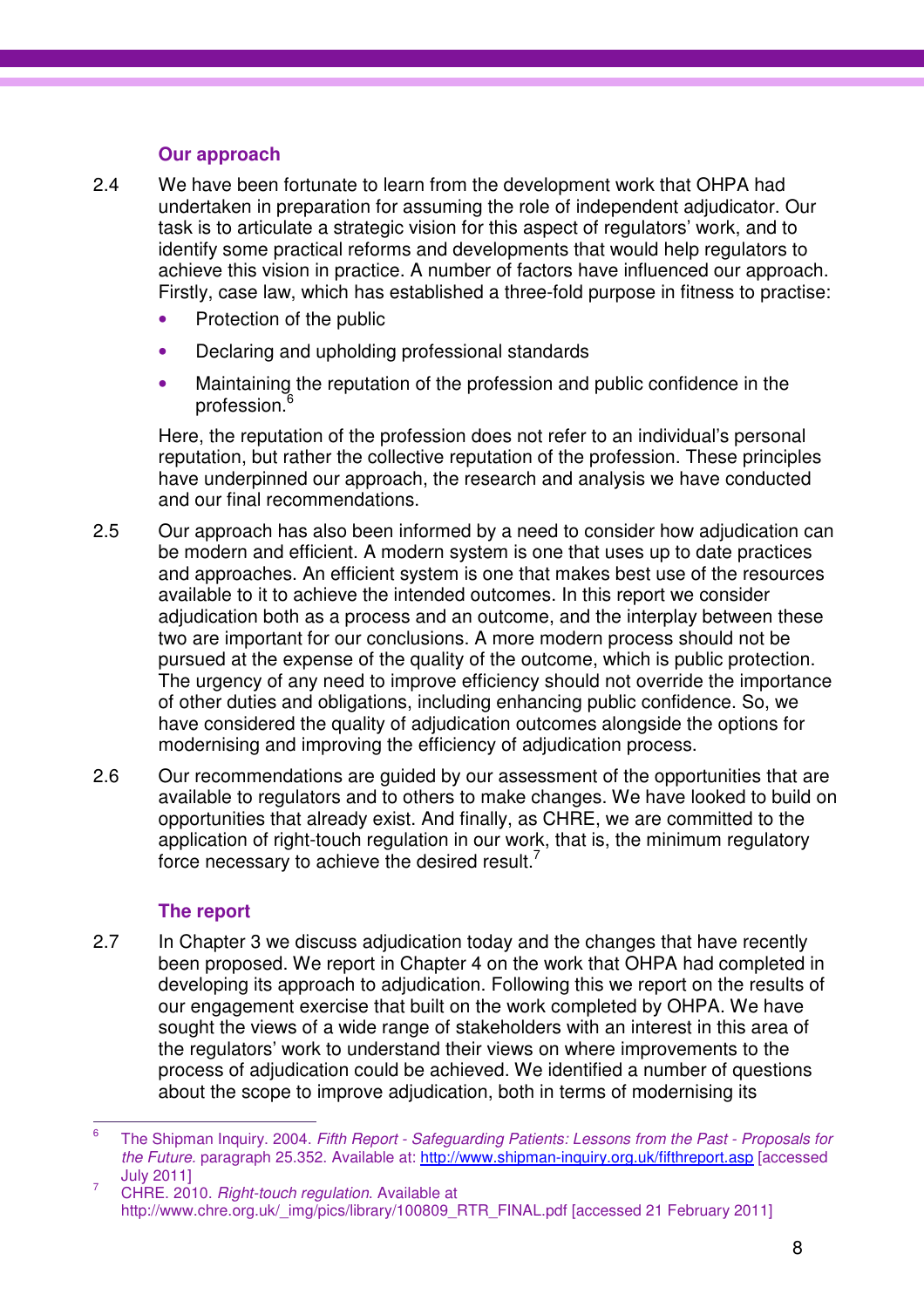processes and making the system more efficient. Chapter 5 describes in greater detail the methods and results from our engagement exercise.

- 2.8 In Chapter 6 we discuss the results of a research exercise that sought the views of those people who have been directly involved in fitness to practise processes as witnesses. We follow this in Chapter 7 with a summary of CHRE's experience and what this tells us about opportunities to improve adjudication. Our performance review standards clearly identify the outcomes we expect regulators to achieve through their fitness to practise work. Alongside these standards, we have built up a picture of good practice in the management and administration of fitness to practise cases through our scrutiny of final decisions taken by panels. We describe our views and experiences of this work in detail in this chapter.
- 2.9 The final chapter discusses the implications of our research and analysis for fitness to practise adjudication. We describe our vision for adjudication drawing on our own experience and the information we have gathered during the project. Based on this we then identify a range of recommendations and opportunities for regulators, and others involved in this process, to make improvements to the current system in line with our vision.

### **Acknowledgements**

2.10 We are grateful for the support and input we received from OHPA, in particular Wendy Harris, Policy Director, during the course of this project. We would also like to thank all those who responded to our call for information (see Appendix 1 for full details), and those in the regulatory bodies who shared their experience and perspectives. Finally, we would like to thank all those individuals who were willing to be interviewed about their experience of fitness to practise processes.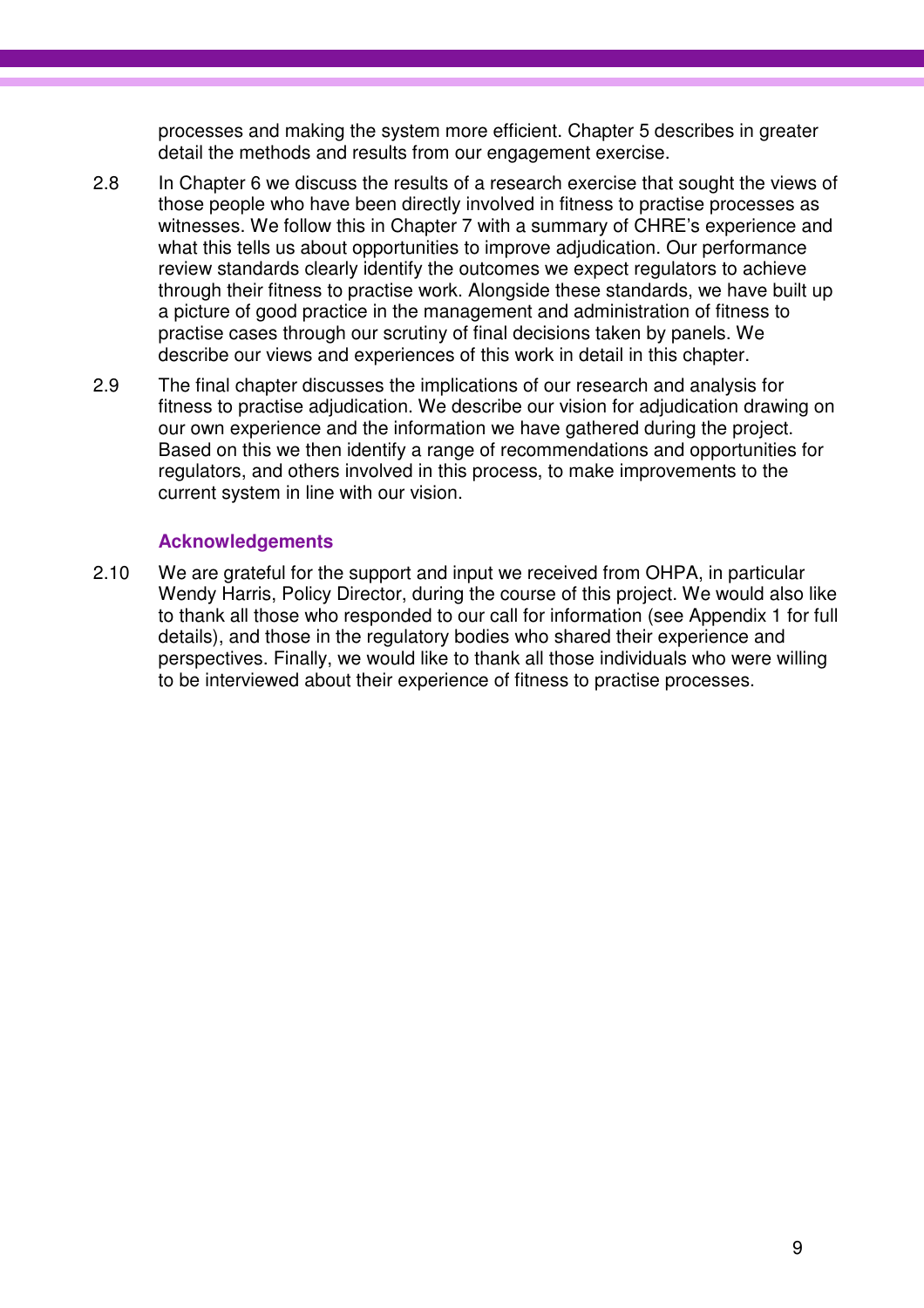### 3. Fitness to practise adjudication

3.1 There is no single agreed definition of fitness to practise. The Health Professions Council describes it as follows:

> 'If a health professional is fit to practise it means that they have the skills, knowledge and character to practise their profession safely and effectively; and their behaviour contributes to public protection and enhances confidence in their profession.'<sup>8</sup>

- 3.2 The fundamental purpose of fitness to practise procedures, as described in the Fifth Report of the Shipman Inquiry, is to promote and safeguard the public interest, which includes individual patient protection, alongside the maintenance of public confidence in the profession, and declaring and upholding proper standards of conduct.<sup>9</sup> This description reflects the three-fold purpose of fitness to practise proceedings identified in the relevant case-law.<sup>10</sup> The purpose of fitness to practise is not to punish the health professional. However, the sanctions imposed by fitness to practise panels may have a punitive effect.
- 3.3 In her report, Dame Janet Smith identified some 'basic principles that should be applied' in the regulators' work in fitness to practise, including:
	- Everything a regulator does must (subject to confidentiality) be capable of scrutiny, ie it must be transparent
	- The work of the regulator must be thorough, careful and of high quality, meaning that every aspect of the fitness to practise procedures must be properly resourced, with each process being undertaken by persons who are suitably qualified and properly trained to carry it out
	- In the interests of fairness and of the proper maintenance of standards, procedures must be followed and decisions made in a consistent, transparent manner.<sup>11</sup>
- 3.4 The need for fairness in the process is also reflected in the requirement that regulators' fitness to practise proceedings must comply with the Human Rights Act 1998. Under the Act it is unlawful for a 'public authority' to act in a way that is incompatible with a European Convention right. The health professional regulators' fitness to practise panels are 'tribunals' and therefore 'public authorities' for the purposes of the Act and it would be unlawful for them to act in a way that is incompatible with the European Convention.
- 3.5 Although regulators to some extent rely on third parties (including patients, health professionals, employers and others) raising concerns about their registrants' fitness to practise, the fitness to practise process is not a 'complaints process' as such, and its purpose is not to provide redress to the person who raised the

<sup>-&</sup>lt;br>8 Health Professions Council. Fitness to Practise: What does it mean? Available at: http://www.hpcuk.org/assets/documents/10002FD8FTP\_What\_does\_it\_mean.pdf [accessed July 2011]  $\alpha$ 

The Shipman Inquiry. 2004. Fifth Report - Safeguarding Patients: Lessons from the Past - Proposals for the Future. paragraph 25.352. Available at: http://www.shipman-inquiry.org.uk/fifthreport.asp [accessed July 2011]  $10<sup>-10</sup>$ 

Garfoot v General Medical Council [2002] UKPC 35

The Shipman Inquiry. 2004. Fifth Report - Safeguarding Patients: Lessons from the Past - Proposals for the Future. paragraph 25.352. Available at: http://www.shipman-inquiry.org.uk/fifthreport.asp [accessed July 2011]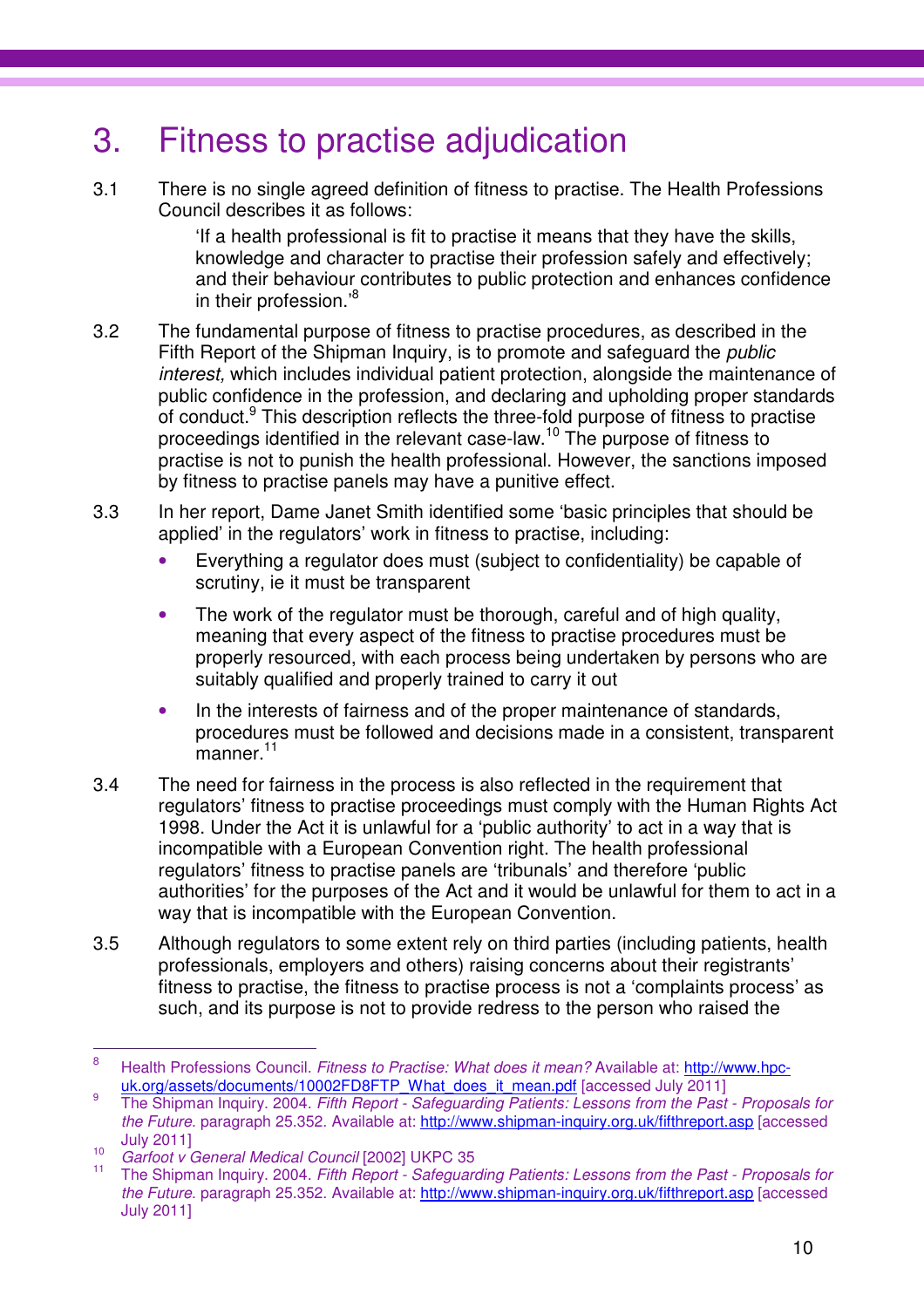concern. Its focus is on protecting the public by ensuring that health professionals are fit to continue practising (or restricting their practice if not). However there are certain principles that govern good practice in handling complaints which we would expect fitness to practise processes to adopt, such as timeliness and a strong emphasis on good customer service.<sup>12</sup>

3.6 If a concern is raised with a regulator about a professional who is registered with them, the regulator will follow the three stages of the fitness to practise process outlined in Figure 1 below. This report focuses on the adjudication stage of the process (Stage 3 below). However, it is important to recognise that the quality of the work done by the regulator at the earlier stages of the fitness to practise process can have an important bearing on the outcome of the adjudication stage.

### Figure 1:



### **Stage 1**

An initial decision as to whether an allegation should be investigated

#### **Stage 2**

An investigation into the allegations, and a decision made as to whether the allegation should be heard by a fitness to practise panel

#### **Stage 3**

A panel hearing to consider the evidence, determine whether a professional's fitness to practise is impaired and, if so, which sanction (if any) should be applied

If the circumstances of a particular case indicate an immediate threat to public protection, regulators can take action to impose an 'interim order' on a registrant at any point in the process.

3.7 At stage 3, the fitness to practise panel is responsible for inquiring into the allegations, and deciding whether the health professional's fitness to practise is impaired. A fitness to practise panel is made up of at least three people, comprising both professionals and non-professionals, with the support of a legal assessor. Panellists and assessors are appointed by the regulator<sup>13</sup> but operate 'independently' of it. In practice, individual panellists may sit on panels for more than one regulator. One member of the panel chairs the discussions. Chairs may be legally qualified but this is not a common requirement across all regulatory bodies.

 $12<sup>12</sup>$ Parliamentary and Health Service Ombudsman. 2009. Principles of Good Complaint Handling. Available at: http://www.ombudsman.org.uk/improving-public-service/ombudsmansprinciples/principles-of-goodcomplaint-handling-full [accessed July 2011]

<sup>&</sup>lt;sup>13</sup> Some regulators use independent assessors as part of panellist recruitment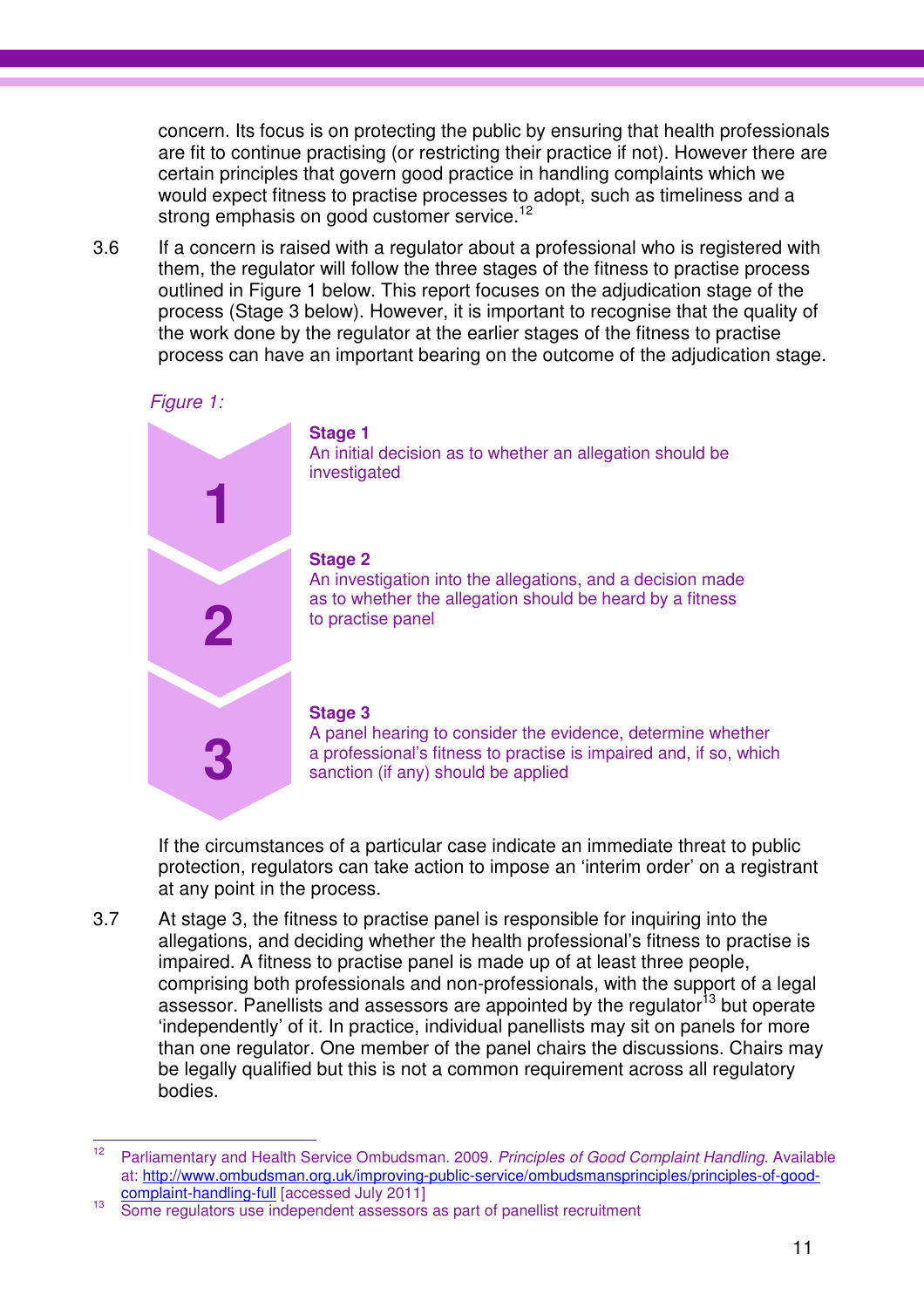### **Recent developments in adjudication**

- 3.8 In 2004, the Shipman Inquiry Report concluded that it was necessary to separate adjudication from investigation to enhance public confidence in the process. This step would take the adjudication element away from the regulator and the responsibility for adjudication, including hearing the case in front of an independent panel, would fall to another organisation. This organisation would be responsible for recruiting and training the panellists who would hear the allegations and the registrant's case before adjudicating on the case. The Government responded to the Inquiry's recommendation by legislating for the establishment of an independent adjudicator (OHPA) within the Health and Social Care Act 2008.
- 3.9 With the change in Government policy in late 2010 relating to the implementation of the plans for independent adjudication through OHPA, the focus turned instead to identifying the potential for modernising fitness to practise adjudication across all the health professional regulators without the formal independence of the investigation and adjudication functions that would have been achieved by the handover of the GMC's responsibility for adjudication to OHPA.
- 3.10 The Command Paper, Enabling Excellence<sup>14</sup> published in February 2011, expanded upon this change in approach and a shift in emphasis. It signalled the Government's intention to reduce the overall costs associated with health professional regulation, of which the investigation and adjudication of concerns about registered health professionals forms a sizable portion. For example, Enabling Excellence notes that 54 per cent of the NMC's total expenditure in 2009/2010 (£19.7m out of a total of £36.7m) related to its fitness to practise work.
- 3.11 As part of an ongoing intention to reflect good practice some of the regulators have recently consulted on changes to their fitness to practise rules and processes. The consultations have ranged from altering how the process is managed, to wholesale reforms in the way fitness to practise cases are dealt with. For example:
	- The Department of Health, Social Services and Public Safety in Northern Ireland, recently consulted on proposed changes to the legislation governing the PSNI. This included matters relating to its fitness to practise procedures.<sup>1</sup> The specific proposals include reconstituting the Statutory Committee which will allow it to consider health cases, and extending the range of sanctions to include advice, warnings, suspension, conditions on practise and removal from the register and bring the PSNI in line with good practice in other regulators. Other changes proposed include the power to obtain information from other sources, the disclosure of information when it is in the public interest and the ability for the Registrar to refer cases directly to the Statutory **Committee**

 $14$ Department of Health (2011). Enabling Excellence: Autonomy and Accountability for Healthcare Workers, Social Workers and Social Care Workers. Available at: http://www.dh.gov.uk/prod\_consum\_dh/groups/dh\_digitalassets/documents/digitalasset/dh\_124374.pdf [accessed July 2011]

<sup>15</sup> Department of Health, Social Services and Public Safety. 2011. Confidence in Care Programme - Consultation on the Pharmacy (Northern Ireland) Order 1976 (Amendment) Order (Northern Ireland) 2011. Available at: http://www.dhsspsni.gov.uk/showconsultations?txtid=47933 [accessed July 2011] You can see CHRE's full response to the consultation at: http://www.chre.org.uk/satellite/406/ [accessed July 2011]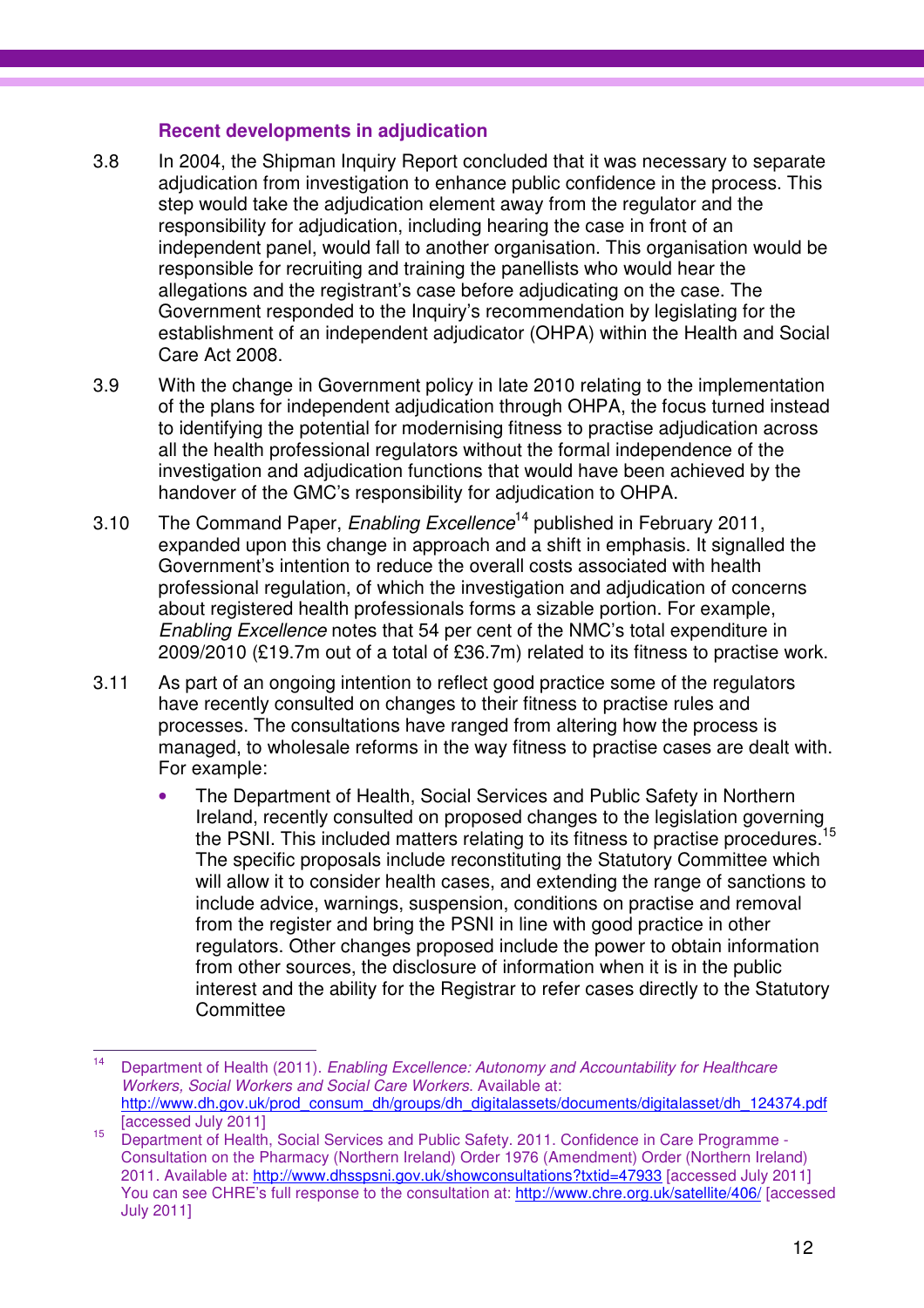- The GOC recently consulted on proposed amendments to its legislative framework to permit the Registrar to refer a complaint relating to a criminal conviction directly to the Fitness to Practise Committee and to enable consolidation of the hearing process where there are various allegations of impairment. The proposals aim to reflect good practice and the relevant case  $law<sup>16</sup>$
- The GMC recently consulted on an alternative to holding a public hearing in the majority of fitness to practise cases.<sup>17</sup> Its proposals would mean a greater degree of discussion with doctors to encourage them to accept the sanctions proposed by the GMC, without the case being heard by a fitness to practise panel. The GMC has also recently announced its intention to establish the Medical Practitioners Tribunal Service (MPTS)<sup>18</sup> to deliver its adjudication function within a framework which means that it will be 'operationally separate' from the rest of the GMC.
- 3.12 These developments are in addition to a range of requests from regulators to the Government for changes to their legislative frameworks arising from the 2007 White Paper, Trust, Assurance and Safety. The regulators highlighted a number of improvements and developments they wished to implement relating to fitness to practise in general and adjudication in particular, which could only be achieved by using powers in section 60 of the Health Act 1999 to change their procedural rules. More details of these requests can be found in advice we provided to the Department of Health in 2009.<sup>1</sup>
- 3.13 The changes that the regulators want to introduce vary, reflecting their individual circumstances and the different combinations and configurations of legislation and rules that govern how they currently deliver their fitness to practise functions. In part this reflects their different backgrounds and development over time, and the differing opportunities that have been available to some of them to update their legislative frameworks.
- 3.14 One consequence of this is a significant degree of inconsistency across the regulatory bodies. This was evident in work we completed in 2008 on sanctions. The nine regulators currently have different sanctions that they are able to impose (as set out in their legislative frameworks) and also use a variety of different terms to describe essentially identical sanctions. We investigated the demand for and the opportunities available for harmonising the sanctions used by all regulators.<sup>20</sup>

<sup>16</sup> General Optical Council. 2011. Amendments to the Fitness to Practise Rules: Consultation. Available at: http://www.optical.org/goc/filemanager/root/site\_assets/consultation\_documents/ftp\_rules/ftp\_rules\_cons ultation.pdf

You can see CHRE's full response to the consultation at: http://www.chre.org.uk/satellite/397/ [accessed July 2011]

<sup>&</sup>lt;sup>17</sup> General Medical Council. 2011. Reform of the fitness to practise procedures at the GMC - changes to the way we deal with cases at the end of an investigation. Available at: https://gmc.econsultation.net/econsult/consultation\_Dtl.aspx?consult\_Id=161&status=3 You can see CHRE's response to the consultation at: http://www.chre.org.uk/satellite/391/ [accessed July 2011]

<sup>&</sup>lt;sup>18</sup> General Medical Council. 2011. New tribunal service for doctors gets the go-ahead. Available at: http://www.gmc-uk.org/news/10151.asp [accessed July 2011]

<sup>19</sup> CHRE. 2009. Section 60 prioritisation exercise. Available at: http://www.chre.org.uk/satellite/409/ [accessed July 2011]

<sup>&</sup>lt;sup>20</sup> CHRE. 2009. Harmonising fitness to practise sanctions: common terms. Available at: http://www.chre.org.uk/\_img/pics/library/0911\_Sanctions\_terminology\_paper\_Final.pdf [accessed June 2011]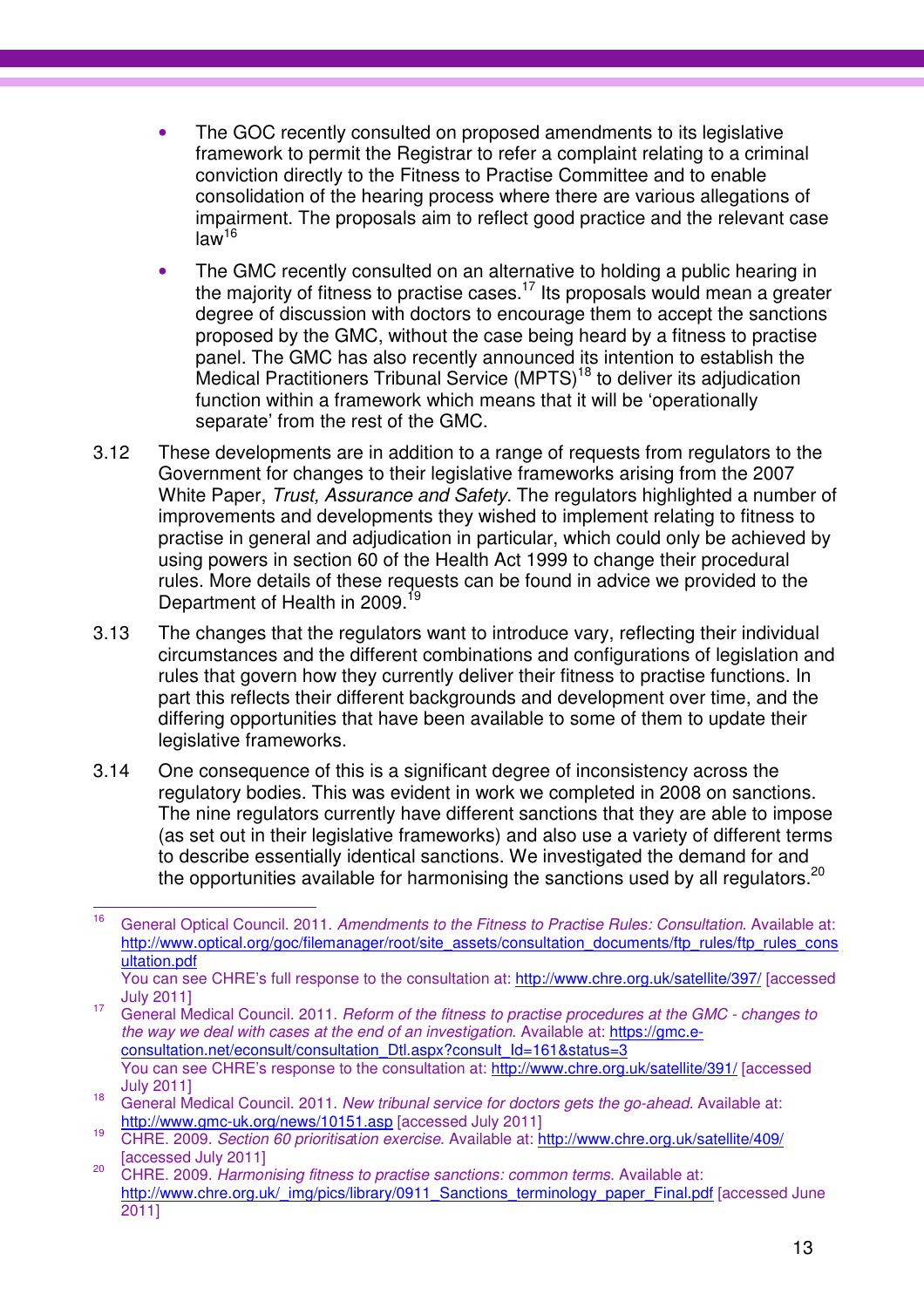The public consultation carried out during that project highlighted the strong desire to see greater harmonisation and consistency across the regulatory sector and we were able to identify a range of options that if available across the regulators would provide a proportionate and targeted set of sanctions, while also improving the consistency across the sector.

3.15 In the Command Paper, Enabling Excellence, the Government announced their intention to ask the Law Commission to conduct a simplification review of health professional legislation that should help to address these areas of difference. This report on adjudication and the work that the Law Commission has been asked to do offer useful opportunities for a reconsideration of whether all of the inconsistencies that arise from the different legislative framework applying to each of the regulators (not only in relation to sanction, but also in relation to their fitness to practise function more generally) remain justifiable – or whether action should now be taken to deliver greater harmonisation where possible across the sector.

### **Summary**

- 3.16 The fitness to practise process is the aspect of the health professional regulators' work that members of the public are most likely to be aware of or come into contact with. Undoubtedly this is in part because fitness to practise hearings are generally held in public and their outcome is accessible and frequently publicised by local and national media. It also reflects the fact that individual members of the public may be the source of concerns about a particular professional's fitness to practise, and/or may be called to give evidence at regulators' fitness to practise hearings. Given the high profile of this area of the regulators' work, it is essential to maintaining public trust in the health professions and in their regulation that the fitness to practise function of each regulator not only works effectively to deliver the right outcomes, but that it is also seen to do so.
- 3.17 At present, considerable variety exists across the various health professional regulators' fitness to practise processes and outcomes. This in part reflects differences in their legislation, rules and internal processes. Our harmonising sanctions work underlined the strong public desire for and the value inherent in greater consistency being achieved across the nine regulators. In our ongoing work in reviewing the regulators' annual performance, scrutinising each final fitness to practise panel decision, and auditing the decisions made at the investigation stage of each regulator's fitness to practise process, we assess and report on the outcomes that each regulator's fitness to practise process delivers, and, where appropriate, comment on factors that may have contributed to poor outcomes as well as highlighting good practice. We expect the individual regulators to take account of our recommendations – which should contribute to greater consistency across the sector.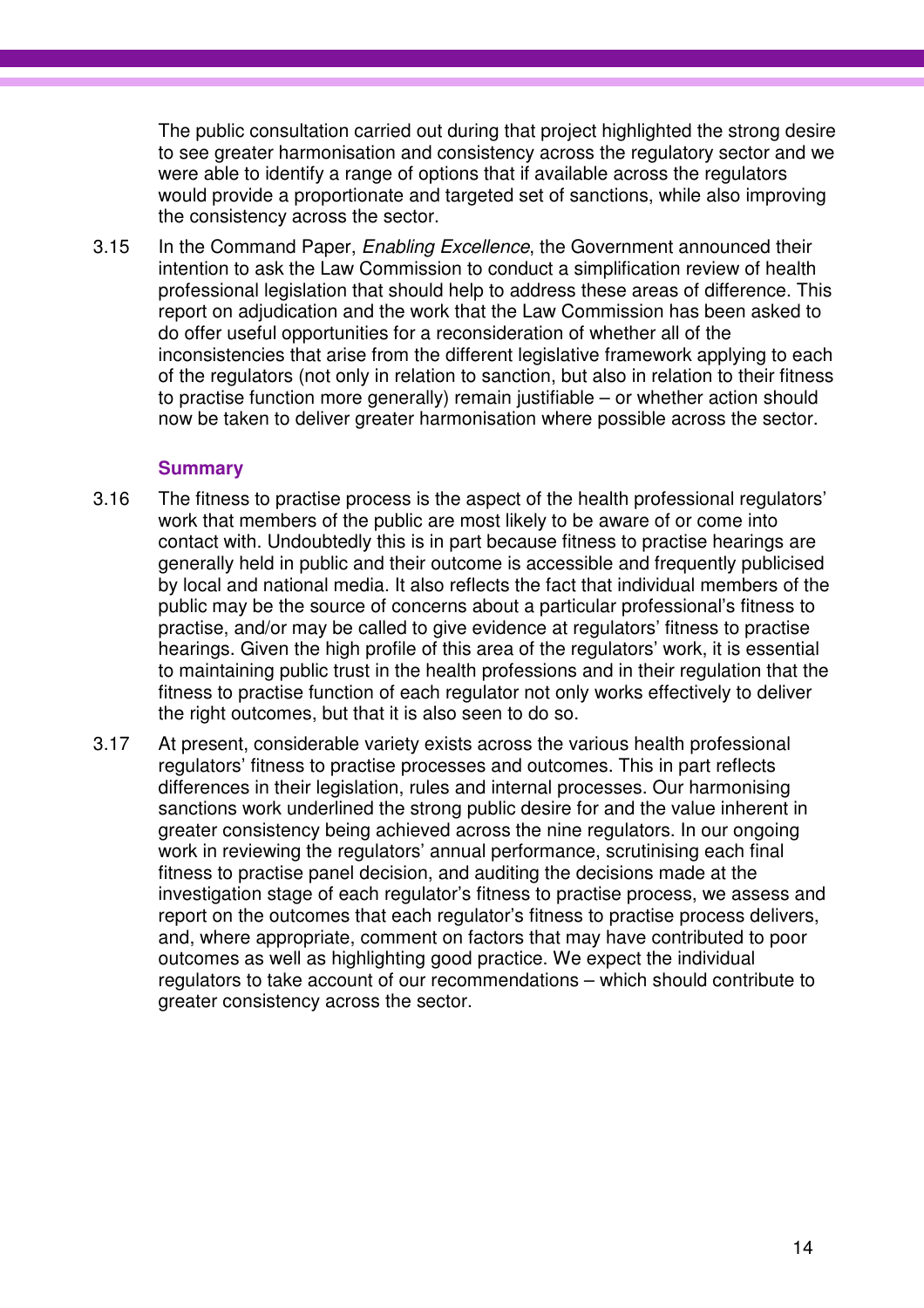### 4. Building on OHPA's work

**4.1** In this chapter we describe the work that OHPA had completed in preparation for adjudicating on cases from the GMC from April 2011. This includes the approach that OHPA intended to take from 'day one', and the longer-term policy ambitions OHPA had for the process of fitness to practise adjudication in both GMC and GOC cases and, it was hoped in due course in cases referred by other health professional regulators. We have used these ideas as the basis for an engagement exercise that canvassed the views of a wide range of stakeholders for their thoughts on potential improvements to the adjudication process, including the merits of the different proposals that OHPA had developed. The results of this exercise are described in Chapter 5.

### **OHPA's early research and policy development**

4.2 The Government's policy intention in establishing OHPA was to enhance public confidence in regulation by achieving the separation of investigation and adjudication of fitness to practise cases, as recommended by the Shipman Inquiry. OHPA was to be funded by fees paid by the referring regulator. As OHPA scoped its intended approach to adjudication, it considered the process it would adopt as an independent organisation. It considered the existing approaches used by regulators, and by other adjudicative bodies such as tribunals. It also considered the views and experiences of frontline professional and regulators in health and in other sectors, and reflected on current thinking in regulatory policy.

### OHPA benchmarking research

4.3 OHPA commissioned a survey of over 1000 frontline health professionals in 2010. The aim of this research was to measure their perceptions of the current fitness to practise adjudication processes and assess what potential improvements could be made. Those with no personal experience of the adjudication process were more likely to believe that the current process needed no improvement (42 per cent), compared to others with some personal experience (27 per cent). Across the full sample, nearly 6 out of 10 identified areas for improvement, particularly for better support (although the nature of this support was not specified), and a quicker, more efficient process. Further results can be seen Figure 2.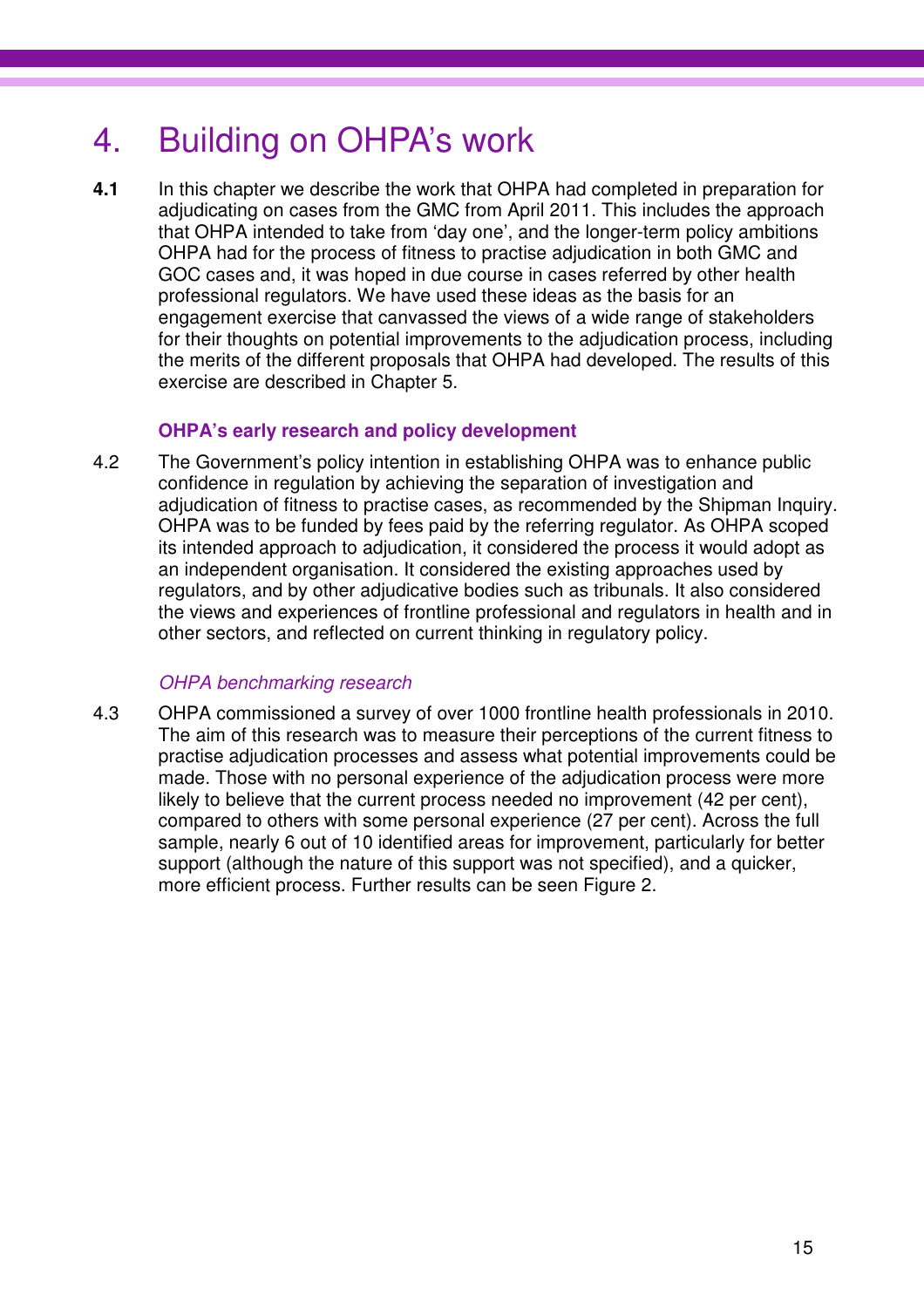### Figure 2: Improvements that could be made to fitness to practice adjudication



### A wider perspective

4.4 Recent reviews and reforms to reduce regulatory burden that led to changes to the style and format of adjudication of other professionals within the UK were also considered by OHPA,<sup>21</sup> and helped to define the outline criteria to shape its style and format of adjudication. The regulatory practices across the health professions are well advanced when compared both with non-health professional regulation and health professional regulation at an international level. Evidence from other sectors had demonstrated the benefits of consolidation and rationalisation and OHPA felt there was an opportunity to for a similar approach in health professional regulation. For example, the HM Courts and Tribunals Service had, through provisions made in the Courts and Enforcement Act 2007, unified a range of different tribunals. Two key benefits from this development were enhancing the effectiveness of smaller, specialist tribunals and efficiency gains of at least £150m in the first four years.

 $21$ Harris, W. 2011. Early considerations for the establishment of OHPA – the style and format of adjudication. Available at: www.ohpa.org.uk [accessed June 2011]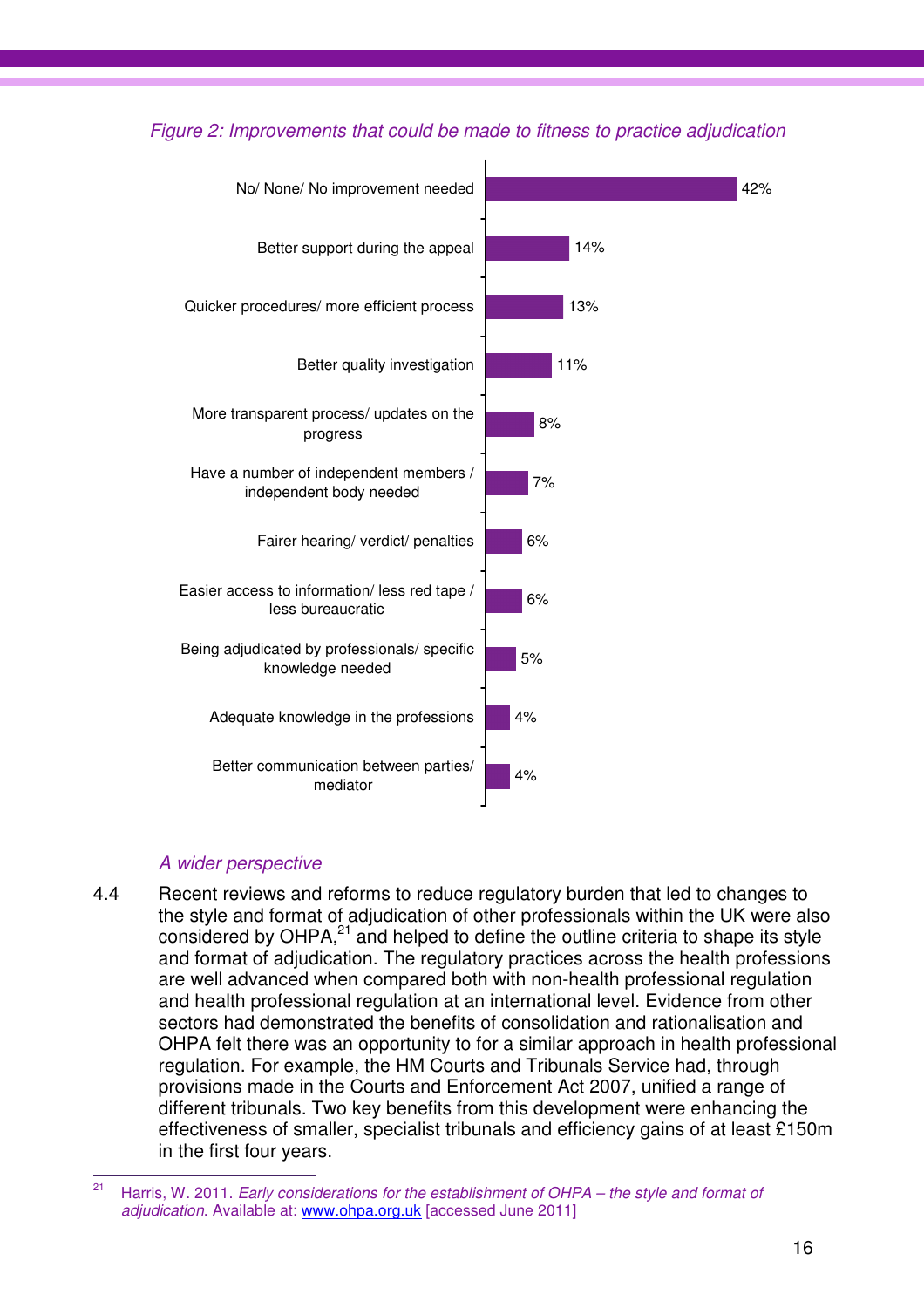### OHPA's vision for adjudication – day one rules and policy ambitions

- 4.5 OHPA sought to draw upon existing good practice within health professional adjudication and modernise it, introducing procedural efficiencies through consolidating or rationalising rules and policies in a similar manner to the changes introduced by the unification of administration of the tribunal system.
- 4.6 OHPA expected to receive cases for adjudication from the GMC from 1 April 2011. The OHPA Board made an early decision to develop its modernised format and operational procedures in two phases. Firstly they intended adopting the existing GMC Fitness to Practise rules, with adaptations to introduce some early efficiencies.<sup>22</sup> These adaptations would have focused on the following areas:
	- Allowing the substitution of panel members where a panel becomes inquorate, in order to maintain the continuity of the hearing, by re-starting at the last decision supported by reasons, and that this would be with the consent of both parties
	- Greater use of pre-hearing case management and empowering the OHPA case manager to make directions to the registrant and the regulator in order to make the hearing run more smoothly
	- Saving time in the hearing by removing the requirement to read out the allegations at the start of a hearing
	- Avoiding unnecessary delay through more flexible ways of working. These include:
		- The ability for a panel to decide the outcome based on only the papers, in the confirmed absence of the parties
		- The panel to be able to deliver their decision orally to the parties at the end of the hearing, with the written copy served by OHPA as soon as reasonably practicable after the hearing.
- 4.7 Secondly, OHPA proposed policy ambitions which reflected its thinking on adjudication, for introduction some 12-18 months later.<sup>23</sup> This approach was taken to ease the transfer of existing cases from the GMC. It also afforded opportunity for OHPA to formulate and formally consult upon broader changes to deliver an equitable, timelier and cheaper adjudicatory process, applicable for all health and social care professions (some of which would have required legislative/rule changes). OHPA recognised that the interrelated nature of some of the ambitions would have required further investigation, piloting and assessment to determine whether or not they should be implemented.

 $22<sub>2</sub>$ OHPA. 2011. Health professions final fitness to practise adjudication – extract from OHPA day one rules; the adoption and adaptation of GMC rules. Available at: www.ohpa.org.uk [accessed July 2011]

<sup>&</sup>lt;sup>23</sup> OHPA. 2010 (updated 2011). Health professions final fitness to practise adjudication – Available at: http://ohpa.org.uk/wp-content/uploads/2011/01/Ambitions-policy-discussion-paper1.pdf [accessed July 2011]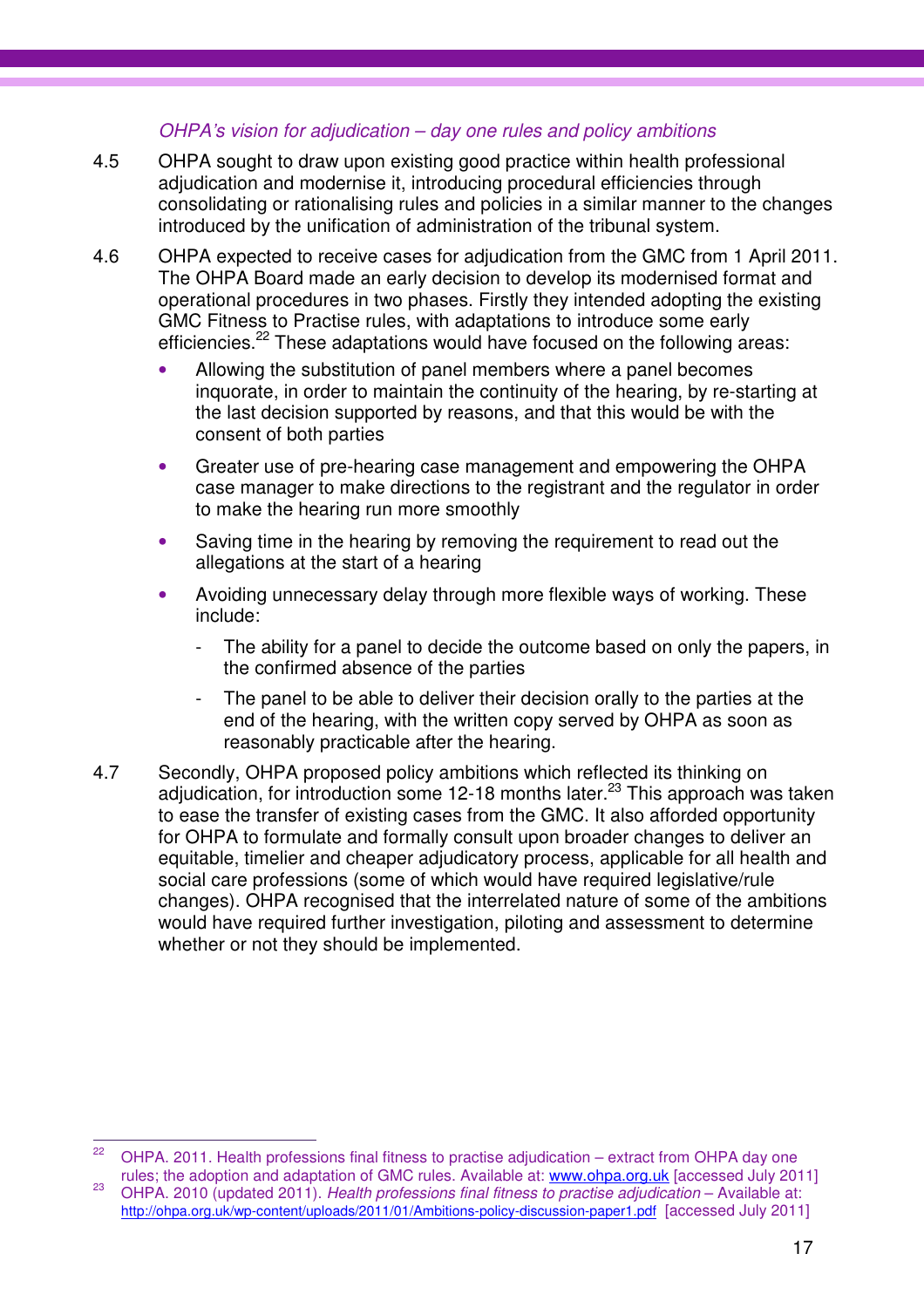### OHPA's vision for adjudication: policy ambitions

- 1. The appointment of a Tribunal President or Senior Chair to take an active role in ensuring consistency in decision making and acting as a leader for panellists
- 2. More effective, consistent training and appraisal systems for panellists
- 3. The employment of legally qualified chairs for tribunals
- 4. Active pre-hearing case management with clear directions given to parties
- 5. Oral hearings only where necessary to resolve matters that are disputed
- 6. A two-stage, rather than a three-stage decision process
- 7. Limiting the number of allegations only to those required for a determination
- 8. Use of 'impact statements' so that the adjudication panel recognises the impact the alleged conduct has had on a complainant (if the complainant is a patient)
- 9. Awarding costs in certain circumstances
- 10. Use of 'cost capping' to limit the costs that a successful party can recover
- 11. More efficient use of hearing rooms, and holding evening and weekend hearings to make best use of panellists availability
- 12. Locally-focused panellist recruitment and empanelment.

### **Summary**

- 4.8 In terms of modern and efficient adjudication, OHPA's work provides a useful starting point to examine potential areas of improvement for the processes that may be used by the health professional regulators. They were developed with the input from key stakeholders but other views had not been sought at the point the Government took the decision not to proceed with OHPA. In particular, the views and experiences of patients and the public who had experienced the regulators' fitness to practise processes had not been formally considered in the same way as the experiences of registrants and regulators. We will address this in Chapter 6.
- 4.9 We are also mindful of the fact that OHPA's proposals were intended to be implemented by a single organisation with responsibility for adjudication. Independent adjudication, and how this enhances public confidence, would have been implicit and integral to the process OHPA intended to adopt. We report in the next chapter that the demand for separation of investigation and adjudication remains strong among stakeholders. As we build on OHPA's work to develop our vision this need for greater separation, and the significance this has for public confidence, must not be overlooked.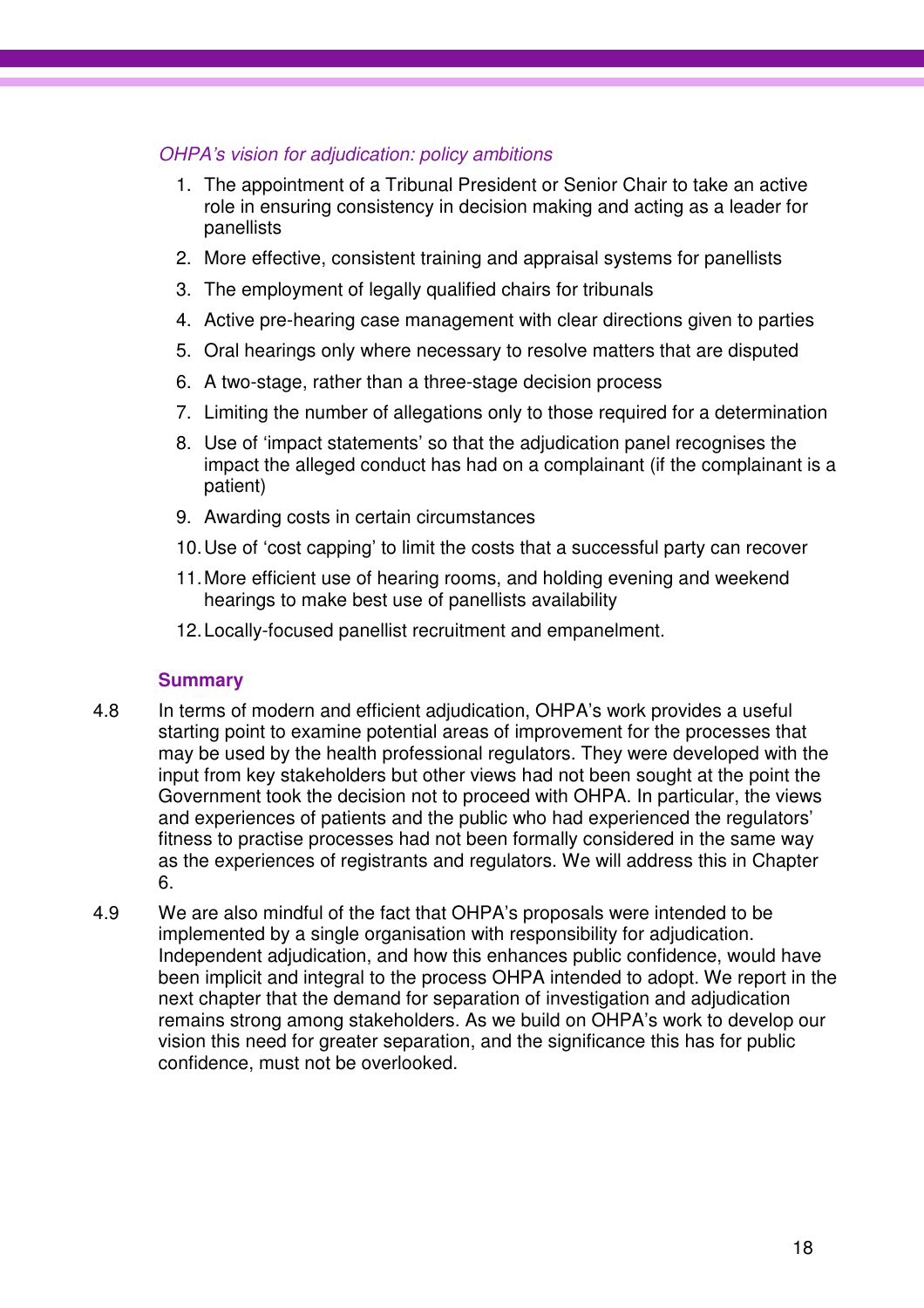### 5. Gathering views on options to improve adjudication

- 5.1 We were asked to take account of the views of patient and public representative groups, regulatory bodies and healthcare practitioners and their employers on improving adjudication. We undertook two different exercises to gauge the views of these different groups:
	- A call for information, aimed at all interested parties, to seek views on how fitness to practise adjudication could be improved, how the fitness to practise processes of the nine regulators could be harmonised or streamlined, and people's views on the policy ambitions presented by  $OHPA<sup>24</sup>$
	- Letters to the regulators inviting them to offer their views on how to modernise and improve the efficiency and effectiveness of adjudication, and their thoughts on the OHPA ambitions.

This chapter summarises the responses we received. Further details on the feedback around OHPA's ambitions can be found in Appendix 1.

### **Views on areas for improvement**

- 5.2 In terms of the views we heard from the Call for Information, there was overall support for the following principles and ambitions:
	- Panels with greater independence Many respondents stated that genuinely independent panels would help to reinforce confidence in fitness to practise. This could, for instance, be in the form of a common pool of panellists for all of the regulators, independently recruited, trained and appointed to cases.
	- A more streamlined process

There was overwhelming support for a more streamlined process, which it was thought would help to reduce the overall time it takes to conclude a case. Many respondents expressed concern about the length of time between the original investigation and bringing a case to a hearing. We heard that the process can be slowed, for instance by delays in the disclosure of documents, poorly set out allegations, having to wait for panel members to arrive, or because witnesses cannot accommodate slippages in the timetable around their other commitments.

- 5.3 There was also some support, although not widespread, for the following suggestions:
	- Better case management Case management refers to procedures which take place prior to a hearing, which parties take part in, to facilitate the timely and effective running of a hearing. It can enable effective communication between parties prior to the hearing and help to seek agreements in relation to several key issues. The feedback we received from some respondents was that this approach, together with clear timelines for each step of the pre-hearing process, can

 $24$ CHRE. 2011. Fitness to practise adjudication: A call for information. Available at: http://www.chre.org.uk/\_img/pics/library/pdf\_1298541408.pdf [accessed July 2011]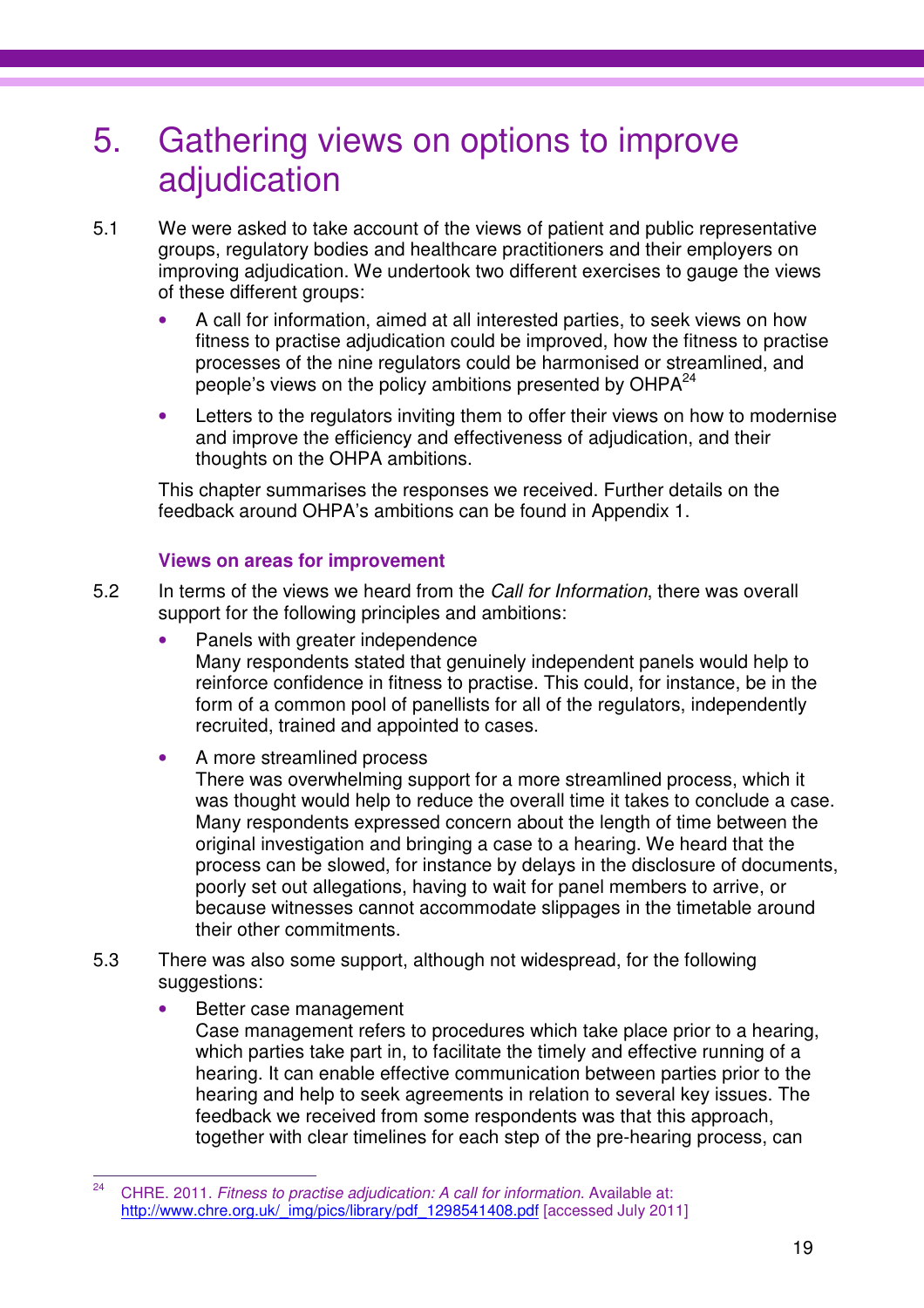help to reduce the overall length of a case, and help to ensure the process runs smoothly.

- Transparent, straightforward procedures Responses from groups representing patients and the public in particular, emphasised the importance of having transparent processes clearly outlined for people participating in fitness to practise hearings. We heard from a group that represents people with multiple or complex health needs that correspondence should be in Plain English, with the use of interpreters and/or sign language at hearings.
- Uniform set of rules, shared processes A number of respondents thought there was merit in exploring the idea of an overarching set of rules applicable to all regulated professions. The example of the HPC, which registers a wide range of professions, was cited by some as to how this could work. Some respondents recognised that there may be a need for some profession specific rules, but these could be considered on a case by case basis. The advantage of this would be that people would expect the same of the fitness to practise process, no matter what regulated professional they complained against.
- 5.4 In our call for information we sought views about any alternative mechanisms for resolving fitness to practise concerns. We used the example of alternative dispute resolution services, which could involve a meeting between the complainant and the health professional to offer an opportunity for an explanation and an apology. Although there was some support in principle for this idea, particularly if it led to earlier resolution of the issue, many respondents considered that this was not within the scope of the regulator and may not be an approach consistent with putting the public interest first. Other respondents commented that, once the adjudication stage has been reached, the opportunity for any 'dispute resolution' has already passed.
- 5.5 We also sought views on where the regulators might be able to harmonise their procedures. Some respondents did not feel able to comment on this, given their experience was only with one of the health professional regulators. Others felt that, aside from inconsistencies between regulators, the more pressing concern was inconsistencies in the processes and outcomes within the same regulator. However, the most common response was the need to improve the consistency of adjudication decisions between regulators, particularly when on the face of different individuals are being treated differently in respect of the same issue.
- 5.6 The most commonly cited suggestions to harmonise processes or bring under the auspices of a centrally coordinated function between the nine regulators – were:
	- The shared appointment, training and appraisal of panel members
	- Introducing a common pool of panellists available to sit on any of the regulators' fitness to practise panels
	- The production of a unified and consolidated set of procedural rules.
- 5.7 Other suggestions included creating a single regulator to replace the current system of nine; introducing the same standard operating procedures across the regulators; and giving a commitment that the regulators should also meet the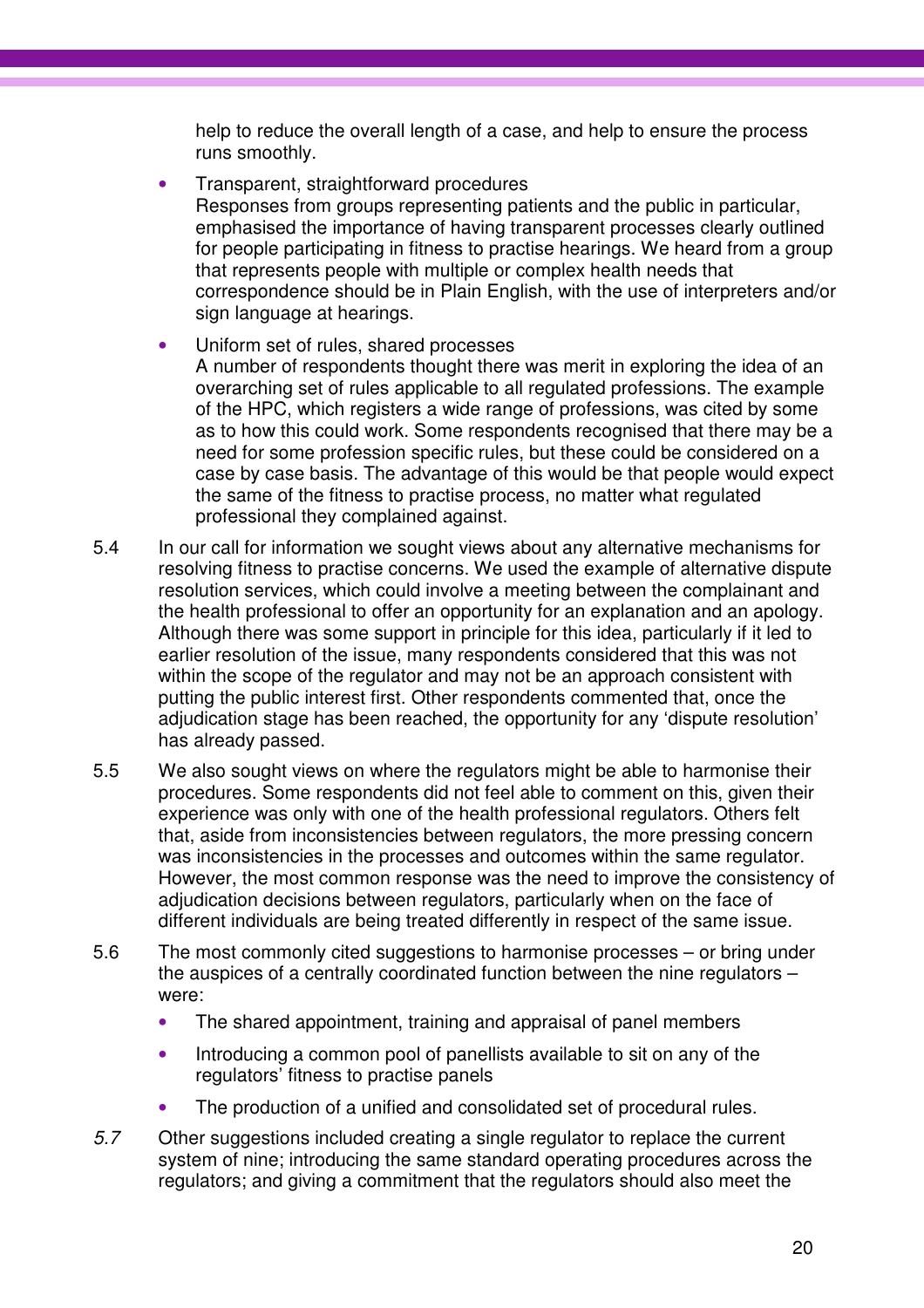same service standards for what people should expect from the fitness to practise process.

### **Views on OHPA's ambitions**

- 5.8 At the time that the Government took the decision not to progress with the establishment of OHPA, OHPA's policy ambitions for the delivery of a modern and efficient adjudication process were still in development. As such, the ambitions had not been widely shared or publicised, and were without the benefit of external scrutiny and consideration.
- 5.9 We used the opportunity of the Call for Information to share the OHPA policy ambitions and seek views on them. We also wrote to each of the nine health professions regulators to request their views on OHPA's policy ambitions, and whether there would be the potential to apply the ambitions within their current procedural frameworks.
- 5.10 A common view held across the various groups of respondents was that OHPA's intended approach to initially adopt and adapt the GMC procedural framework whilst giving broader, in-depth consideration to its policy ambitions, was a sensible approach. Across the ambitions, there was widespread support for the proposal to introduce more effective and consistent training and appraisal systems for panellists. There was some support for the introduction of a tribunal president role, using legally qualified chairs and active case management, better use of hearing rooms and local panel recruitment, and limiting oral hearings, and using cost powers. The proposals to use a two stage process, introduce victim impact statements and use cost capping measures did not receive any clear support. A detailed breakdown of the views expressed by regulators and other interested parties can be found in Appendix 1.

### **Summary**

5.11 As an independent adjudicator, OHPA's intention was to establish a modern and efficient system. Their preparatory work built on research into issues within health professional regulation and existing good practice in related sectors. Our call for information and responses from the regulators provides an opportunity to assess stakeholder views on these 'day one' and longer-term ambitions for adjudication. The results indicate broad support for some specific ideas – most notably training and appraisal for panellists and better use of facilities and technology. However, other ideas received less widespread support, and suggest a need for further investigation to fully understand the benefits and interdependencies. These included use of impact statements, moving to a two-stage adjudication process and cost capping. The responses we received provide an insight into the characteristics that people with interest in adjudication are looking for from the system, be they registrants, patients, public, panellists, regulators or legal experts. They highlight a continuing expectation of independence, timeliness, consistency and harmonisation in adjudication. In our view they also show how public confidence in adjudication could be enhanced, which was the original impetus for establishing OHPA. We will reflect on these findings in Chapter 8.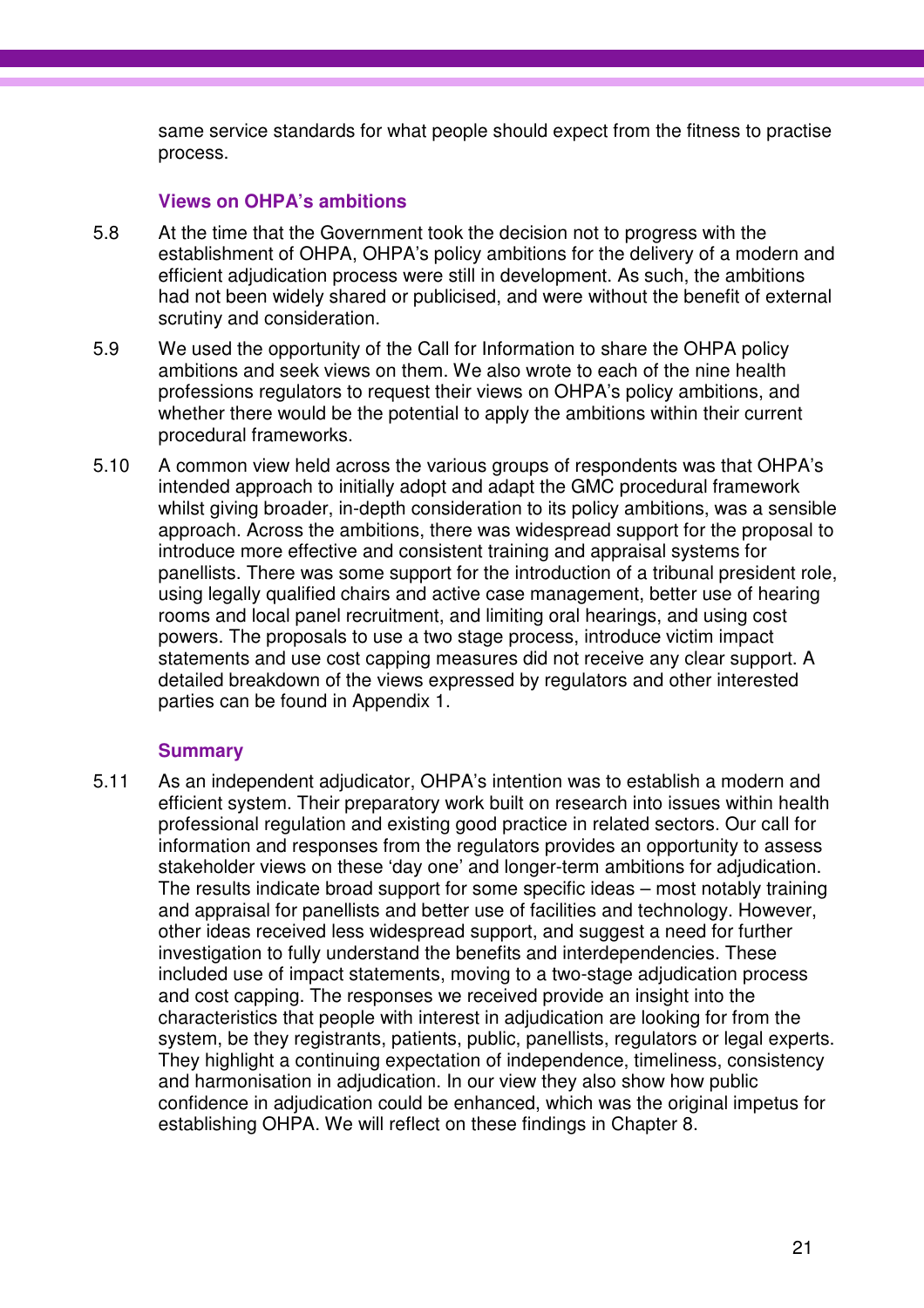### 6. Learning from the experience of those going through the process

6.1 As we noted earlier, OHPA's early work did not include seeking the views from patients and the public. We received responses to our call for information from representative organisations and individuals, but we also wanted to understand more about the experience of those who had participated in the regulators' fitness to practise process. We hoped this would help us to identify particular areas where improvements could be made.

### **Background**

6.2 We commissioned an independent research organisation so that we could understand people's experience of going through the fitness to practise process. We particularly wanted to focus on the experience of members of the public who raised the initial concern with the regulator. The research explored the adjudication stage, however it was important that due consideration was given to all stages of the process, given the impact that experiences and decisions earlier in the process can have on outcomes of adjudication. The research therefore included exploration of experiences of: raising a fitness to practise concern, the investigation stage, the pre-hearing preparation stage, experiences on the day of the hearing, communication throughout the process, how the adjudication outcome was communicated, as well as overall satisfaction.

### **Research method and sample**

6.3 Twenty-five one-to-one in-depth interviews were undertaken (1 hour duration, 12 face-to-face and 13 by telephone) with people who had participated in a fitness to practise process with either the GMC, NMC, GDC or GPhC.<sup>25</sup> We heard primarily from patients who raised their concern with the regulator, and participated through to the end of the process. Representation was also achieved from people who raised a concern but did not attend a hearing, registrants and other witnesses. A breakdown of participants is included below.

| Country      | Role                               |
|--------------|------------------------------------|
| England - 15 | Patient - 14                       |
| Wales - 5    | Witness - 3                        |
| Scotland - 5 | Lay person/Committee<br>member - 4 |
|              | Registrant - 4                     |

### Table 1: Breakdown of respondents

6.4 The sample was not designed to be representative of every concern raised or to highlight differences between regulators. The nature of the research means that the findings are not statistically significant. The aim, instead, was to get a fuller understanding of the views of those with first hand experience of the process.

 $25$ Throughout this analysis when we use the term witness we refer to people who took part in the process. It includes registrants and people who provided testimony for the registrant.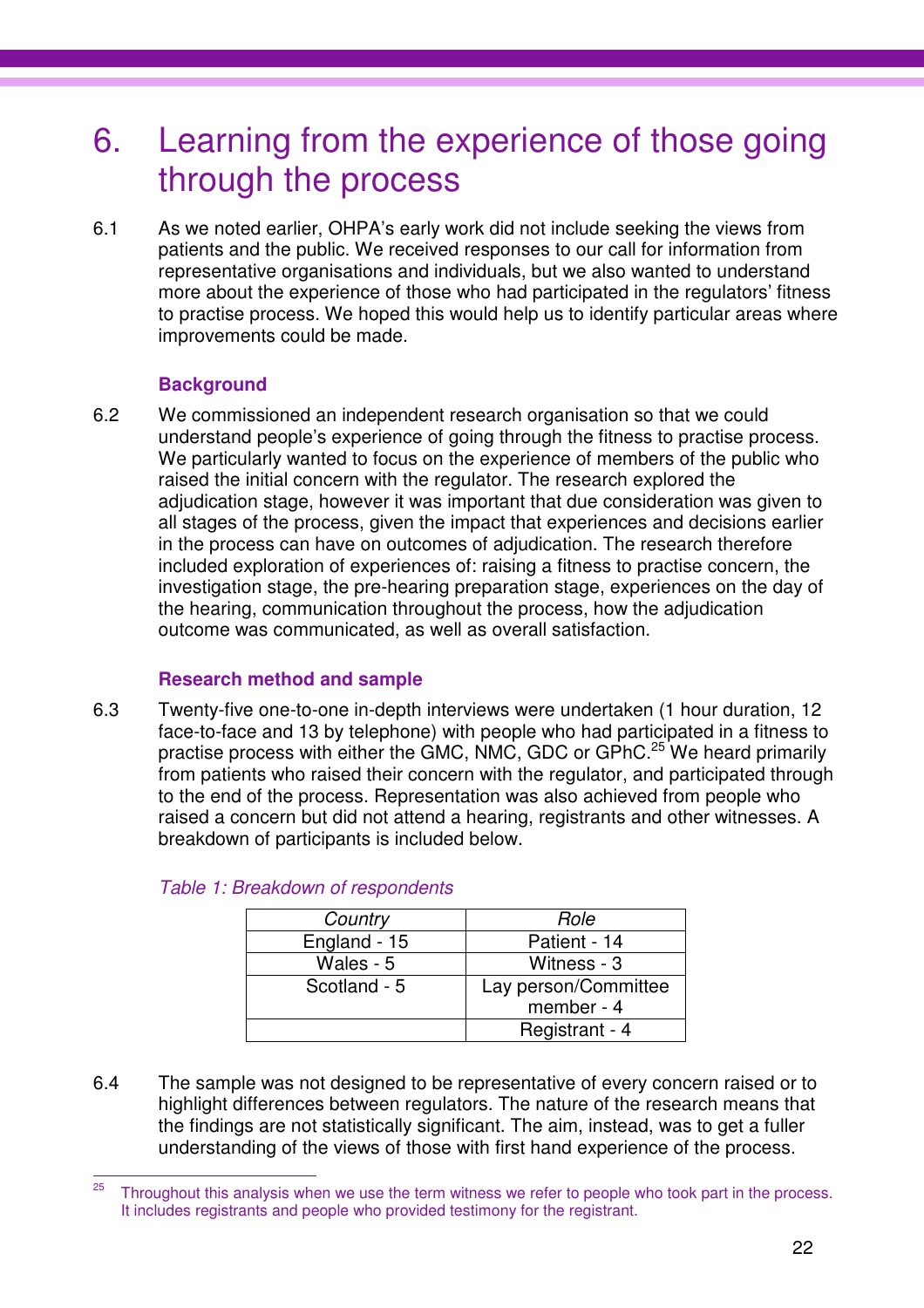### **Key findings**

### Navigating the system

6.5 Most complainants reported that they did not know where to go to raise a fitness to practise concern. They said that finding the regulator currently relies on good signposting from other health organisations, and there appeared to be a clear lack of understanding of the different regulatory bodies and what their functions are (with the exception of the GMC). One respondent said:

I had to do quite a lot of surfing on the net and quite a few phone calls. I wouldn't say it's very easy to find out…Having more guidance on what to do and how you go about the process would be a lot easier.

It was clear that complainants generally lack an in-depth understanding of the range of fitness to practise hearing outcomes.

6.6 We know that the regulators already publish information and guidance that helps to explain their role and the fitness to practise process, as well as guidance targeted specifically at those raising concerns and/or appearing as witnesses at hearings. Regulators also hold meetings and events with patients and the public. We have done some work to improve complainants' understanding of how to raise fitness to practise concerns, and a copy of our complaints guidance can be found on our website.<sup>26</sup> Despite this work, it is clear that there is still widespread confusion about the different channels for complaining (e.g. the differences between the NHS complaints, legal and regulatory processes) and the links between them. For example, two witnesses (one of whom was a complainant) were unaware that the NHS organisation involved had referred their complaints to the regulator. One respondent said:

I had no idea that I was entering this fitness to practise thing. I thought I was just making a complaint. I thought it was still within the hospital. No one told me that.

### Starting the process

- 6.7 Having found out who to raise a fitness to practise concern with, complainants then often experienced difficulties with completing the detailed paperwork involved, and referred to the regulators' insistence that everything had to be communicated in writing rather than over the telephone as a problem. You want to talk to someone when you're emotional and frustrated and ill. The last thing you want to do is put things in writing, at least not straight away.
- 6.8 The density and volume of documentation involved was clearly daunting for some complainants, with many suggesting that additional support, either from the regulator or another body, would be invaluable. Most felt that a more personalised approach to giving information from the regulator would be preferable to receiving largely generic advice and information.

### The investigation stage

6.9 A lack of regular communication by regulators during the initial investigation stage of the fitness to practise process was identified as problematic - with witnesses

<sup>26</sup> <sup>26</sup> CHRE. 2011. Complaints guidance. Available at: http://www.chre.org.uk/policyandresearch/325/ [accessed July 2011]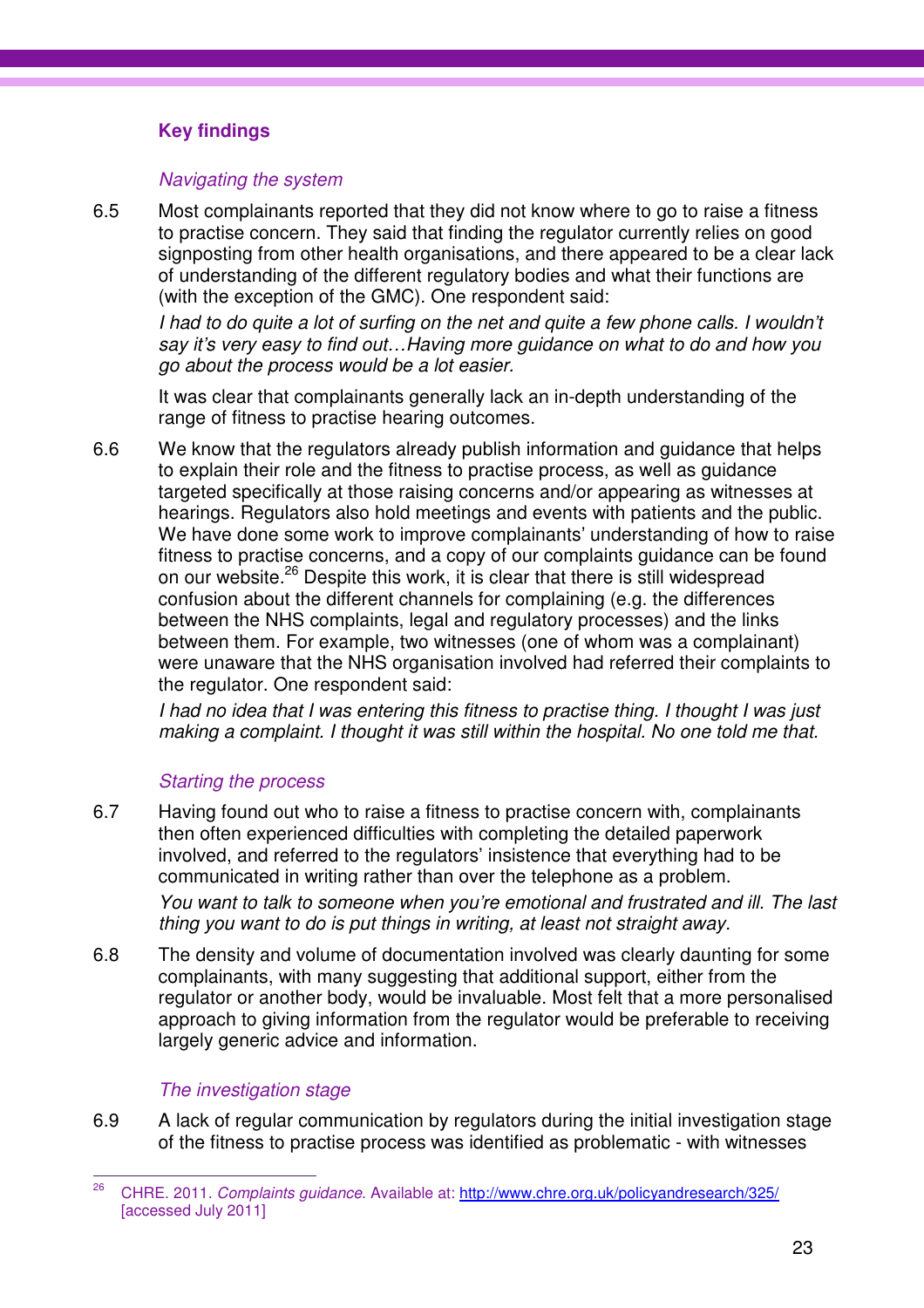reporting that they had needed to 'chase' regulators for progress. One respondent said:

You'd have weeks of silence. I kept having to ring up to try and find out what was happening

6.10 In contrast to this, respondents reported that regulators typically communicated with them much more effectively during the hearing phase of the investigation. Regulators who communicated proactively during the hearing phase were very positively rated. We think it is significant that the most satisfied complainant was the one who had been provided by the regulator with a named contact, who was accessible by phone and email. Complainants were clearly surprised by the apparent lack of an obvious 'customer service' ethos within the regulators, and typically felt that they were only taken seriously if they received regular communication from the regulator.

### The hearing stage

6.11 Witnesses reported feeling underprepared for giving evidence at the fitness to practise. One said:

I was only prepared because my friend's wife is a solicitor and she prepared me. She took the time to get me ready…

- 6.12 In future, respondents felt that witnesses should be given more information in order to prepare more fully for the hearing. One said: I would have wanted them to tell me how the hearing is going to be … the sort of people going to be at the hearing, how many doctors are going to be at the hearing, what sort of questions they're going to ask me, can I refuse to answer any of the questions.
- 6.13 There were several examples of witnesses finding it difficult to cope with the process. For example, one complainant decided not to attend the fitness to practise hearing because her family and friends advised her that it would most likely be overly traumatic. Another attendee had to leave the room because the details of the case were too upsetting. Another witness said that their health deteriorated during the time of the case, as a consequence of stress. Typical comments about the process were 'You've got to be very strong' and 'I found it all quite daunting'.
- 6.14 Generally, the lack of 'aftercare' offered by regulators was noted as disappointing. There were reports of little contact, if any, from regulators following the hearing or conclusion of the case. In one case, a witness only found out in the press that a regulator's decision had been overturned by the High Court because of an appeal by the health professional. Another respondent said:

There was no, 'I'm very sorry to hear this.' They didn't offer us any counselling. They just seemed very cold.

6.15 It seems that some witnesses and complainants might be reassured (and therefore more likely to co-operate with the process) if they received a greater degree of personalised contact from the regulators before the hearing to answer their queries about what will happen. While it would clearly be inappropriate to discuss the questions the witness may be asked at the hearing, the other queries highlighted in the research are ones that could be addressed by appropriately trained staff within the regulators as part of the pre-hearing preparations. Similarly,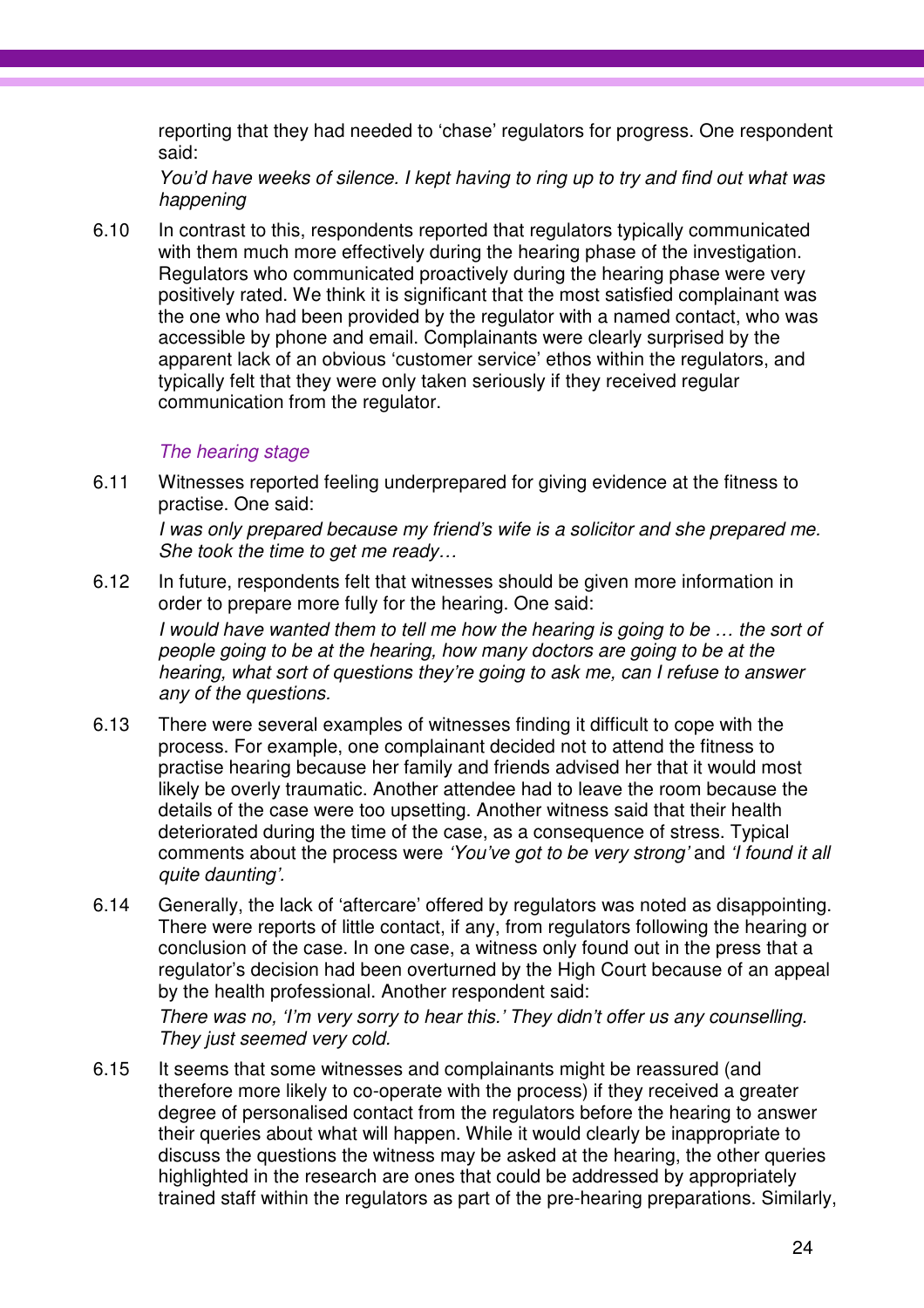communicating the outcome of the hearing promptly and sympathetically to witnesses might help to maintain their confidence in the regulatory process going forwards.

### **Summary**

6.16 Overall, the research findings indicate that raising a fitness to practise concern with a regulator is often experienced negatively, particularly because of the length of time that the process takes, as well as the stress involved and lack of support for witnesses. These mirror the main findings of OHPA's benchmarking survey with registrants (see page 16). There was a perceived lack of empathy for witnesses on the part of regulators and for some, this was a particular problem during the fitness to practise hearing. Pursuing a concern from the initial investigation right through a fitness to practise hearing was generally seen as daunting and stressful. Witnesses explained that strong resolve and tenacity is needed to persist with a case, which can be time-consuming, as well as intimidating. Two people we spoke to gave up during the process, one because of stress and another due to frustration over the timescales involved. Others questioned whether the process was worthwhile. The overall length of time taken to complete the process, as well as the specific challenges attached to the various stages of the process, were seen as factors which generated significant levels of stress. One person said:

It's not healthy…every time you open a letter it makes your blood boil. Even if they eventually decide it was misconduct, it was so long ago, it defeats the object of what I was initially trying to make a point of.

- 6.17 It is clear that there is currently a mismatch between people's expectations at the beginning of the process and their experience of it in reality. We know that the regulators already make considerable efforts to explain the nature of the process and to manage complainants' and witnesses' expectations, but it is clear that those efforts are not always achieving the desired outcome. In particular, there seems to be little understanding by complainants that the fitness to practise process is similar to an inquiry (in which their role is that of a witness) rather than a court case or a complaints process (in which the complainant would be the party making the claim against the health professional).
- 6.18 We consider that the findings from this work demonstrate that the regulators should review the arrangements that they currently have in place to support witnesses, in order to maximise the effectiveness of their contribution (as well as to maintain their confidence in the regulatory process) at all stages of the fitness to practise process. In doing so, the regulators may find it helpful to take into account any relevant formal/informal feedback they have themselves received from witnesses/complainants about the fitness to practise process. We will take the lead on a piece of work, in collaboration with all of the regulators, to clearly communicate the purpose of fitness to practise procedures. It may be that one outcome of this work will lead to any reference to 'complainant' or 'complaints process' being replaced by 'witness' and 'raising a concern' respectively.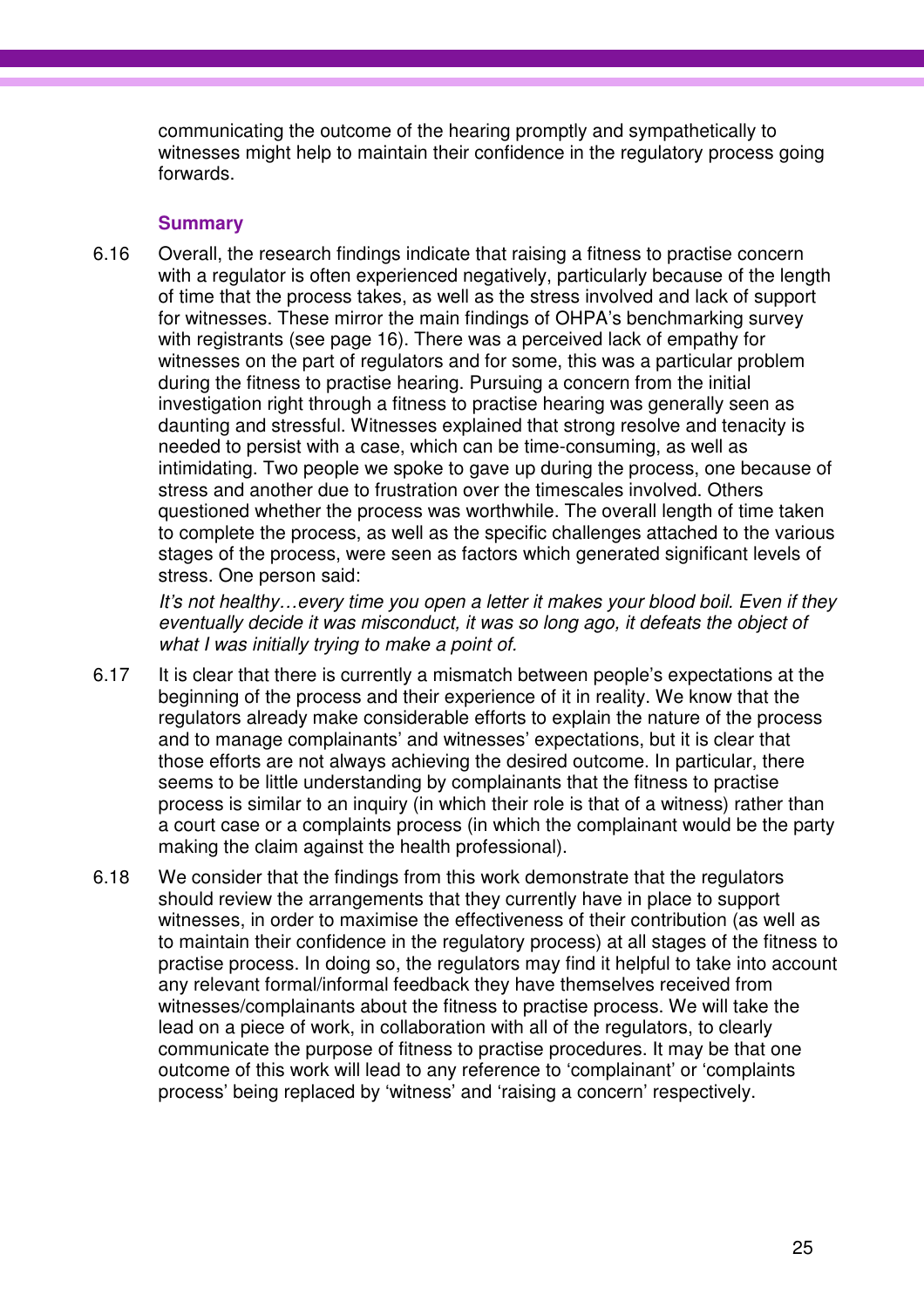### 7. What our experience tells us about adjudication

- 7.1 As CHRE we have considerable experience of the fitness to practise adjudication process through our oversight and scrutiny of the regulatory bodies. Our position allows us to offer two different perspectives on the regulators' performance in this area:
	- Our annual performance reviews allow us to highlight good practice among the regulators in meeting our standards of good regulation around adjudication
	- Our role in scrutinising all final fitness to practise decisions allows us to highlight areas for improvement through our learning points.
- 7.2 In addition, our audits of the cases that are closed at the 'initial stages' of the regulators' fitness to practise processes highlight issues in the regulators' handling of the investigation stage of the fitness to practise process that may ultimately impact upon outcomes at the adjudication stage. We discuss these perspectives below. Then, based on our experience, we offer some thoughts on what influences the delivery of high-quality adjudication decisions.

### **Reviewing the regulators' performance**

- 7.3 In our annual performance reviews of the regulators, we assess their performance against our standards of good regulation.<sup>27</sup> These outline the outcomes we expect regulators to deliver across their functions. There are five standards that refer to their management of adjudication:
	- The fitness to practise process is transparent, fair, proportionate and focused on public protection
	- Fitness to practise cases are dealt with as quickly as possible taking into account the complexity and type of case and the conduct of both sides. Delays do not result in harm or potential harm to patients. Where necessary the regulator protects the public by means of interim orders
	- All parties to a fitness to practise case are kept updated on the progress of their case and supported to participate effectively in the process
	- All fitness to practise decisions made at the initial and final stages of the process are well reasoned, consistent, protect the public and maintain confidence in the profession
	- All final fitness to practise decisions, apart from matters relating to the health of a professional, are published and communicated to relevant stakeholders.<sup>28</sup>

 $27$ <sup>27</sup> CHRE. 2011. Performance review report: changing regulation in changing times 2010/11. Available at: http://www.chre.org.uk/satellite/402 [accessed July 2011]

<sup>&</sup>lt;sup>28</sup> CHRE. 2010. The Performance Review Standards: Standards of Good Regulation. Available at: https://www.chre.org.uk/\_img/pics/library/100601\_The\_Performance\_Review\_Standards\_1.pdf [accessed June 2011]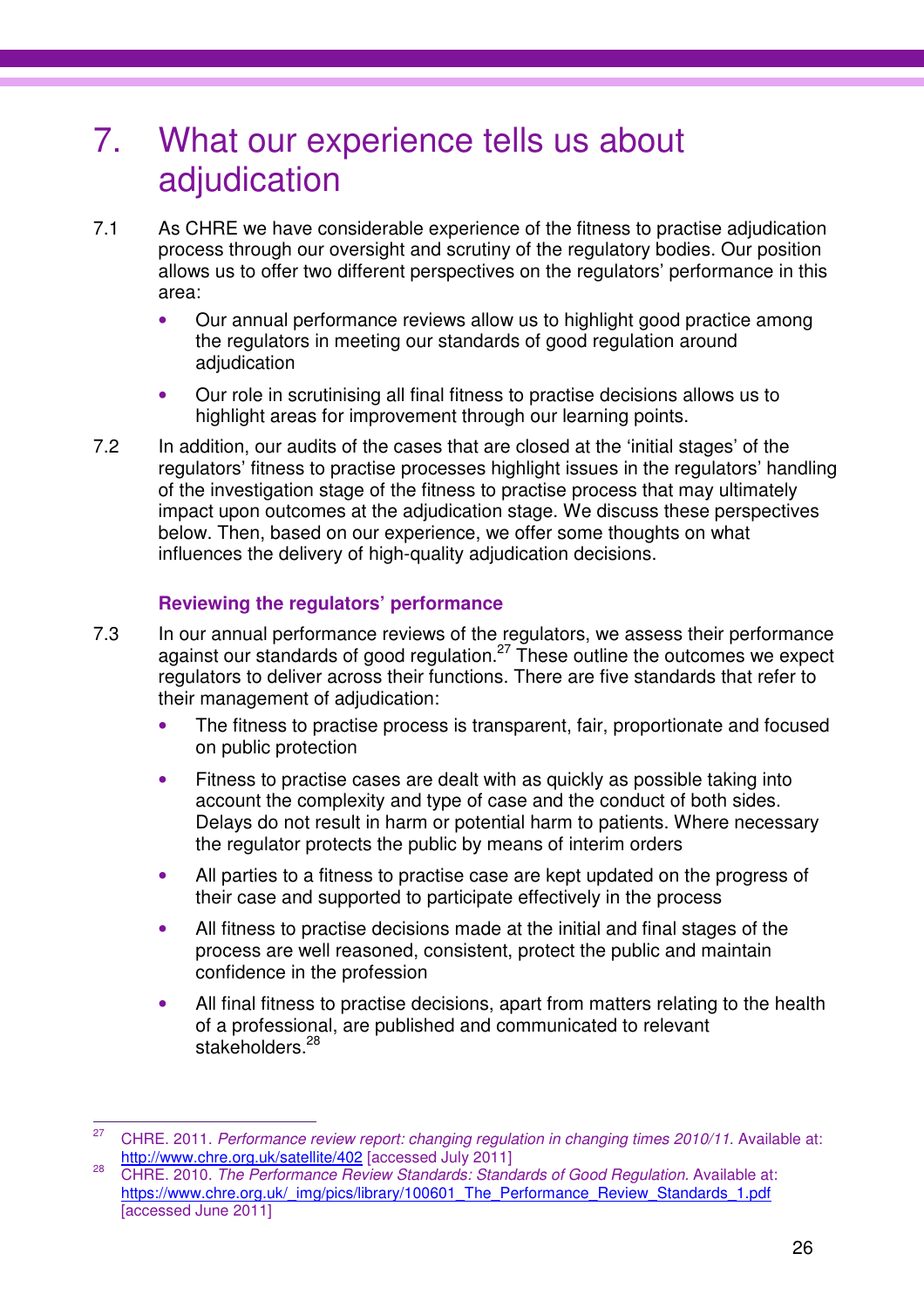- 7.4 These are high-level, outcome focused standards for adjudication. The regulators, as we have already noted, vary in their approach to investigating and hearing cases and the processes they have in place to reach these outcomes. However, there are common characteristics we have highlighted in our performance reviews and audit reports that we consider represent good practice and lead to good quality adjudication outcomes. These are summarised below:
	- Getting the best from panels and panellists
		- Recruiting against competencies, providing training, regular appraisal and feedback
		- Providing clear and comprehensive indicative sanctions guidance to help in decision making
	- Getting the best from staff
		- Training, appraisal and performance management
		- Providing guidance on operations and decision-making
		- Bespoke training on investigation skills
		- Manageable caseloads
	- Widening understanding of the process with external stakeholders
		- Information for patients and the public about fitness to practise process and nature of concerns investigated
		- Guidance for employers on thresholds for referral
		- Working with groups representing registrants and patient advocates
	- Effectively administering and hearing cases
		- Service standards for case progression to encourage timely adjudication and avoid delays
		- Using IT to improve administration and record keeping of cases, and to provide accurate management information
		- Dedicated accommodation for hearings
	- Communicating clearly with all parties about case progress and decision making
		- Training staff in good communication skills
		- Corresponding with all parties at regular intervals and after panel decisions
		- Disclosing decisions to third parties, including overseas regulators
	- Good stakeholder relationships
		- Working with employers to build relationships and deliver faster resolution of complaints
		- Working with primary care organisations at a local level
		- Increasing focus on customer service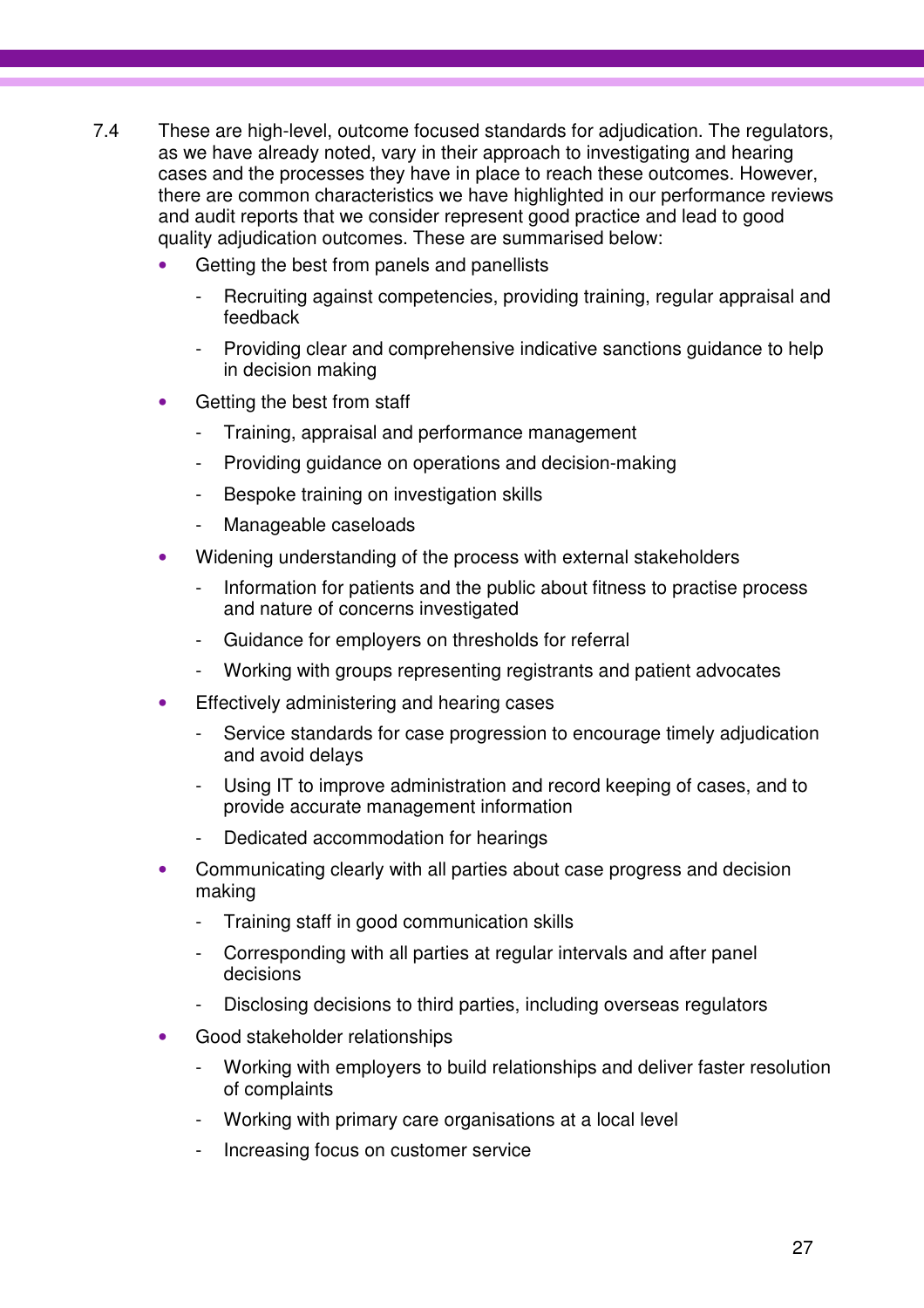- Supporting witnesses through the process
	- Virtual hearing room and patient information websites
	- Vulnerable witness support scheme
	- Witness guidance and information packs
- Learning from experience for continuous improvement
	- Customer satisfaction survey of those who go through the process
	- Mystery shopping
	- Learning from complaints
	- Quality assurance audits of decisions
	- Sharing learning points from individual cases.

### **Reviewing final fitness to practise decisions**

- 7.5 We review the final decisions made by regulators' fitness to practise panels. Figure 3 below describes the review process and the number of cases involved at each stage. Our role gives us a unique opportunity to identify those issues in adjudication that currently have a detrimental impact on the public interest. This role is described in section 29 of the National Health Service Reform and Health Care Professions Act 2002 (as amended by the Health and Social Care Act 2008). Section 29 allows us to refer a decision to court where two tests are met:
	- 1. We consider that the decision was unduly lenient, and
	- 2. It is desirable for the protection of members of the public for CHRE to do so.
- 7.6 In this context, undue leniency in a decision can relate to the sanction imposed, to the decision about whether or not the professional committed misconduct, and / or to the decision their fitness to practise is impaired provided that the sanction imposed is also unduly lenient. Under-prosecution by a regulator can amount to a serious irregularity in the regulator's fitness to practise proceedings, and therefore result in a successful appeal by CHRE against the panel's decision.<sup>29</sup>
- 7.7 After our review of a case, we may provide feedback to the regulators. The learning points are often specific to the circumstances of the individual case. Often learning points concern an apparent failure by panels to give due consideration in their decision-making to one or more of the three purposes of fitness to practise proceedings highlighted in the Introduction.<sup>30</sup> Other learning points have focused on the quality of a regulator's investigation and preparation for hearings, or to the consistency or transparency of the panels' reasons for their decisions. When there are learning points of general application we share these more widely across the

<sup>29</sup> <sup>29</sup> CHRE successfully appealed the GMC panel's decision in the case of Dr Mahesh Rajeshwar on the basis that there had been under-prosecution by the GMC. The Council for the Regulation of Healthcare Professionals v the General Medical Council and Dr Mahesh Rajeshwar: [2005] EWHC 2973 (Admin)

<sup>&</sup>lt;sup>30</sup> The High Court has recently reiterated the importance of all three elements of the public interest in the CHRE appeal of an NMC's Conduct and Competence Committee decision, in the Grant case. The High Court stated in Grant that: 'The Committee should … have asked themselves not only whether the Registrant continued to present a risk to members of the public, but whether the need to uphold proper professional standards and public confidence in the Registrant and in the profession would be undermined if a finding of impairment of fitness to practise were not made in the circumstances of this case.'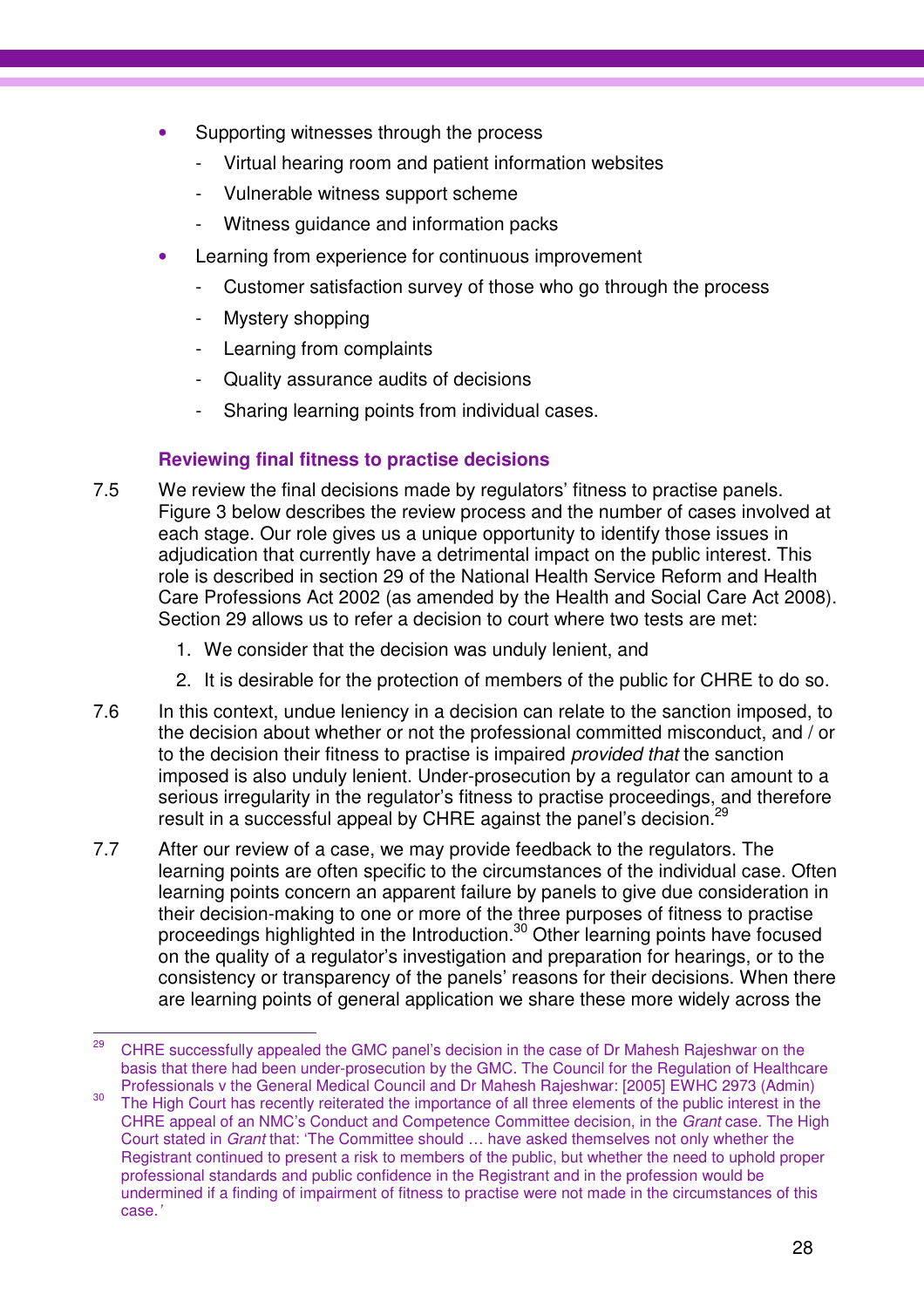Figure 3: Process for reviewing final fitness to practise decisions

**Step 1**  We carry out an initial review of all final fitness to practise decisions **2192 decisions were reviewed in 2010/2011. We reviewed 1835 cases in 2009/2010 reviewed 1835 cases in 2009/2010 Step 2** Recommendations are reviewed by a senior manager, who authorises: 1. Further review of the case 2. No further action, or 3. The drafting of 'learning points' to be fed back to the regulator. **264 cases were subject to further review in 2010/2011 Step 3**  If a case is subject to a further review, a case meeting may be held to consider whether the threshold for appeal has been met **8 case meetings were held in 2010/11, 3 of which were referred to court Step 4**  Decisions taken at case meetings are communicated to the regulator, recorded, and made available on our website (once any appeal has been heard). If the decision is taken that an appeal is not appropriate, learning points are sent to the regulator **425 cases resulted in a learning point being fed** back to the regulators in 2010/2011. This was approximately 19 per cent of cases **back to the regulators in 2010/2011. This was approximately 19 per cent of cases**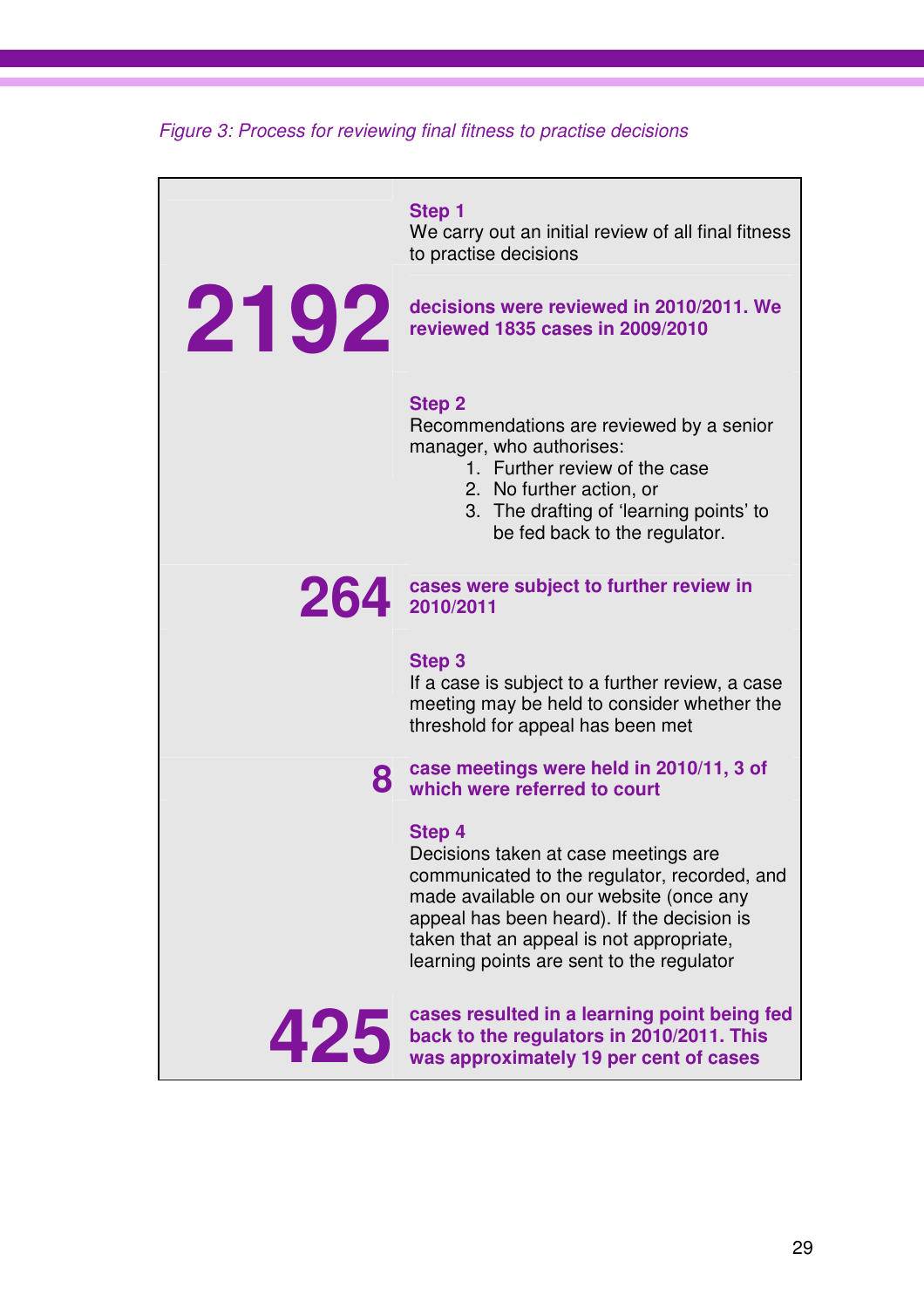health professional regulators, through bulletins and training sessions for fitness to practise panel members.<sup>31</sup>

### The quality of final fitness to practise decisions: getting a 'good' outcome

- 7.8 The quality of the decision-making by the panel, reflected in the quality of the determination, is crucial in influencing whether or not the adjudication outcome can be judged to have met the three purposes of fitness to practise proceedings highlighted in Chapter 2. A 'good' outcome from a fitness to practise hearing means that the 'right' decision has been made about whether the particular professional's fitness to practise is impaired, and if so, which sanction should be imposed.
- 7.9 However, a fitness to practise decision has to do more than achieve the 'right' outcome about the individual practitioner. In order to achieve the three-fold purpose of fitness to practise proceedings, it has to achieve the 'right' result for professional standards and public protection, which includes deterring other professionals from similar conduct, and for the maintenance of public confidence in the profession and in the regulatory process. In practice, this means that a 'good' fitness to practise decision will explain:
	- The facts that the regulator alleges took place
	- Which of those facts have been found proved and why
	- Whether the facts that have been found proved amount to one (or more) of the statutory grounds on which a registrant's fitness to practise may be impaired (and if so which one(s) and why)
	- Whether the registrant's fitness to practise is *currently* impaired, and if so, the reasons why (including assessing the registrant's insight, any remediation that has taken place, and any risk of future repetition)
	- Whether a sanction should be imposed, and if so, which one and why.
- 7.10 In contrast, a highly undesirable outcome from a fitness to practise hearing for a regulator is a poorly-reasoned decision that is appealed, either by the registrant or CHRE, and ultimately overturned by the Court. Losing an appeal to the Court is a highly undesirable outcome for a number of reasons:
	- The decision may have failed to protect the public, in which case a dangerous practitioner could carry on practising until the appeal is decided and may harm others
	- The decision may have failed to uphold public confidence in regulation or that regulator
	- The poor handling of the case may lead to reputational damage for the regulator, for example, amongst its registrants as well as the public, if the appeal succeeds
	- An appeal will inevitably mean a significant delay to the outcome of the case

 $31$ CHRE. 2009. Protecting the public: learning from fitness to practise. Available at: https://www.chre.org.uk/\_img/pics/library/Protecting\_the\_Public\_-Learning from Fitness to Practise.pdf [accessed July 2011]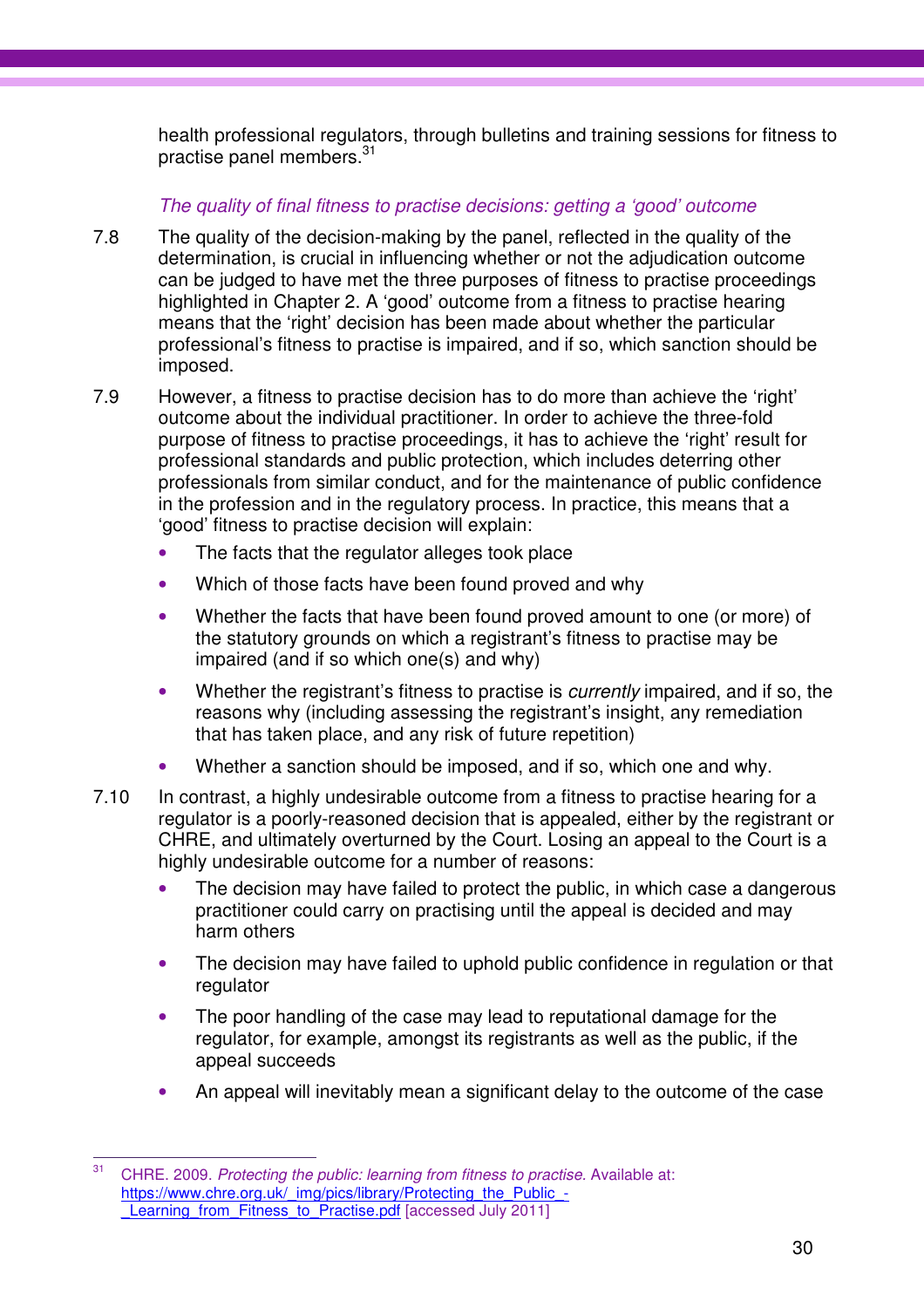- There is a possibility that any fitness to practise panel that is asked to look at a case that has been remitted following a successful court appeal may be reluctant to re-impose a serious sanction if the original sanction was overturned on appeal. In theory at least, this could result in an overly lenient sanction ultimately being imposed.
- 7.11 There are also significant financial implications associated with an adjudication outcome that is appealed. The costs of having a decision appealed far outweigh the costs of getting the decision 'right first time' - even if getting it right first time lengthens the original hearing. If the appeal is successful, the regulator may have to bear:
	- Its own costs in presenting the case to the fitness to practise panel at the original hearing
	- Its own costs of the appeal hearing
	- The costs of a second fitness to practise panel hearing in the event that the court decides to remit the matter back to the regulator's panel to reconsider
	- Possibly a proportion of the registrant's costs of the entire process (or CHRE's costs on a CHRE appeal).

This could result in a total cost to the regulator that is several times higher than the cost of getting the decision 'right first time'. This approach was supported by a recent report from the Administrative Justice and Tribunals Council.<sup>32</sup>

- 7.12 A poorly-reasoned decision can result solely from failings by the fitness to practise panel in its decision-making. However in our experience other factors that are also under the regulators' control, either singly or together, often contribute to a poor quality decision, most significantly:
	- The quality of the regulator's investigation and presentation of the case, including under-prosecution
	- Failure to follow the regulator's own process and/or good practice either in relation to the hearing procedure or in relation to the structure of the panel's decision-making.

Appendix 2 discusses these issues in greater detail.

### Improving determinations: our learning points

7.13 In our 2009 Learning Points Bulletin<sup>33</sup> we discussed how to panels should draft their determinations. We described how determinations should explain the panel's consideration of the sanctions, starting with the lowest possible sanction and moving upwards. The determination should note that the panel has considered the sanction below and immediately above the sanction imposed and the reasons for not imposing those sanctions. Reasons should be given in sufficient detail so that interested parties can understand why a sanction has been imposed. The explanation should include:

 $32$ Administrative Justice and Tribunals Council. 2011. Right First Time. Available at: http://www.justice.gov.uk/ajtc/docs/AJTC\_Right\_first\_time\_web(7).pdf [accessed July 2011]

<sup>&</sup>lt;sup>33</sup> CHRE. 2009. Protecting the public: learning from fitness to practise. Available at: https://www.chre.org.uk/\_img/pics/library/Protecting\_the\_Public\_-Learning from Fitness to Practise.pdf [accessed July 2011]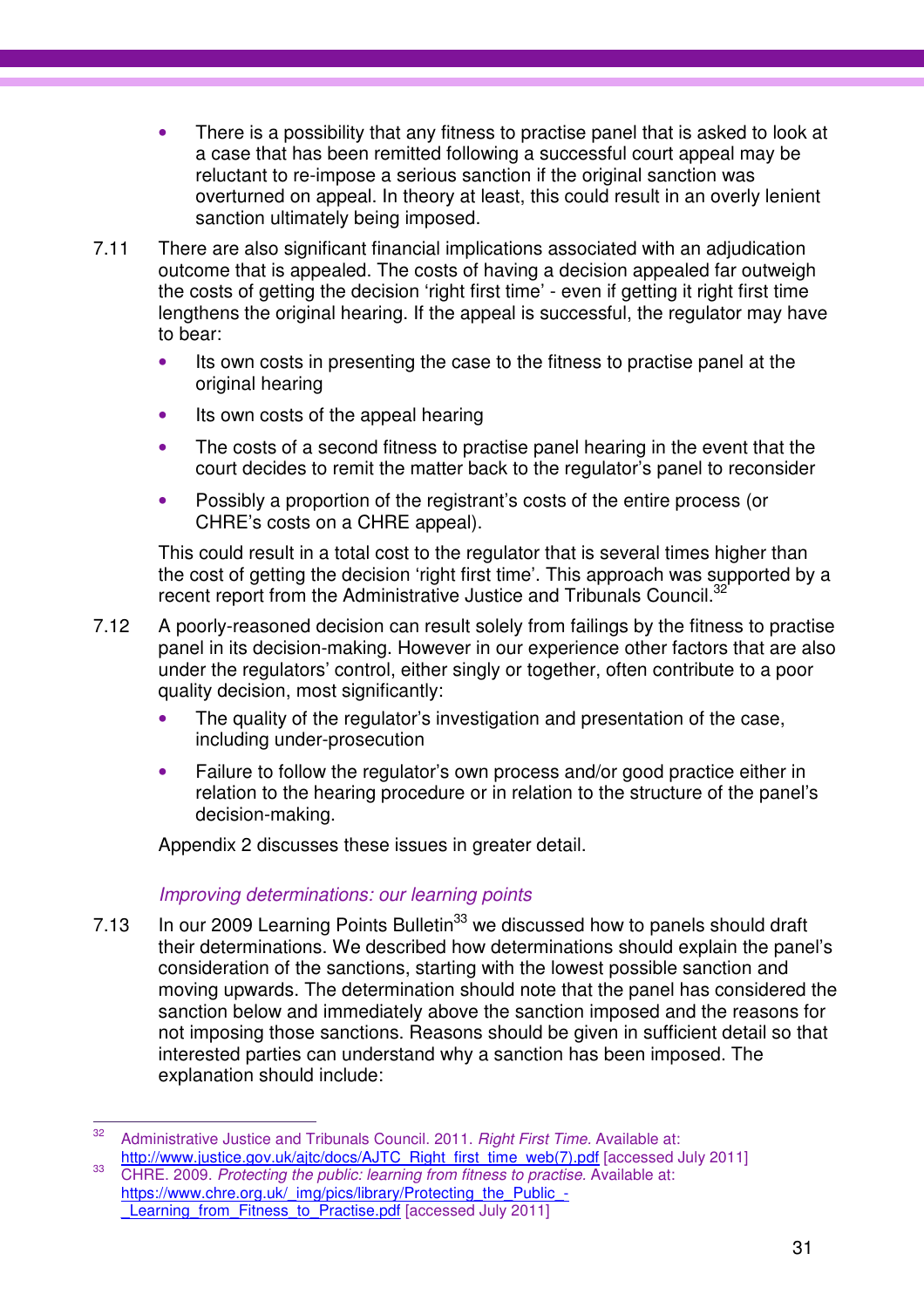- Why the sanction imposed is the most appropriate one and how it protects the public
- Why other sanctions would not be suitable
- Why the period imposed for the caution, conditions of practice or suspension order has been chosen
- Reference to the relevant Indicative Sanctions Guidance (ISG)
- Where the panel's decision does not appear to accord with the ISG, an explanation for this, based on the specific circumstances of the case.
- 7.14 We regularly highlight learning points arising from our review of individual final fitness to practise determinations with the relevant regulators. We have recently highlighted concerns about determinations:
	- Lacking clear, comprehensive and consistent explanation of :
		- The background to the case/previous findings (including compliance with conditions previously imposed)
		- Relevant professional standards and/or case-law
		- Any mitigating circumstances
	- Lacking clear, comprehensive and consistent explanation of the panel's reasons for:
		- Deciding to find a disputed factual allegation proved/not proved (including where the panel prefers one witness's evidence to another's)
		- Deciding that a serious breach is not considered to be fundamentally incompatible with continued registration
		- Concluding that a failing is capable of being remediated, and that it has been remediated
		- Finding current impairment
		- Imposing a particular sanction (including clear application of the regulator's ISG and appropriate specification of any future requirements)
	- Failing to separate out the panel's findings in relation to the factual allegations, impairment of fitness to practise, and sanction.
- 7.15 In addition, we have highlighted a number of concerns about the quality of the regulators' investigation and pre-hearing preparations which can contribute to poor-quality outcomes.
- 7.16 Although the number of cases referred to court under our section 29 powers has fallen over the years, the number of learning points we highlight has not shown a similar decrease. Our ongoing identification of learning points about the quality of determinations indicates to us that there is still room for considerable improvement in the quality of some regulators' panels' decision-making. If adjudication is to achieve the purpose of fitness to practise (protecting the public, upholding professional standards, and maintaining public confidence in and the reputation of the profession) and if it is to be seen as modern and efficient, it is essential that all the regulators take all necessary steps to minimise the number of poor-quality outcomes from the process. Successfully addressing these issues and supporting high-quality decision making is at the heart of our vision for a modern adjudication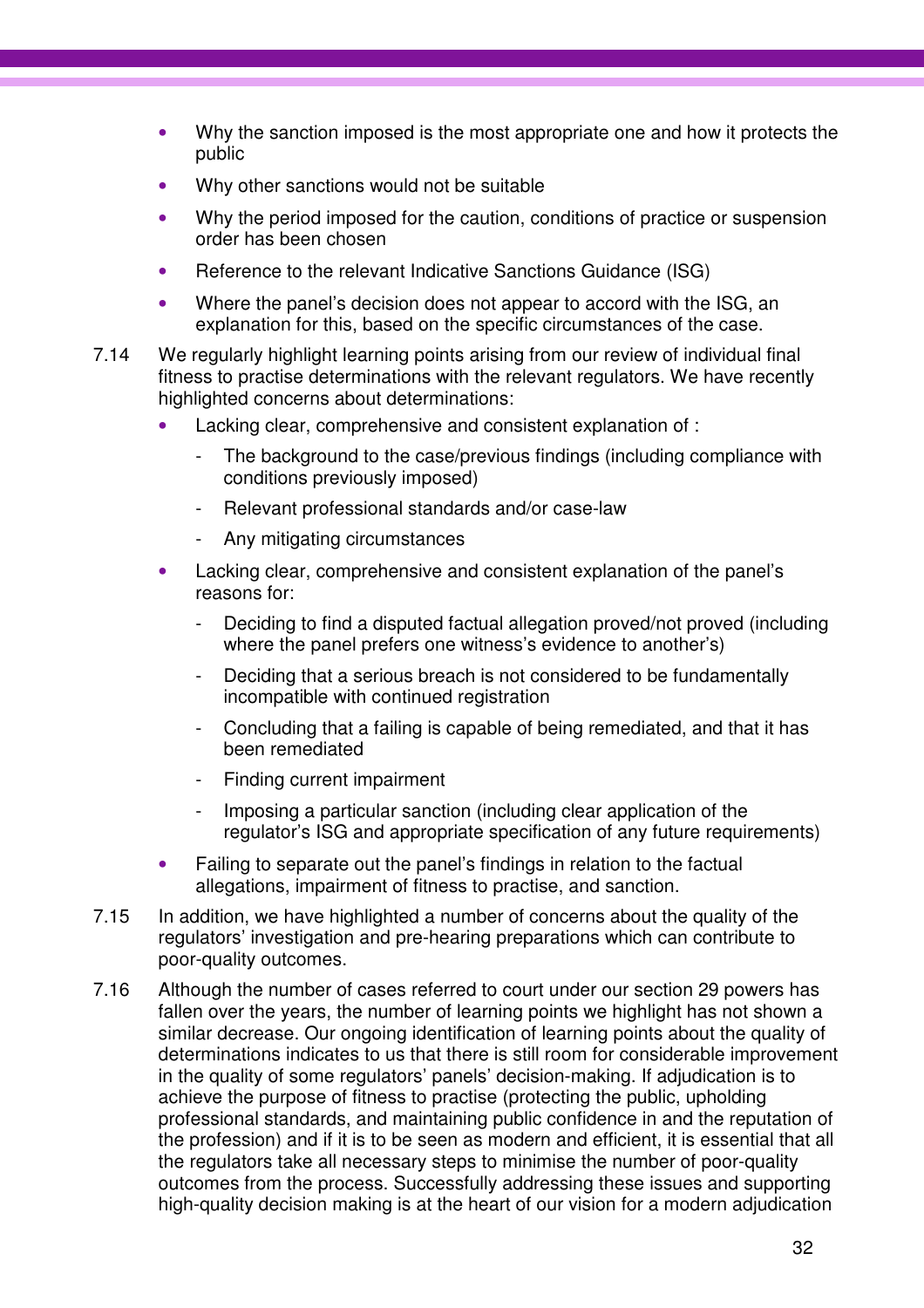system. Any reforms that are proposed to achieve efficiencies must support the delivery of these aims.

### **Summary**

- 7.17 In fitness to practise hearings, getting the process right is critical to achieving the right outcome. Our experience has allowed us to look at adjudication from two angles – good practice and learning points. When analysed alongside the case law around good fitness to practise, three key areas emerge that regulators need to focus on to ensure that they minimise the number of poor quality adjudication outcomes:
	- Ensuring that their staff/external solicitors investigate and present cases thoroughly, including presenting all relevant allegations, and calling appropriate evidence to support them
	- Ensuring that the process before and during the hearing follows the regulator's fitness to practise rules and is 'fair' (within the meaning of Article 6 of the European Convention on Human Rights)
	- Ensuring that their panellists deliver well-reasoned, well-structured, and clear decisions at the end of the process. $34$
- 7.18 In our experience, high-quality determinations tend to be delivered by regulators that have robust systems in place for:
	- Recruitment of staff, panellists and advisers against competencies, and regular training and appraisal (including training about relevant case-law)
	- Comprehensive guidance, including detailed ISG, for both fitness to practise staff and panellists
	- Thorough quality assurance of decisions taken throughout the investigation and fitness to practise process (including of decisions taken by and process compliance by staff as well as by panellists)
	- Effective systems for learning from quality assurance, from feedback highlighted by CHRE and from developments in case-law.
- 7.19 We also think that complaints that the regulators receive about the fitness to practise process can be a valuable source of information about administrative issues that may be contributing to poor adjudication outcomes. For example, an administrative failure to notify a registrant about a hearing in accordance with the rules can result in their non-attendance and the hearing having to be adjourned (or if the hearing proceeds, the panel's decision being overturned on appeal). Similarly, failing to communicate effectively with a witness can lead to their nonattendance at the hearing, which may have a negative impact on the evidence available to the panel and therefore on the quality of the adjudication outcome. It is therefore essential that regulators have systems in place to communicate effectively with complainants and witnesses during the investigation and hearing process, and also that they have system in place to identify from complaints/other feedback they receive from participants in the fitness to practise process areas for potential improvement.

 $\overline{a}$ Glynn J, Gomez D. 2005. Fitness to practise: health care regulatory law, principle and process. London: Sweet & Maxwell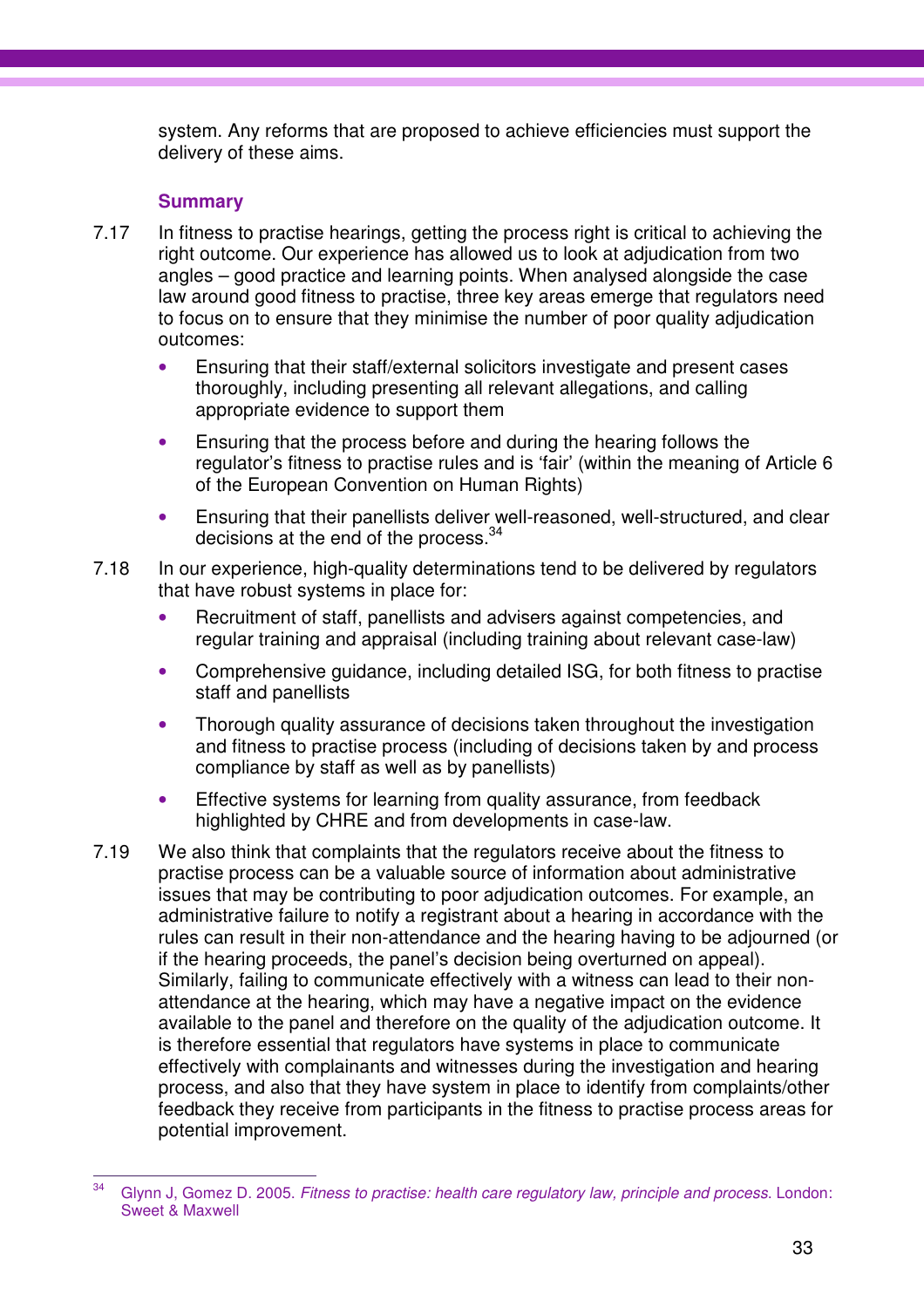### 8. Discussion and recommendations

8.1 In this final chapter of the report, we bring together what we have learnt from OHPA, heard from regulators and other interested stakeholders, the experience of those who have gone through the process, and our own assessment and analysis of adjudication to present our vision of a modern and efficient system. We also make recommendations on how progress towards this vision could be achieved.

### **Learning from OHPA**

- 8.2 The work that OHPA had done that led to its ambitions paper, and the day one rules, offered a view of how a single adjudicator could improve delivery of an adjudication function, not only by virtue of its being independent from the GMC, but also by achieving efficiencies. The challenge for us in providing our advice is to identify the learning from OHPA that is relevant to adjudication across the nine health professional regulators and to take advantage of the opportunities that are available to recommend reform.
- 8.3 To us it is clear that some of the ambitions offer greater potential long-term and short-term benefits than others. OHPA's plan to introduce the role of a tribunal president, providing leadership to the panellists, has the potential to improve adjudication if it prompts better decision making, improves the competency of panellists, and encourages learning from experience and sharing of good practice. It could also help to demonstrate greater independence of the panellists from the regulator.
- 8.4 Similarly a more collaborative and cooperative approach to training for panellists across different regulators would be attractive in terms of the efficiencies it could offer, and the opportunity to share good practice. There are limits to this, however as the regulators currently operate to different frameworks and have different sanctions. Some degree of regulator-specific training would still be necessary. Taking this further we consider that there are both obvious benefits to and willingness amongst the regulators for exploring the potential for sharing some panellists on a formal basis, which might provide a means to save on some training costs as well as promoting consistency across the sector. This would demand further discussions to identify who was responsible for recruitment and appraisal in this scenario.
- 8.5 Sharing the use of hearing rooms could also potentially achieve efficiencies overall if it meant less delay in hearings being scheduled (we appreciate that some regulators already rent out their hearing rooms to others) although we would have concerns that holding hearings at weekends and evenings may not lead to better decisions, or greater efficiencies, due to the practical difficulties and costs associated with working outside normal business hours. Cooperation and collaboration of this nature is not something that relies on changing legislation, and in our view if the regulators are committed to achieving efficiencies, these are measures that they can implement relatively quickly.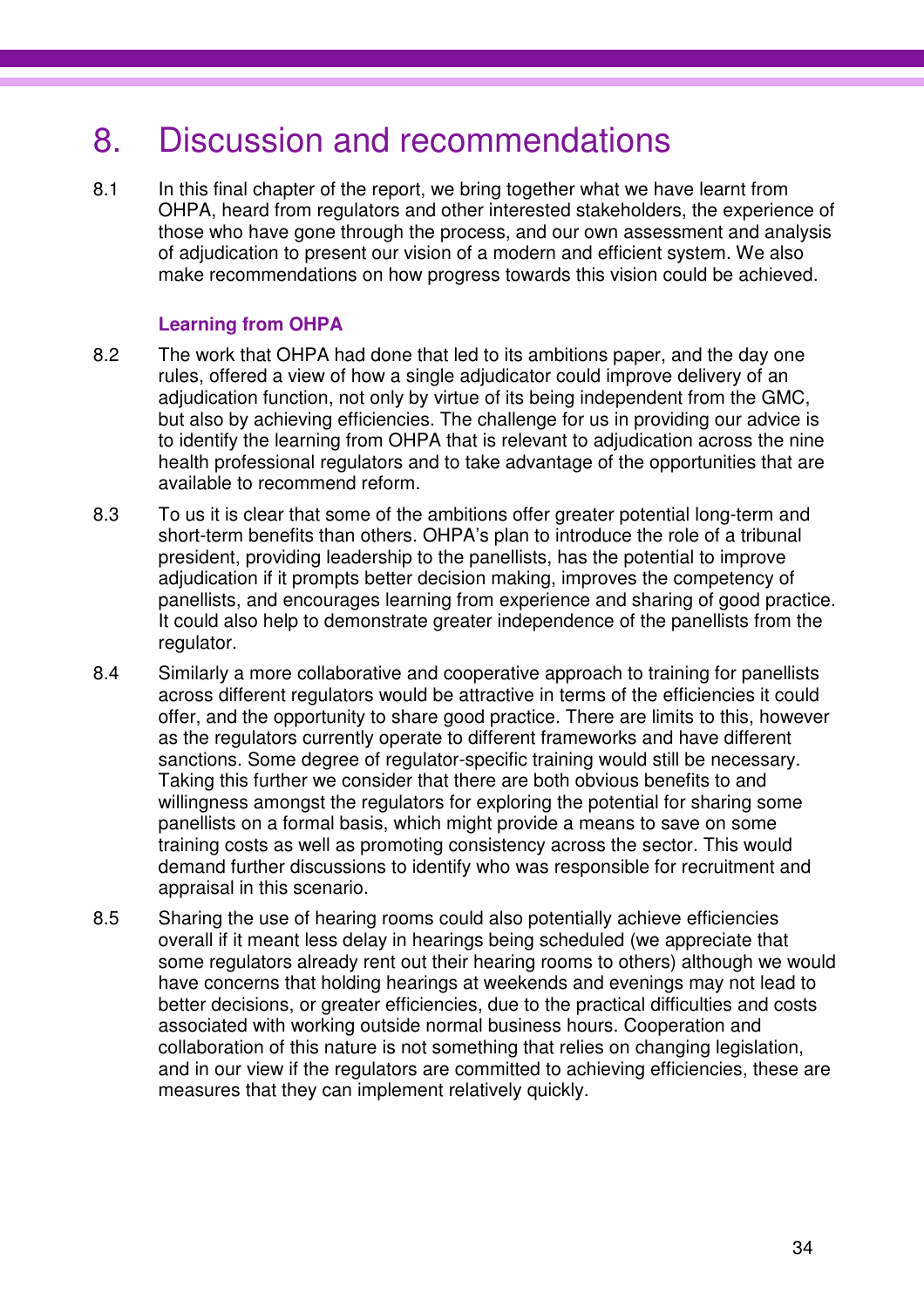- 8.6 In the report of the Shipman Inquiry<sup>35</sup> Dame Janet Smith suggested the use of fulltime panellists used jointly across all health professional regulators, and the use of full-time legally qualified chairs (i.e. removing the need for legal assessors). She also suggested that legally qualified chairs could undertake pre-hearing case management work. It seems to us from the work carried out by OHPA and the feedback we have received that there is potential for exploring better use of prehearing case management provisions in order to achieve more effective administration of hearings. This would allow time in hearings to be focused and used more effectively. If regulators were to adopt more active pre-hearing case management then the use of legally qualified chairs could be helpful, as suggested by the Shipman Inquiry Report. The ultimate effectiveness of case management procedures is likely to depend to some extent on having enforcement measures in place (for example, allowing panel chairs to impose costs orders for culpable non-compliance). We think that this is an area that could usefully be explored further by the Law Commission in their simplification review.
- 8.7 The potential offered by other ambitions developed by OHPA is more difficult to assess. Respondents were divided on some of the proposals, and we do not consider that the possible efficiency gains offered by, moving to a two-stage process, limiting the number of allegations, or only holding oral hearings 'when necessary' are sufficient to outweigh concerns about the impact such proposals might have on the quality of the adjudication outcomes and in particular on public confidence in the regulatory process. Limiting allegations could, for example, increase the chance of 'under-prosecution' and correspondingly impact on the quality of adjudication. OHPA's proposal to introduce impact statements was related to their proposal to reduce the number of oral hearings and to limit the number of allegations as a way to appease complainants. It may be a useful step to take in these circumstances, but given the lack of widespread support for limiting allegations and hearings, we have not examined this proposal further.
- 8.8 Increasing emphasis on the cost of adjudication inevitably raises the question of whether awards of costs should be made - either in every case or only in certain circumstances (e.g. in the event of non-compliance with case management directions). OHPA also proposed the idea of cost-capping, to limit the amount of costs any party to the proceedings could expect to recover if a costs regime were introduced. As referred to above, in order to make the proposed wider use of prehearing case management effective, it may be necessary to consider how cost awards can be used to encourage both parties to comply with the process. In our view, the questions raised by these issues, and the range of approaches currently being used by the regulatory bodies, suggests that this area needs further exploration and given the legislative change that would be necessary, it would be appropriate for the Law Commission's review to consider these questions further.
- 8.9 Ultimately, a vision for modern and efficient fitness to practise adjudication must balance the requirements for delivery of good quality adjudication outcomes against the drive to achieve costs and procedural efficiencies. It is only where such efficiencies can be achieved without a negative impact on protecting the public, upholding professional standards, and maintaining the reputation of the professions and public trust in the regulatory process that they should be pursued.

<sup>35</sup> The Shipman Inquiry. 2004. Fifth Report - Safeguarding Patients: Lessons from the Past - Proposals for the Future. paragraph 27.207-208. Available at: http://www.shipman-inquiry.org.uk/fifthreport.asp [accessed July 2011]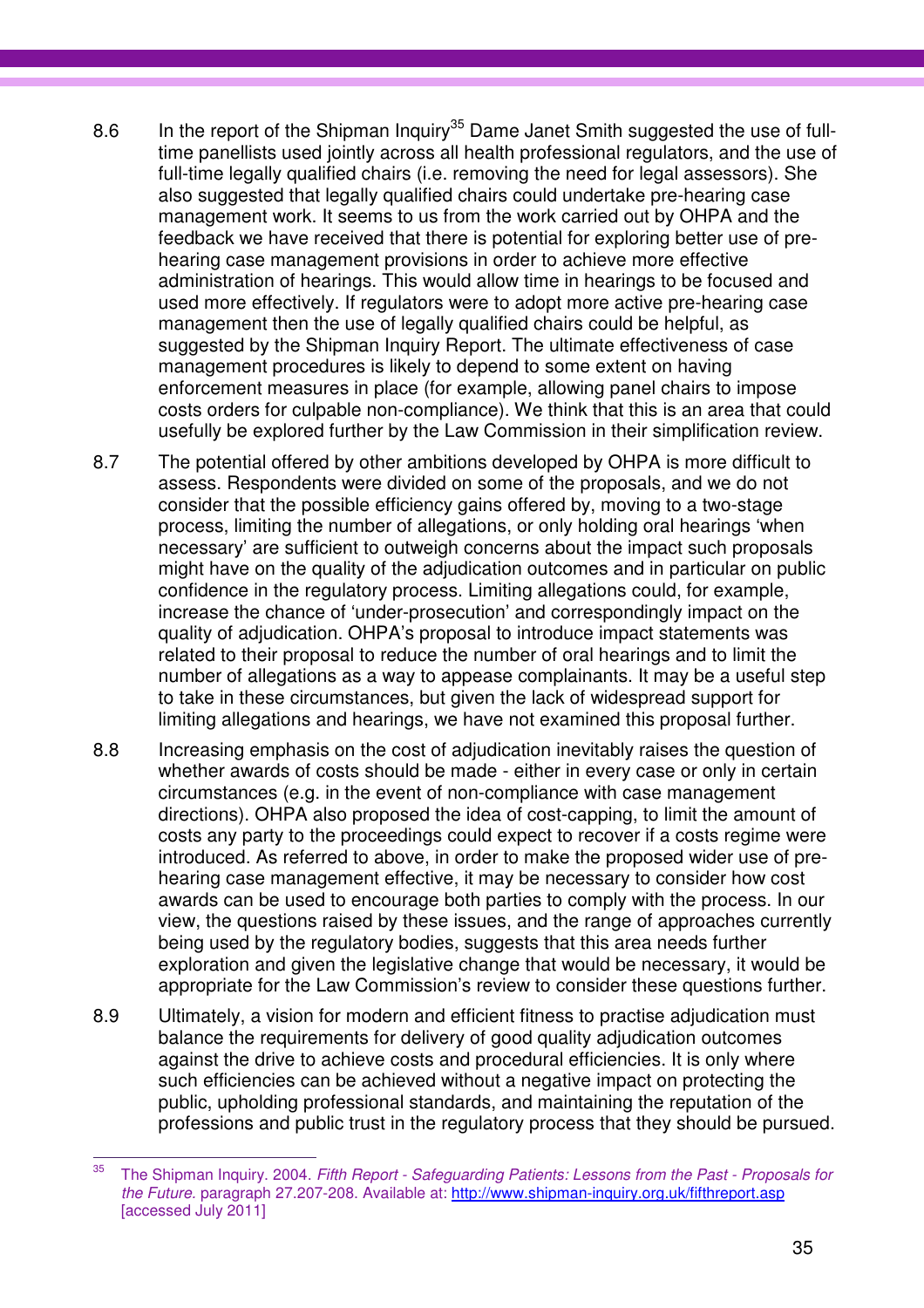8.10 The ambitions that OHPA was planning to discuss with stakeholders reflected different aspects of the process of adjudication where, in OHPA's view, improvements could be delivered to achieve efficiencies and to modernise the process, and these are relevant to our vision. However, beyond this list of proposals, other issues remain. It is clear that the fundamental question of how to achieve greater separation between adjudication and investigation in order to enhance public confidence needs to be resolved. The experiences and views of patients and the public must be addressed. Finally, our own perspective on health professional regulation and adjudication offers a unique insight that our vision must reflect.

### **Our vision**

8.11 Generally, a modern system is one that uses up to date practices and approaches and an efficient system is one that optimises the resources available to it to achieve the intended outcomes. Given this, based on what we know about adjudication and what we have heard during the course of this project, our vision is summarised in the panel below:

> **CHRE's vision of a modern and efficient system of adjudication is one that delivers high-quality decisions which fulfil the three-fold purpose of fitness to practise while demonstrating the principles of right-touch regulation.**

**High-quality decisions** mean those that are robust, based on thorough examination of the evidence and taken in line with established good regulatory practice and legal frameworks.

**Fulfilling the purpose of fitness to practise** means decisions are taken that protect the public, uphold professional standards and maintain public confidence in the profession and the regulatory process.

**Demonstrating the principles of right-touch regulation** means adjudication systems should be:

- *Proportionate:* Using different procedures in adjudication where this allows an high-quality decision to be made by a more effective route, especially in cases where interim orders are necessary, and with a range of sanctions appropriate to the individual finding of impairment
- Consistent: Within regulators, through the use of indicative sanctions guidance and a single panel to hear all fitness to practise cases, and across regulators through the use of harmonised sanction set, with greater consistency in misconduct issues common across regulated professions
- *Targeted:* Focusing on the purpose of fitness to practise, taking action quickly through interim orders when individual cases demand
- Transparent: Being open with the public about the process in general, and allowing people to understand how and why individual decisions were made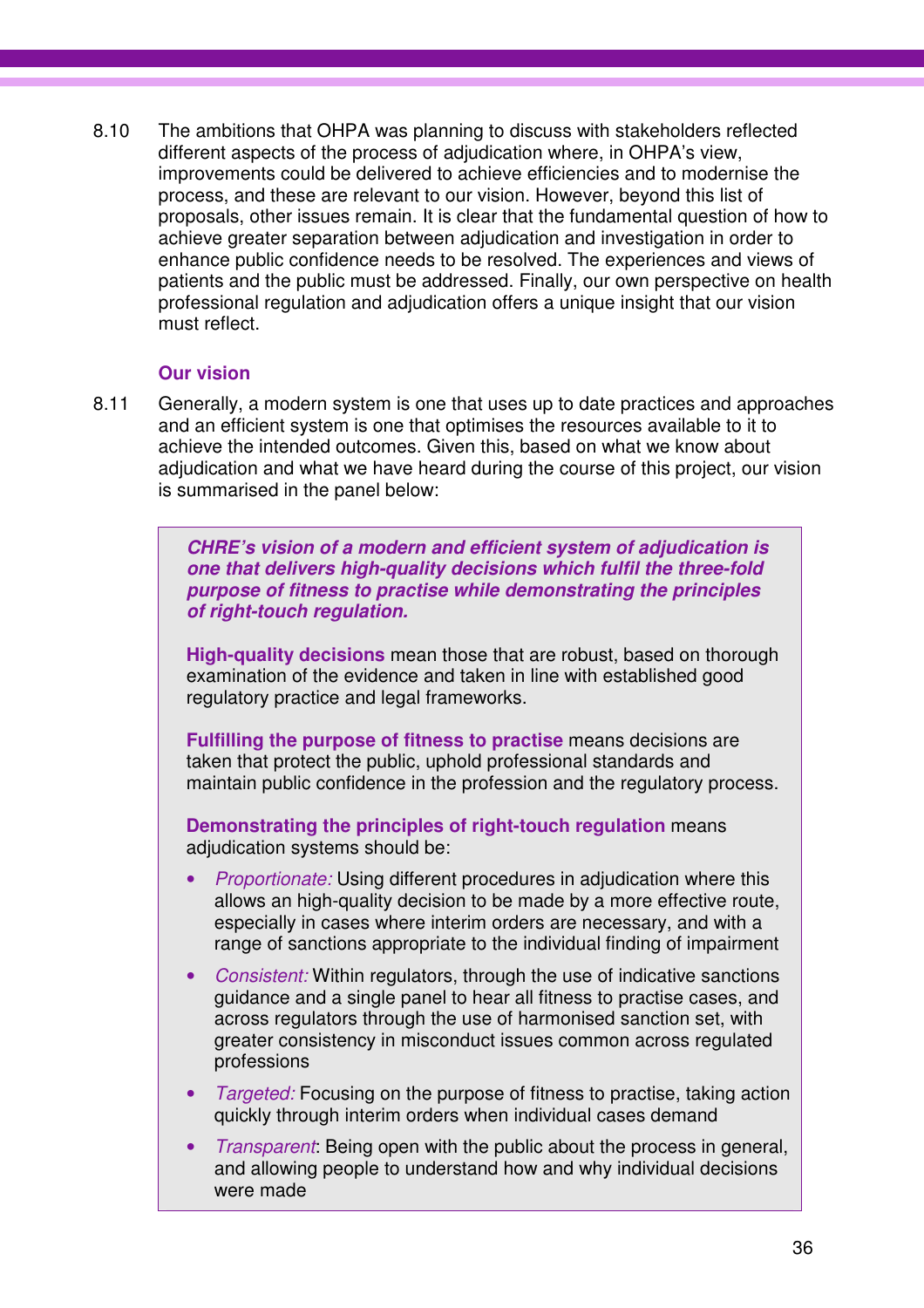- Accountable: Regulators and panels report and explain their decisions publically, fulfilling their roles in investigation and adjudication satisfactorily
- Agile: Means a system that responds to feedback and experience and uses this to improve administration, develop skills, knowledge and experience of the staff and panellists, improving the timeliness of case progression, and amending process and procedure when necessary.

### **Delivering the vision**

- 8.12 With a shared commitment to this vision and these outcomes we would maximise the regulators' chances of delivering high-quality decisions and reducing the number of poor quality adjudication outcomes. In practice it would mean doing the following:
	- Training and appraising all those involved in the process receiving concerns, investigating and adjudicating – to maximise the likelihood of highquality decisions that meet the three-fold purpose of fitness to practise
	- Allowing a more flexible approach to adjudication would mean regulators to target resources more effectively on the costly and intensive aspects of adjudication, including hearings
	- Adopting greater use of active case management techniques, allowing regulators to take a different approach to some cases where appropriate, robustly and rapidly applying a sanction while being transparent and accountable about the decisions made.
- 8.13 In addition to these changes, we have identified a number of particular pieces of work across the regulators that are essential to improving adjudication.

#### Better support for witnesses

- 8.14 A modern and efficient system would provide greater support to those who raise concerns about fitness to practise, to maximise the opportunity of achieving highquality outcomes. Our performance review report has highlighted the progress that some regulators have made in this area, but further progress is needed. Poor communication with potential witnesses can also have a negative impact on the outcome of the adjudication process. If a witness does not understand the fitness to practise process properly, they may be less willing to participate, and the quality of the evidence available to the fitness to practise panel may be negatively affected as a result. For example, greater support could
	- Help and quide people through the investigation and adjudication process
	- Support witnesses before, during and after the hearing
	- Give people different options for giving evidence at a hearing, for example by video link
	- Signpost support and advocacy services
	- Process cases in a timely fashion to minimise the detrimental impact on people.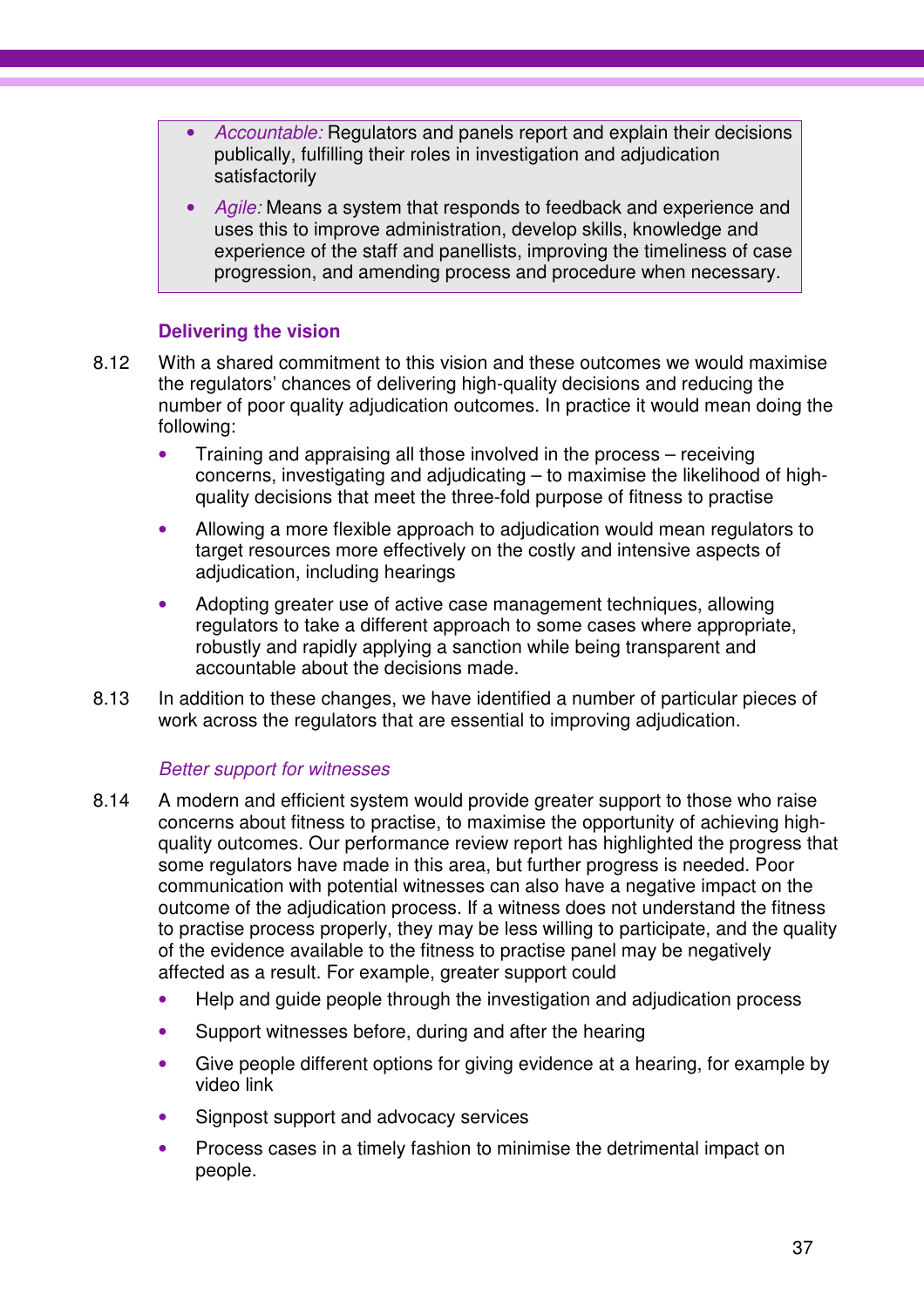### Separating adjudication and investigation – sharing services

8.15 It is clear is that the desire to see greater independence in the adjudication process remains strong among stakeholders. It remains to be seen what the impact on public confidence will be of continuing to hold hearings under the auspices of a regulator. However, it may be that making changes elsewhere in the process will help to mitigate the risk of undermining confidence through this change in policy direction. We have suggested to the Department of Health and the GMC that the GMC could develop its planned Tribunal system in a way so that it could be used by other health professional regulators.<sup>36</sup> We considered that 'this would be an alternative way to realise the benefits of increased independence, consistency and economies of scale that the original reforms were seeking.' Building on an idea previously suggested to establish 'a central list of vetted and approved panellists for all adjudication panels',<sup>37</sup> this could also be extended to sharing legal assessors, training and accommodation. The example of the Tribunals Service described in Chapter 4 shows that bringing adjudication together across a wider range of disciplines than the health professional regulators is not only possible, but beneficial in terms of saving costs and enhancing their effectiveness.

### Greater consistency across health professional regulation

- 8.16 The desire for independence in adjudication is matched by an expectation of greater consistency. Looking across the sector as a whole there is a concern at inconsistency of the regulators' fitness to practise outcomes as well as their processes for investigation and adjudication. Our own experience scrutinising fitness to practise decisions raises concerns about the quality of some of the decisions being taken by some regulators' panels. Alongside this there are issues with the timely processing and administration of cases, coupled with an increasing case load for many regulators at a time when there is pressure to stabilise or reduce the burden and costs of regulation.
- 8.17 The expectation of greater consistency is also longstanding and the responses received to our call for information for this project mirror those CHRE received during its consultation on harmonising the sanctions set available to the regulators in 2008. In that work we highlighted the need to provide a flexible range of sanctions that would enable proportionate and targeted sanctions to be applied in individual cases where fitness to practise was impaired. Similarly on this occasion, responses sought to balance the desire for greater consistency in this area while respecting the individuality of particular cases and different professions.
- 8.18 Other areas that may benefit from increasing consistency include indicative sanctions guidance. In the report of the Shipman Inquiry<sup>38</sup>, Dame Janet Smith suggested that CHRE might facilitate the setting of consistent indicative sanctions

<sup>36</sup> CHRE. 2010. Response to the Department of Health consultation on fitness to practise adjudication. Available at: http://www.chre.org.uk/satellite/324/ [accessed July 2011]

<sup>&</sup>lt;sup>37</sup> Department of Health. 2007. Trust, Assurance and Safety: The Regulation of Health Professionals in the  $21^{st}$  Century. Available at: http://www.dh.gov.uk/en/Publicationsandstatistics/Publications/PublicationsPolicyAndGuidance/DH\_065

<sup>946 [</sup>accessed July 2011] 38 The Shipman Inquiry. 2004. Fifth Report - Safeguarding Patients: Lessons from the Past - Proposals for the Future. paragraph 27.230. Available at: http://www.shipman-inquiry.org.uk/fifthreport.asp [accessed

July 2011]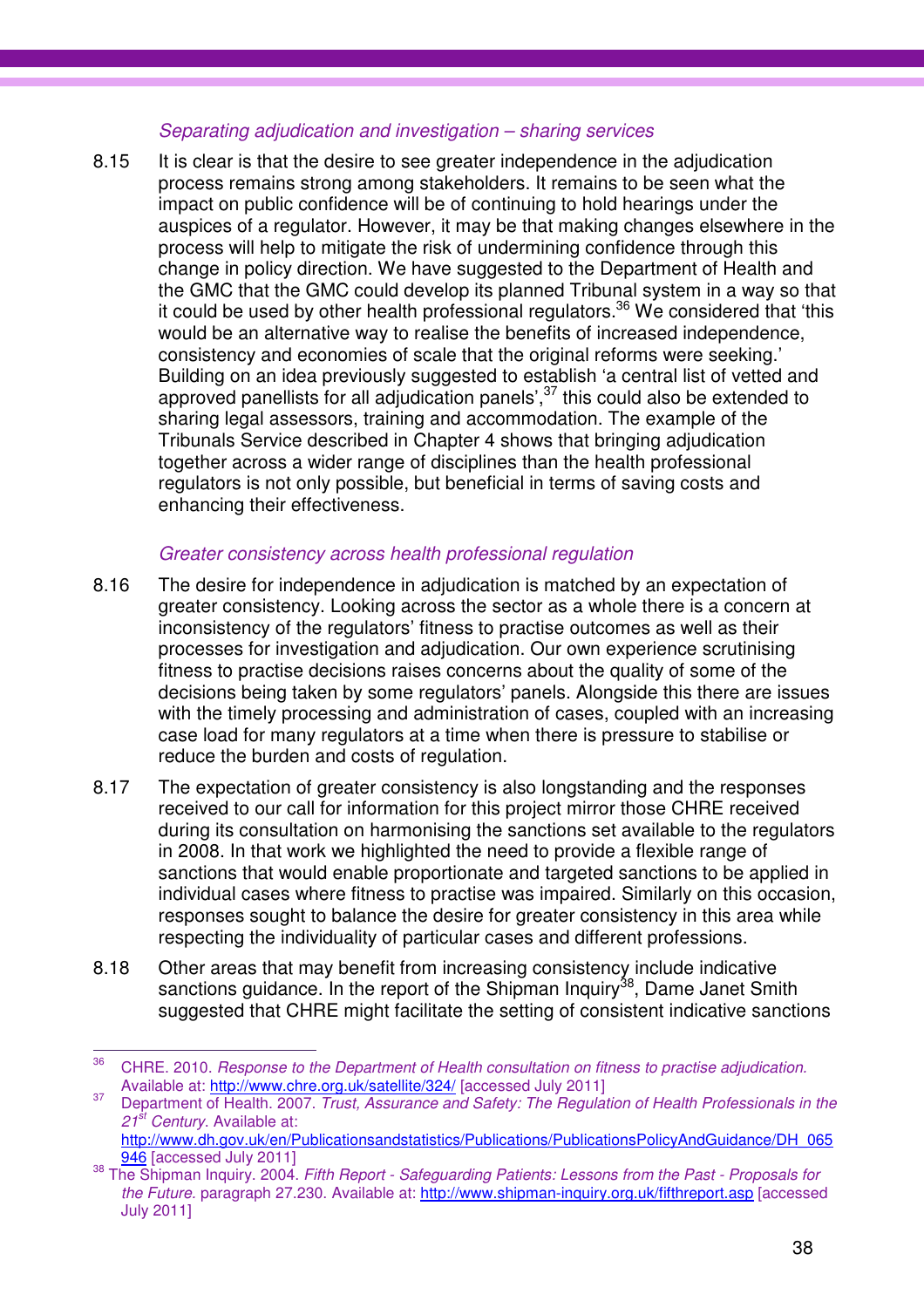guidance across the health professional regulators as many of the issues (eg, dishonesty, indecency, breach of confidentiality and failure to obtain proper informed consent) are likely to arise across the sector and this is something we are willing to explore in partnership with the regulators.

### A statement of purpose

- 8.19 It is often remarked that patients and the public fail to understand what they can 'get out of fitness to practise' if they are looking for redress. This is also clear from some of the contacts we currently have with dissatisfied complainants.
- 8.20 Regulators' fitness to practise processes have a different purpose to complaintshandling/mediation processes. Therefore the role of the individual who raises a concern is likely to be limited to that of a witness rather than a formal 'complainant' with rights to expect their views to be taken into account or to receive an apology or redress. We have recently amended the quidance on our website<sup>39</sup> to explain the distinction. We are also aware that the information that regulators provide for complainants sets out the purpose of fitness to practise proceedings and identifies the different potential outcomes of the process. However, evidence gathered during our call for information indicates that misunderstandings about the fitness to practise process are more widespread. Responses we received from organisations representing the views and interests of health professionals failed to demonstrate they completely understood the purpose and the process. Taken together these findings suggest to us that there would be considerable benefit in establishing a clear, consistent statement about the role and remit of fitness to practise in health professional regulation.

### **Conclusions**

- 8.21 Based on our research and analysis we draw the following conclusions:
	- **There is considerable scope for change:** the feedback we received about OHPA's policy ambitions, alongside the ideas for improvement and harmonisation that were discussed by respondents to our call for information, and the interviewees who described their experiences all suggest that there is scope to improve the effectiveness and the efficiency of the fitness to practise process
	- **There is a desire and willingness to change:** among the regulators we heard from it is evident that there is a will to deliver changes in adjudication. This is partly driven by the financial costs of adjudication, but also because of the pressures caused by increasing case-loads
	- **There are opportunities to change:** it has also became evident from the responses and our analysis is that there is perhaps an unprecedented series of opportunities now and over the next few years to make changes that would lead to a more modern and efficient system of fitness to practise adjudication. In particular the opportunities offered by the Law Commission's simplification review allow us to consider how greater harmonisation and consistency could be achieved.

 $39$ CHRE. 2011. Complaints guidance. Available at: http://www.chre.org.uk/policyandresearch/325/ [accessed July 2011]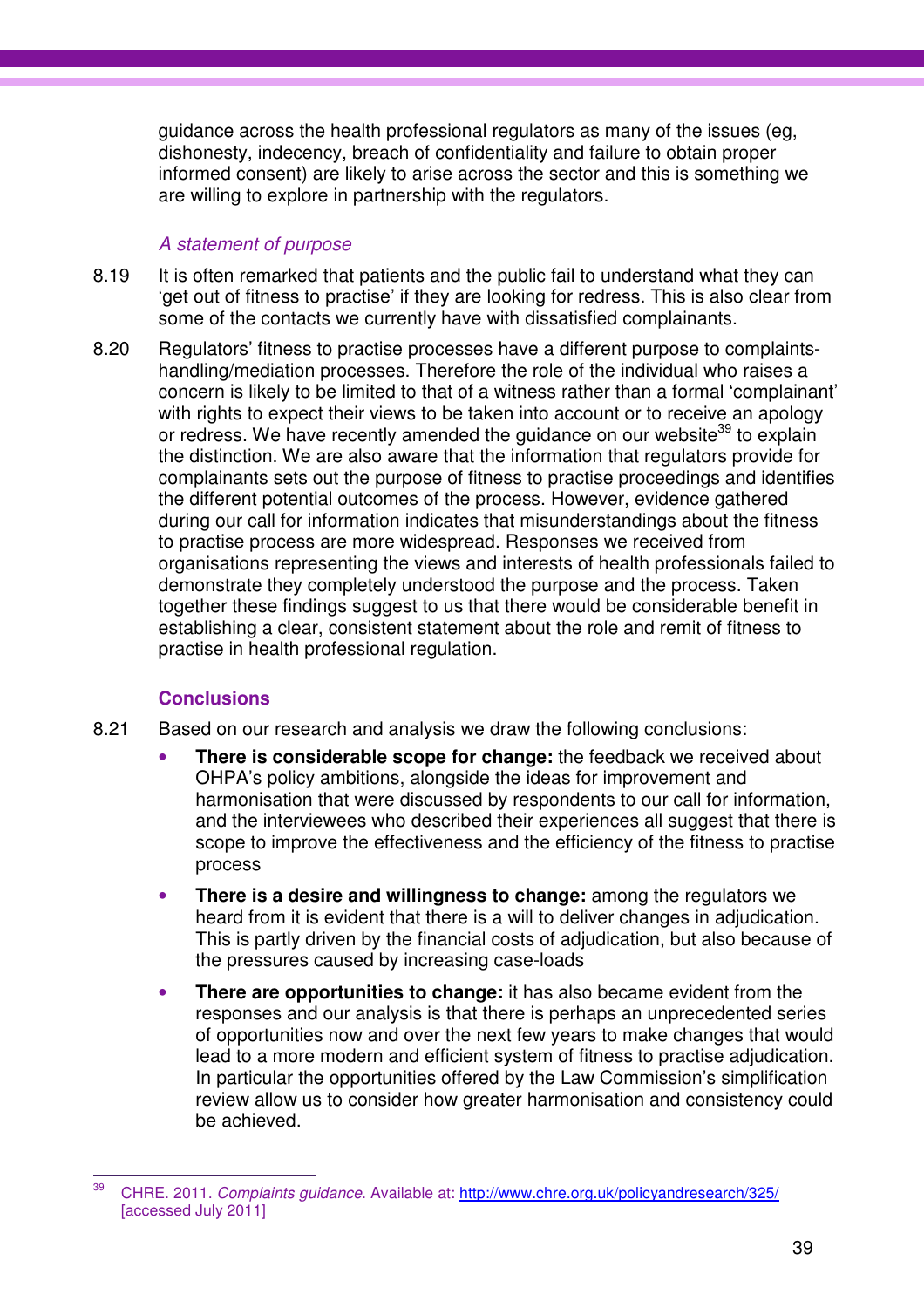8.22 Given these conclusions our recommendations take advantage of the emerging or likely future opportunities. In doing this we are clear that this may not mean complete standardisation or consistency across all nine regulators; rather it will allow for greater consistency both within and between regulators than is seen currently, which in time and with appropriate evaluation and collaboration could be the precursor to more integration and harmonisation.

### **Our recommendations:**

- 8.23 Regulators must:
	- Review their current performance in adjudication against our vision for a modern system and take steps to learn from good practice identified in CHRE Performance Reviews, and provide evidence of progress in future Performance Reviews
	- Work with panellists to act on CHRE learning points to continue to improve decision making in adjudication.
- 8.24 Regulators should work together to improve the operational efficiency of adjudication by
	- Getting more value from the time, people and resources invested in adjudication, for example, through
		- Joint training of panellists
		- Better use of pre-hearing case management
		- Shared use of hearing rooms
	- Providing greater support to witnesses throughout investigation and adjudication to allow them to participate fully in the process.
- 8.25 CHRE will facilitate a wider programme of work, in partnership with regulators and other interested parties, dedicated to improving adjudication in the future. This programme will include:
	- Developing and agreeing a common statement on the purpose of fitness to practise.
	- Working to deliver greater consistency across regulation, through
		- Shared adjudication services
		- Harmonised sanctions
		- Shared indicative sanctions guidance for panellists in relation to common issues
		- Exploring the options for a joint pool of panellists and clarifying the accountability and roles of panellists (in the interests of greater separation and continuous improvement).
- 8.26 We recommend that the Law Commission simplification review of health professional regulation includes exploration of other ideas that OHPA proposed that received some support in our engagement exercise. This includes, for example, limiting the use of oral hearings, considering wider use of 'consensual disposal', and how costs powers can be used in adjudication. These may have a positive impact on the delivery of high-quality adjudication decisions in line with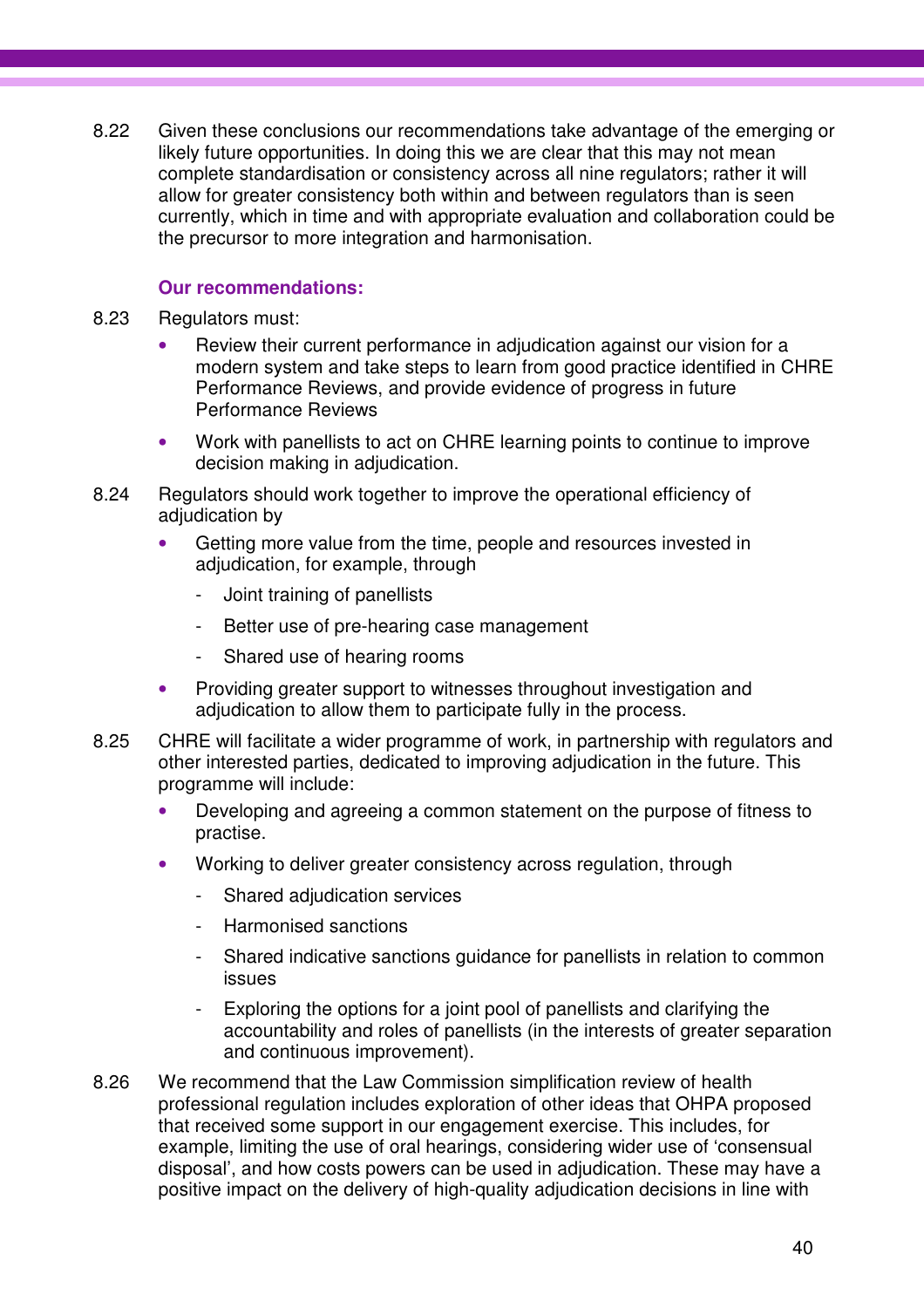our vision within a wider review of legislation that considers investigation alongside adjudication but we are conscious that these proposals also have disadvantages and therefore that the overall picture needs to be considered in more detail.

- 8.27 In some of the above, legislation, rules and procedures may need to be altered. However, to demonstrate commitment to effective and efficient regulation it is important that early action is taken in those areas that can be changed without the need for changes in legislation and rules. This would help to signal the regulators' commitment to improving their practice in line with modern processes and agreed good practice. Based on the feedback we received during this project, we understand that greater collaboration in the area of training for panellists would be one area for action. All regulators have the scope to introduce greater use of prehearing case management into their adjudication process and where this is possible, it would be in the interests of a modern and efficient system to allow this to happen.
- 8.28 The work that OHPA completed before the decision not to proceed with its establishment has offered an opportunity to review the current approach to adjudication in the light of the expectations, experience and knowledge of a wide range of interested parties. Through this work we consider we have described a practical vision for adjudication that is consistent with existing good regulatory and legal practice. Ultimately adjudication in health professional regulation is about making good decisions in the public interest and by embedding this fundamental principle within our vision for the future, we hope to have identified the direction and development of the reforms the regulators will undergo in the next few years.